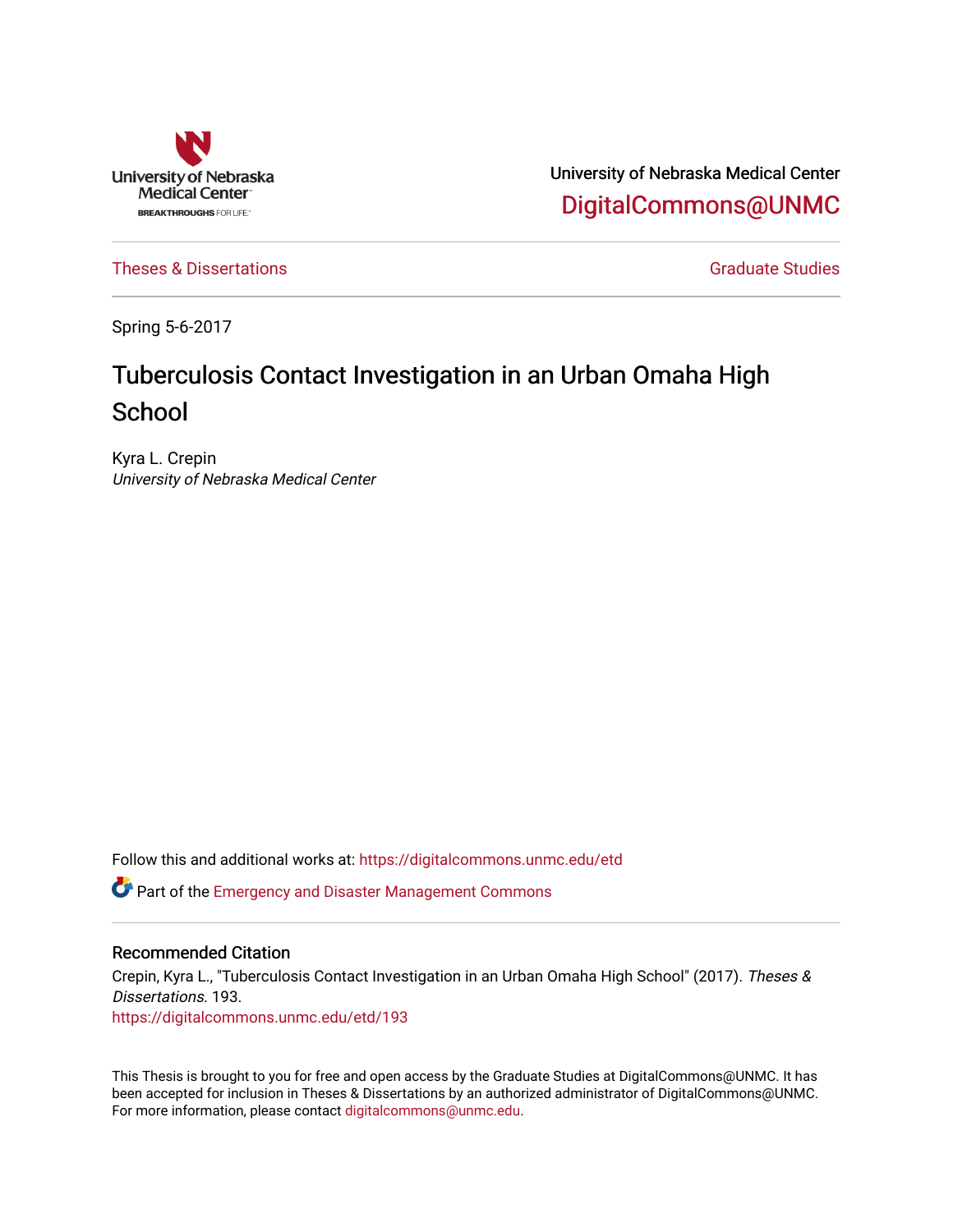## TUBERCULOSIS CONTACT INVESTIGATION IN AN URBAN OMAHA NEBRASKA HIGH SCHOOL

by

**Kyra Crepin**

A THESIS

Presented to the Faculty of the University of Nebraska Graduate College in Partial Fulfillment of the Requirements for the Degree of Master of Science

Health Promotion & Disease Prevention Research Graduate Program

Under the Supervision of Professor Sharon Medcalf

University of Nebraska Medical Center Omaha, Nebraska

April 2017

Advisory Committee: Col. Ted Cieslak, MD, FAAP, FIDSA Anne O'Keefe, MD, MPH Justin Frederick, MPH, CPH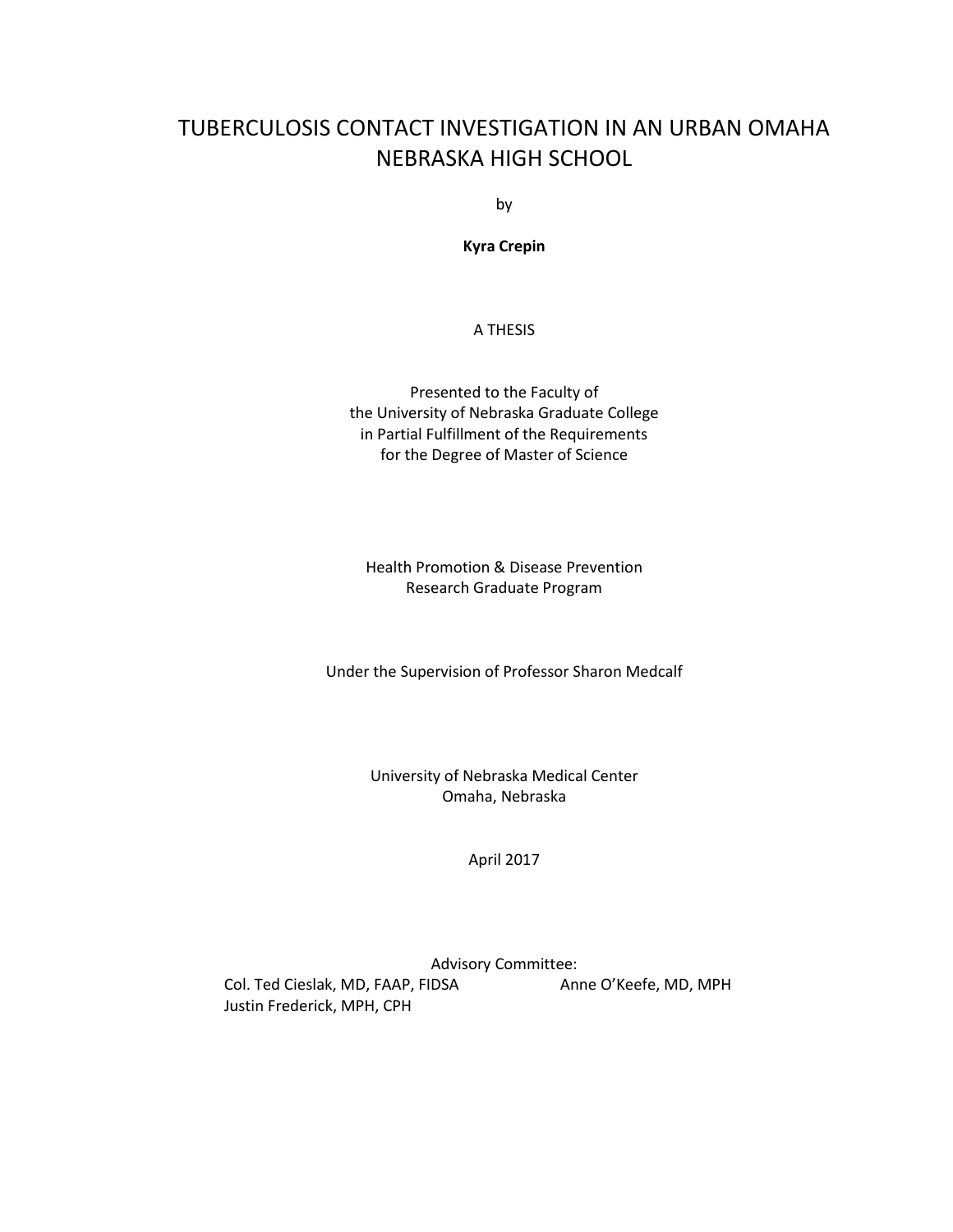## Acknowledgements First and foremost, I would like to thank the staff at the Douglas County Health

Department for accepting me into your ranks and teaching me about the meaningful work you do for the community every day. You went above and beyond for the students at the high school and the family affected for this contact investigation, and it was truly an honor to be a part of. I would like to specifically acknowledge the two TB nurses at the health department Chris and Desirae. Not only were you both always available for questions whenever I had any, you served your patients with relentless dedication and compassion.

Second, I would like to thank my advisory committee: Dr. Cieslak, Dr. O'Keefe, and Justin. Each of you has taught me in different ways over the past 2 years, but all have lead me with your varied expertise to the completion of this thesis. I would like to specifically thank Justin, who always made time when I needed help or needed to bounce an idea off of someone. Your willingness to listen and help was truly appreciated.

Lastly, I would like to thank my advisor and graduate chair Dr. Medcalf. You were my first professor at the University and truly helped me understand the relationship between Emergency Preparedness and Public Health. Thank you for being an incredible professor, advisor, and mentor for the past two years; and for helping me achieve this unimaginable milestone.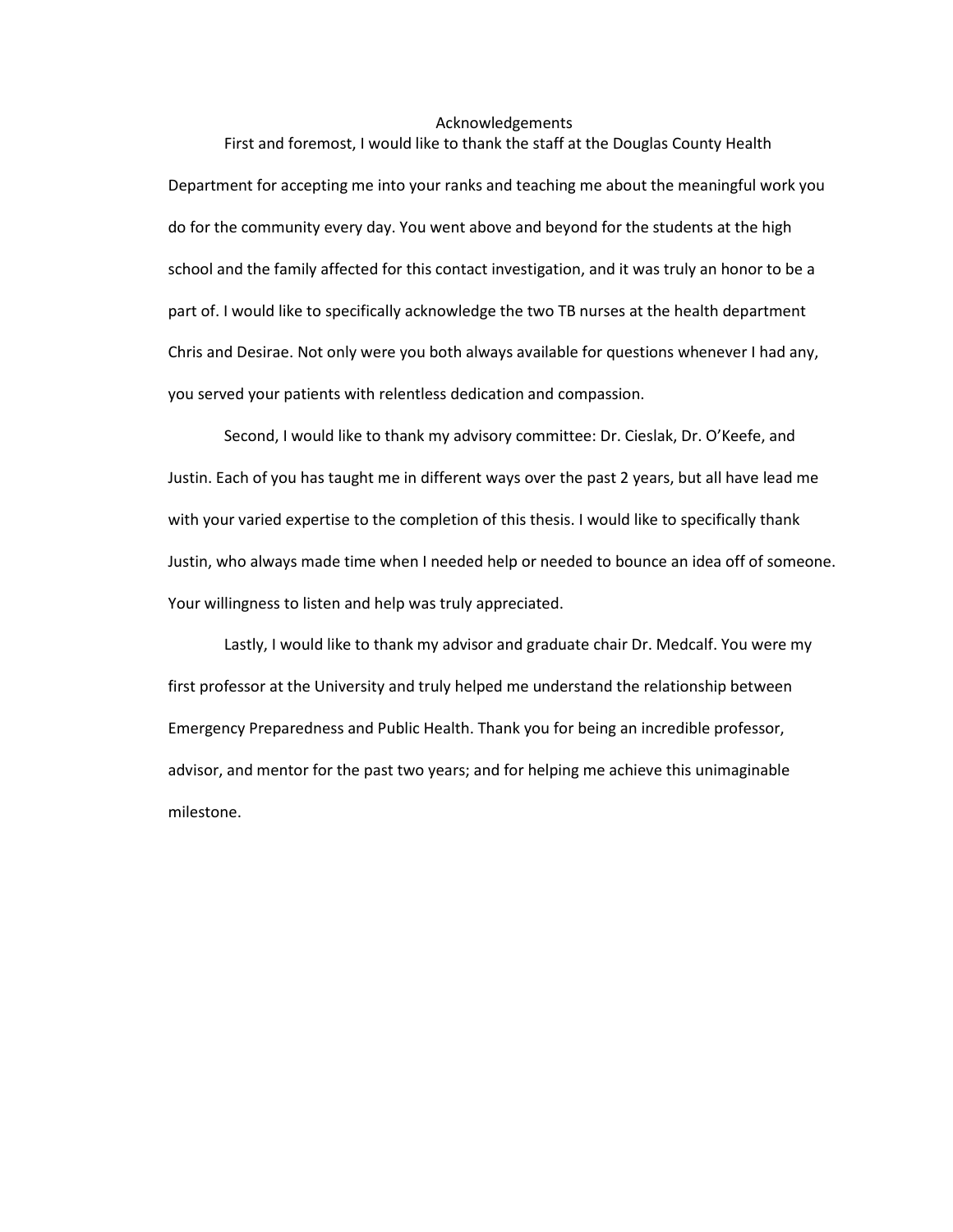#### **TUBERCULOSIS CONTACT INVESTIGATION IN AN URBAN OMAHA NEBRASKA HIGH SCHOOL**

Kyra Crepin, M.S.

University of Nebraska Medical Center, 2017

Advisor: Sharon Medcalf, Ph.D.

In November 2016, a 15-19 year old high school student was diagnosed with active pulmonary Tuberculosis (TB) and reported to the Douglas County Health Department (DCHD) in Omaha, Nebraska. A contact investigation led the health department to a local urban high school with a diverse and mobile population. A modified point of dispensing (POD) clinic was determined to be the efficient method to test the 196 faculty and students that were exposed to the index case. Emergency response coordinators (ERC's) at DCHD adapted the POD dispensing plan with an embedded Incident Command System (ICS) to fit a smaller incident as well as for the unique needs of a public health emergency. The first clinic was held on December 6<sup>th</sup> - 9th. A total of 173 faculty and students were tested resulting in the identification of seven latent positives. An epidemiological investigation showed all latent are not related to the index case and had other risk factors for their latent TB. The second clinic was held February 21st  $-22<sup>nd</sup>$  and 163 of the 189 identified contacts were tested. There was one student who tested positive after initially testing negative the first time. Therefore, it is possible this was due to the exposure to the index case, also known as a conversion. In conclusion, adaption of the POD dispensing plan worked very well for the DCHD in the contact investigation of the TB case at this urban high school. This investigation allowed the DCHD to implement and modify POD plans, improve coordination between multiple divisions within the department and successfully limit the spread of TB to the community.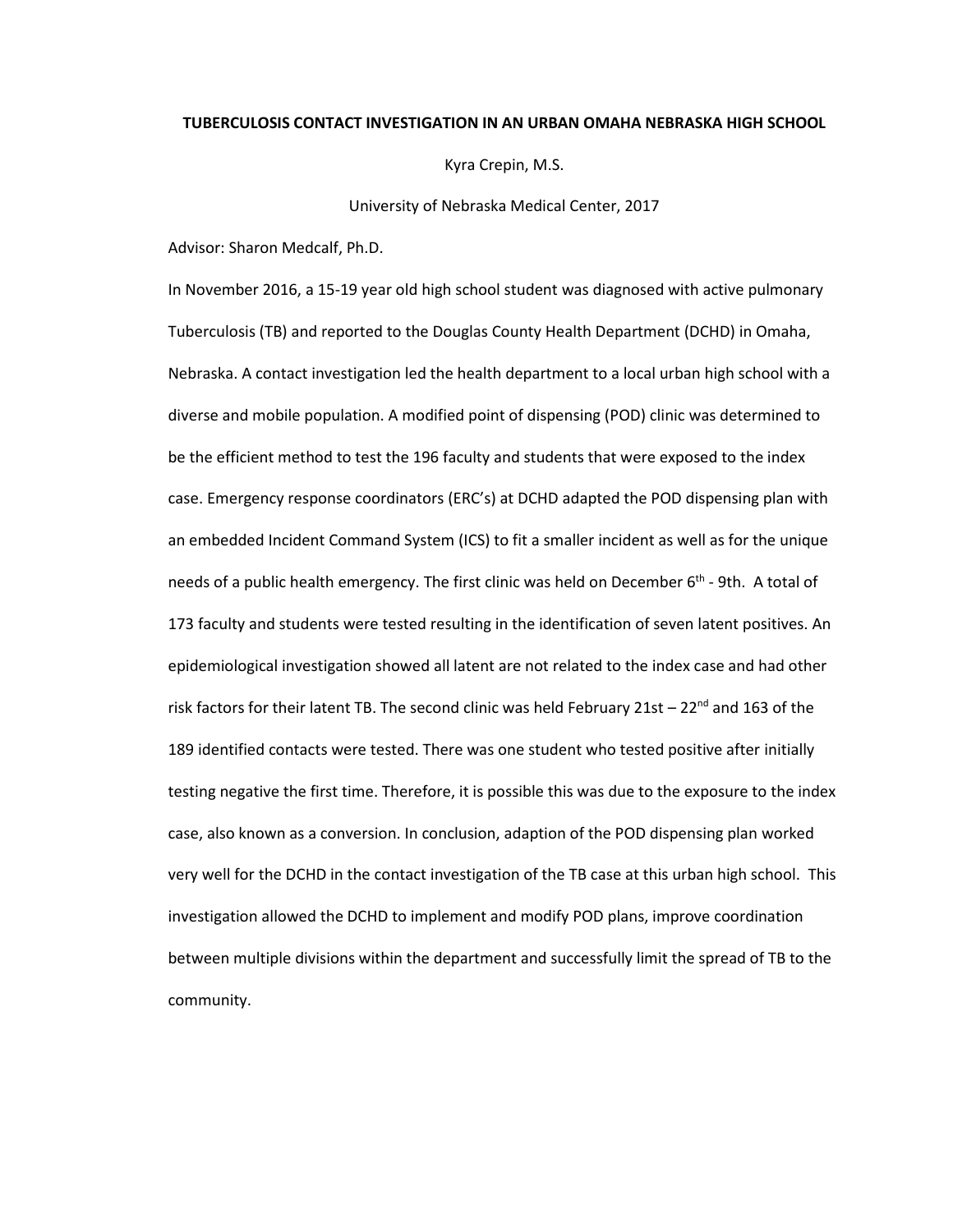## TABLE OF CONTENTS

|                 | ACKNOWLEDGEMENTS                           | i   |
|-----------------|--------------------------------------------|-----|
| <b>ABSTRACT</b> |                                            | ij. |
|                 | <b>TABLE OF CONTENTS</b>                   | iii |
|                 | <b>LIST OF TABLES</b>                      |     |
|                 | <b>CHAPTER 1: Introduction</b>             | 7   |
|                 | Background                                 | 7   |
|                 | <b>CHAPTER 2: Literature Review</b>        | 12  |
|                 | Vaccines                                   | 12  |
|                 | High Risk Locations of Outbreaks           | 14  |
|                 | Lack of Education                          | 17  |
|                 | <b>Vulnerable Populations</b>              | 20  |
|                 | <b>CHAPTER 3: Notification</b>             | 23  |
|                 | Detection                                  | 23  |
|                 | <b>Index Case</b>                          | 23  |
|                 | First Steps at DCHD                        | 25  |
|                 | Lab Results                                | 26  |
|                 | <b>CHAPTER 4: Epidemiological Response</b> | 27  |
|                 | Control                                    | 27  |
|                 | Contact Investigation                      | 27  |
|                 | <b>Household Cases</b>                     | 29  |
|                 | Interaction with the School                | 31  |
|                 | <b>CHAPTER 5: Public Health Response</b>   |     |
|                 | Communications                             | 33  |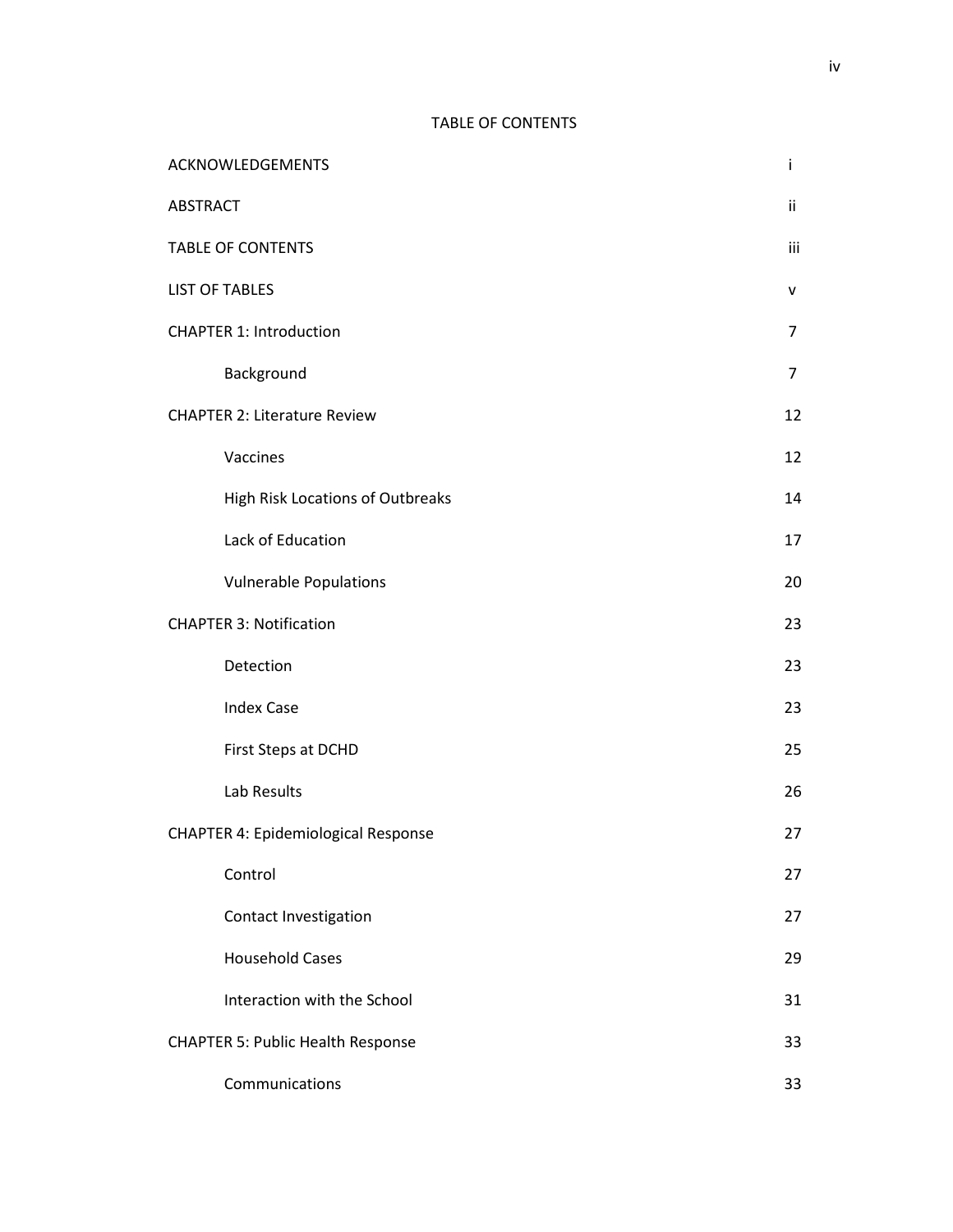|                        | <b>First Clinic</b>               | 34 |
|------------------------|-----------------------------------|----|
|                        | <b>Evaluation of First Clinic</b> | 36 |
|                        | Things that Went Well             | 37 |
|                        | Areas of Improvement              | 37 |
|                        | Second Clinic                     | 37 |
|                        | Things that Went Well             | 39 |
|                        | Areas of Improvement              | 39 |
|                        | <b>CHAPTER 6: Results</b>         | 40 |
|                        | <b>First Clinic</b>               | 41 |
|                        | Second Clinic                     | 42 |
|                        | <b>CHAPTER 7: Discussion</b>      | 43 |
|                        | Conclusion                        | 46 |
| <b>REFERENCE PAGES</b> |                                   | 47 |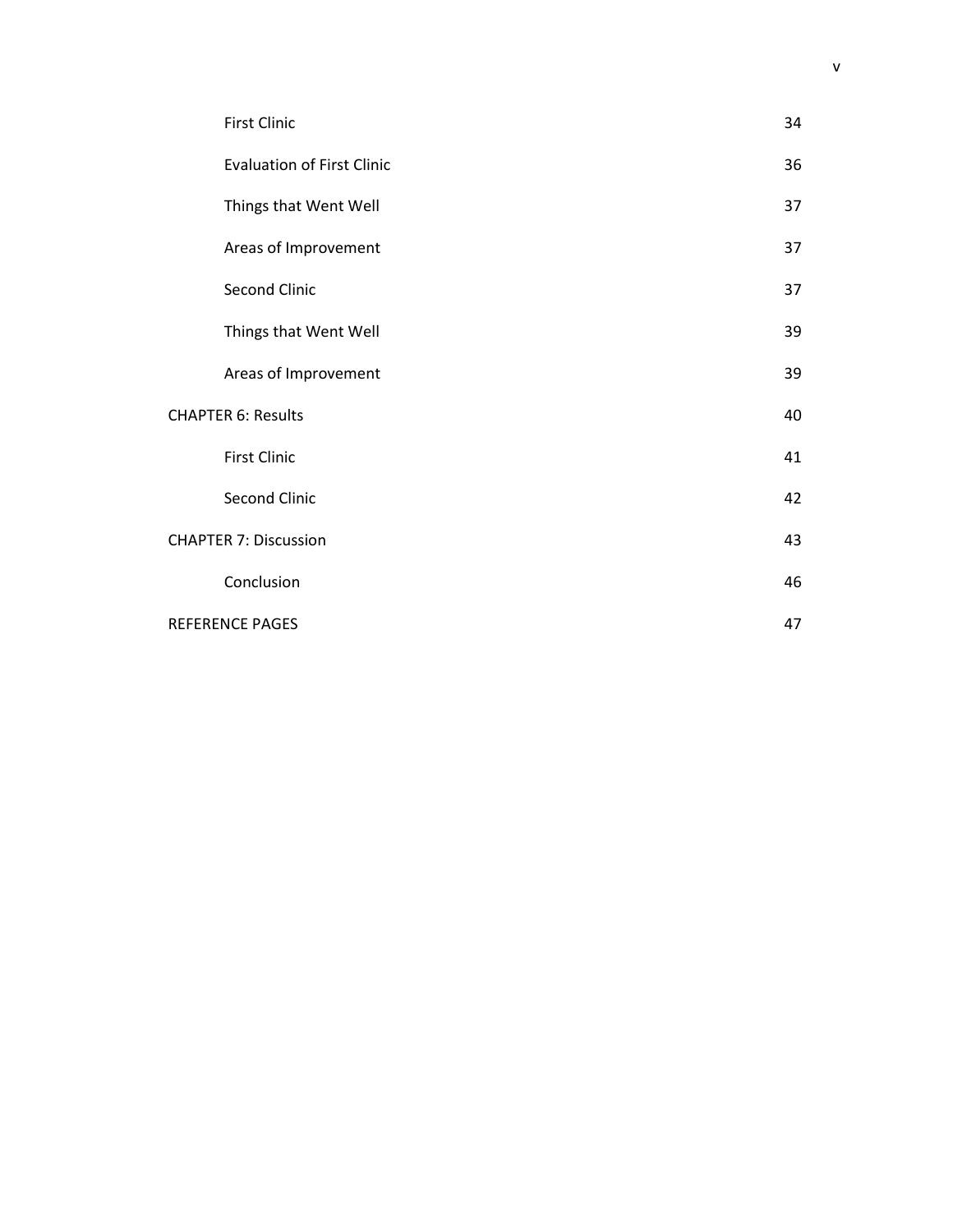| Table 1: TB Clinic, Round 1 | 40 |
|-----------------------------|----|
| Table 2: TB Clinic, Round 2 | 41 |
| Table 3: Overall Results    | 42 |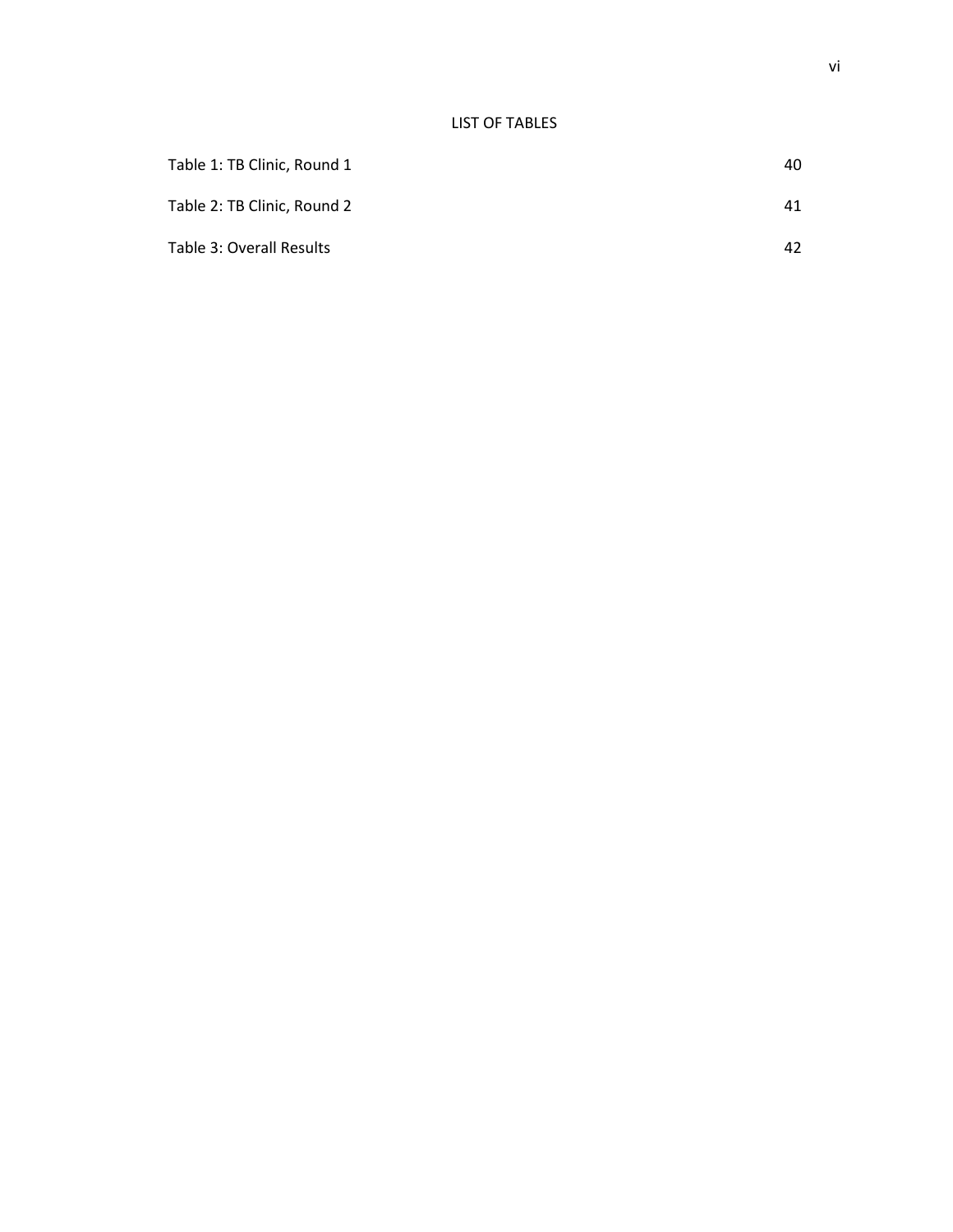#### Chapter 1: Introduction

Tuberculosis (TB) is an infection that is caused by the *Mycobacterium tuberculosis* bacteria. This bacterium is spread from person to person and settles in the lungs, most frequently, and either becomes active TB disease or latent (dormant) (World Health Organization, 2016). TB has been on a general decline in occurrence in the United States since the early 1990's, however, for the first time since the 1990's, there has been a 1.6% increase in the number of cases reported in 2015 from 2014 (Centers for Disease Control and Prevention, 2016). In Douglas County, Nebraska the attack rate hit a 5 year high of 3.3 active cases of TB per 100,000 people in 2014, and it only dipped slightly to 2.9 active cases per 100,000 in 2015 versus the attack rate in 2006 which was only 2.8 per 100,000 (Douglas County Health Department, 2017). In November 2016, a high school student aged 15 to 19 years old with active TB case was reported to the Douglas County Health Department. The following paper will discuss a contact investigation conducted at an urban high school in Omaha, Nebraska. This contact investigation brought many issues including the need for education about TB in the community; but also, afforded the DCHD the opportunity to use POD plans they already had in place and modify them for this response.

#### *Background*

TB is one of the leading causes of death across the globe. In 2015 10.4 million people became ill with TB and 1.8 million people died. However, the majority of those deaths were in developing countries (World Health Organization, 2016). While it seems very easy to transmit TB, few people in the United States and other developed nations are infected with TB. In 2015, a total of nine thousand five hundred fifty-seven TB cases were reported in the United States. (Centers for Disease Control and Prevention, 2016) and four hundred and ninety-three deaths.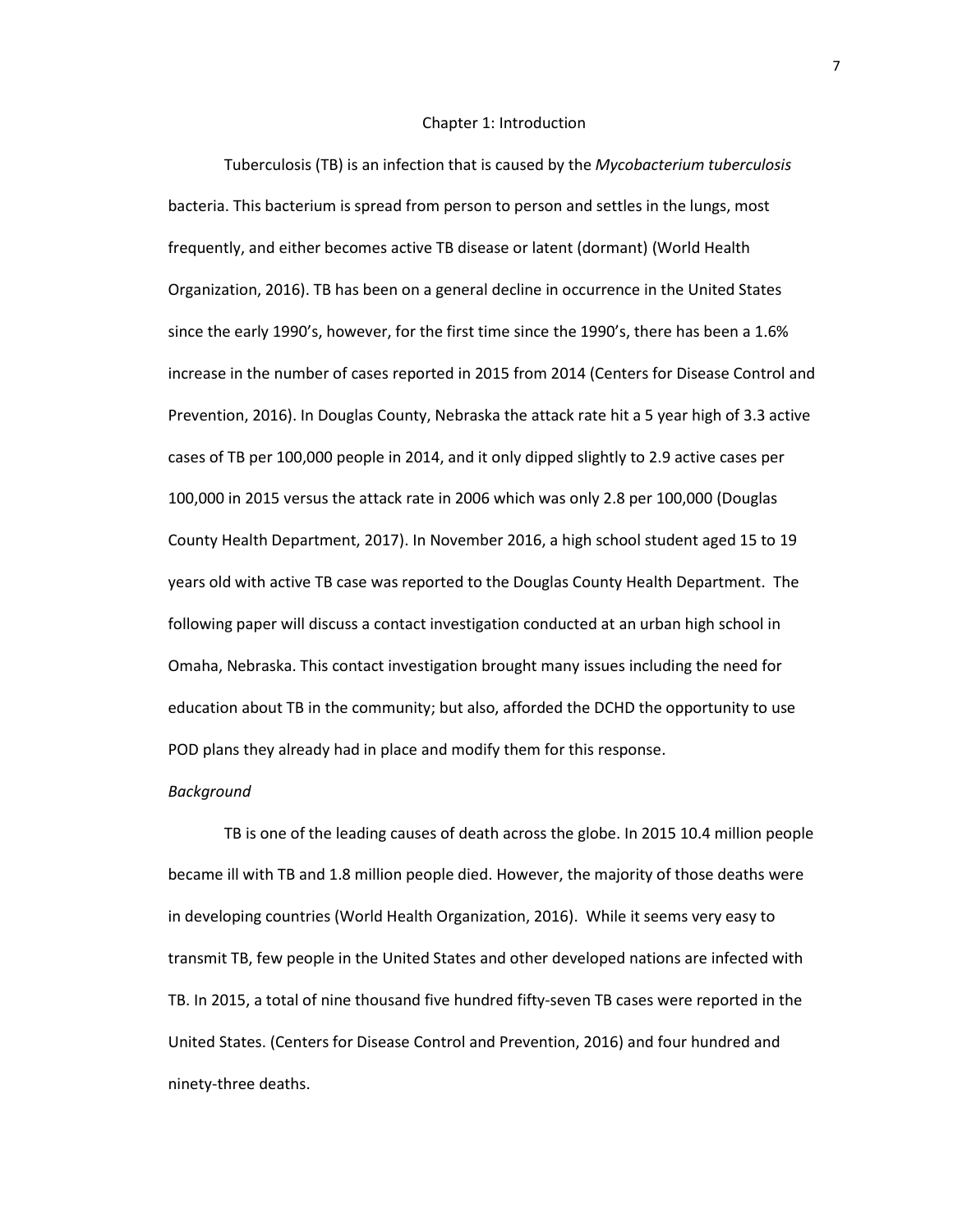TB can be in two forms of the disease, either active disease or latent (LTBI). The latent form is the dormant form of the disease. Latent TB infection or LTBI means the person is infected with the *Mycobacterium Tuberculosis* bacteria, but does not display any of the symptoms of active disease, nor can they infect anyone with the bacteria (Centers for Disease Control and Prevention, 2017). People with LTBI are a low risk to society unless their LTBI becomes activated due to a susceptible immune system. Treatment protocols such as a medication called Isoniazid can be prescribed to kill the TB bacteria before they have the chance to become activated. Due to lack of resources in countries most affected by TB and often lengthy treatment protocols, many people do not treat their LTBI and instead live with the bacteria in their bodies. "About one third of the world's population is infected with the tuberculosis (TB) bacteria" (World Health Organization, 2016). This statistic from the World Health Organization shows the immense number of people worldwide who either choose to not complete their LTBI treatment, may not understand the importance of completing this treatment, or may be in developing countries where access to healthcare or other resources is a barrier to treatment.

Screening for LTBI is vital to prevent the conversion of those with LTBI to active TB disease. "More than 80% of cases of tuberculosis in the United States are the result of reactivated latent infection, and nearly all these cases could be prevented by the administration of a course of antibiotic treatment" (Horsburgh & Rubin, 2011). Once a patient develops active disease, the bacteria can be spread through airborne droplets expelled when a person coughs, sneezes, sings, etc. Some common symptoms of active TB disease include: fatigue, fever, night sweats, chills, unintentional weight loss, hemoptysis, and coughing that lasts more than three weeks (Mayo Clinic, 2016). While active TB is most commonly located in the lungs, it can be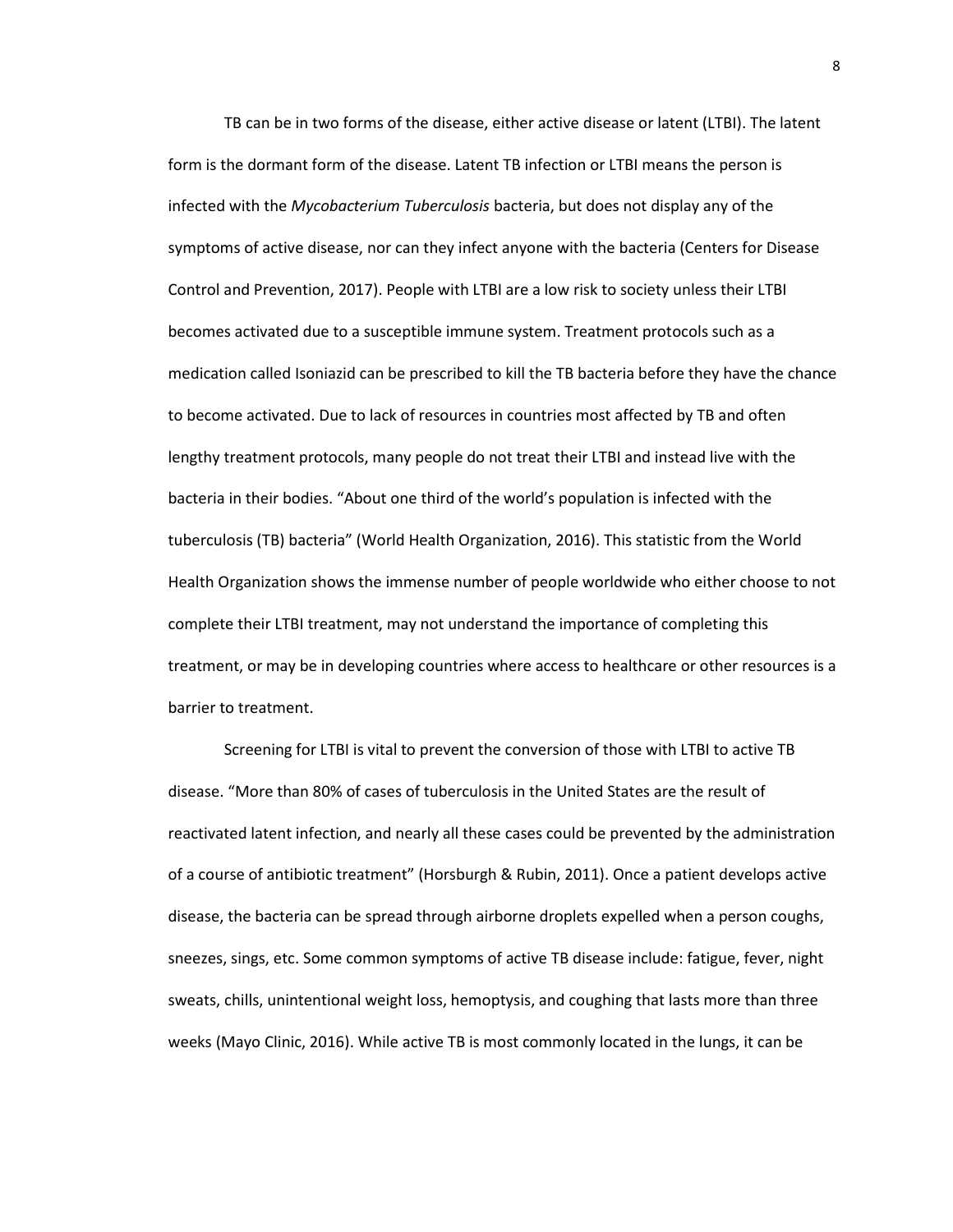located in extra pulmonary sites including the larynx, brain, kidneys, bones, and joints (Centers for Disease Control and Prevention, 2011).

People with extra pulmonary TB are typically not infectious unless they have lesions or an infection located in their mouth or larynx.

While it is not commonly used in the United States, there is a vaccine available to help prevent TB. The vaccine is called the Bacille Calmette-Guérin (or BCG) vaccine, and it was developed by two French scientists named Albert Calmette and Camille Guérin (Luca & Mihaescu, 2013).; The 21-year vaccine development process started in the year 1900 with and culminated in 1921 with the first human dose administered to an infant. To date, this vaccine is still the only TB vaccine available. While it is still administered in TB prevalent areas, particularly to children to prevent severe disease, it has an unreliable efficacy rate for preventing TB infection later in life. "The efficacy of this vaccine varies from 0 to 80% in different populations, with a consistently low efficacy in many tropical regions of the world where the vaccine is most needed" (Brandt, et al., 2002). There is also evidence that after vaccination, even if it is effective in the person who receives the vaccine, it is only effective for 10 years (Sterne, Rodrigues, & Guedes, 1998). Due to these reasons, many nations have discontinued the use of the BCG vaccine.

There are a few different methods to detect TB. The commonly used test in the United States is a Mantoux tuberculin skin test (TST), where a small amount of the solution is placed under the skin on the forearm and read 48-72 hours later. If the person being tested has been exposed to *Mycobacterium Tuberculosis* bacteria, the tuberculin purified protein derivative (PPD) will create a raised red bump on the forearm visible for the healthcare provider to see (Vukmanovic-Stejic, Reed, Lacy, Rustin, & Akbar, 2006). However, this test cannot distinguish between LTBI and active disease; in addition, if a person has received the

9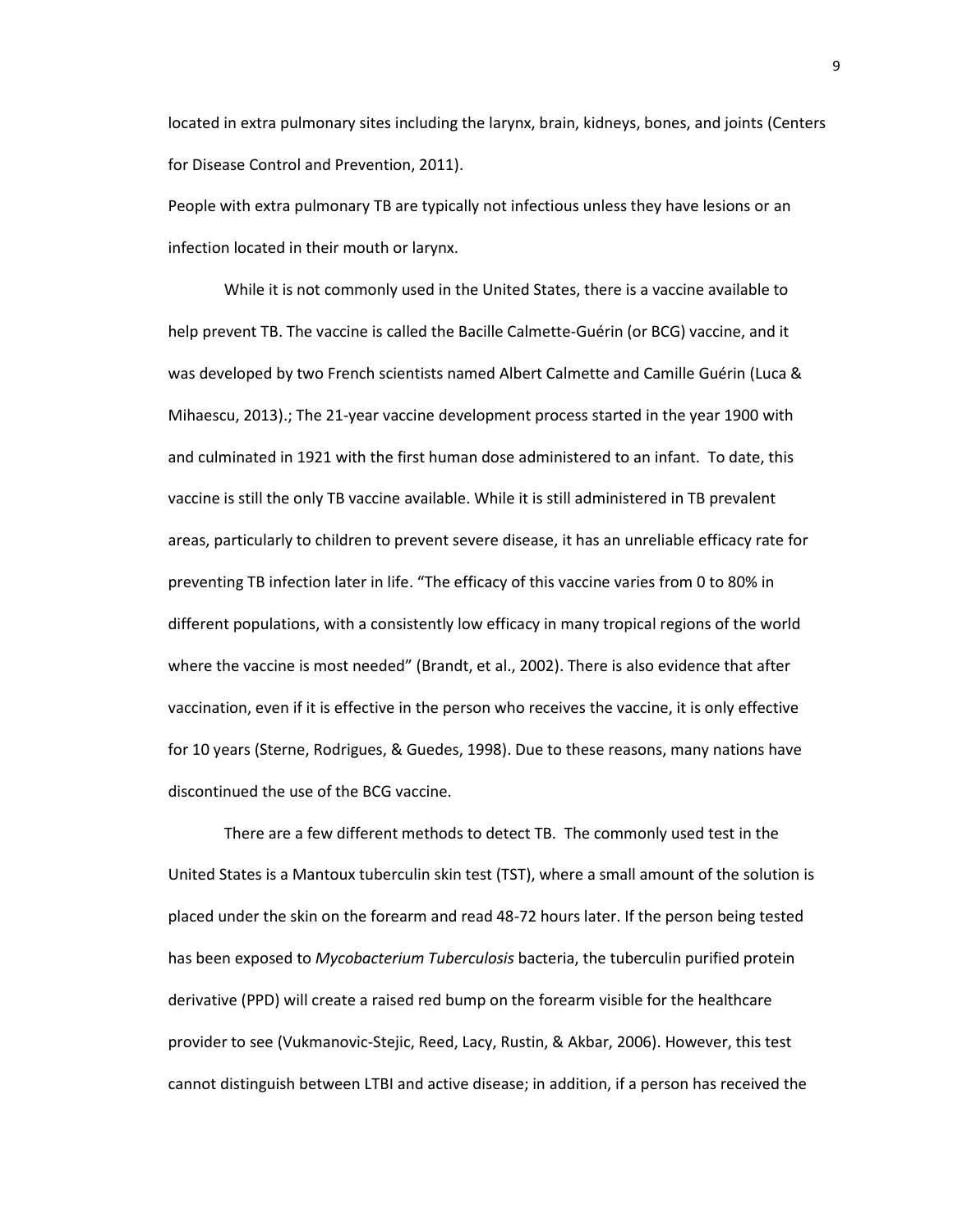BCG vaccine, the TST may result in a false positive TST result. The TST test is a cost-effective solution, but is not very practical in foreign born persons who may have had the BCG vaccine because of a higher risk of false positives.

The most recently developed means of detection for TB is the QuantiFERON Gold blood test. The QuantiFERON Gold blood test was only approved by the CDC in May 2005 to measure the immune systems response to TB proteins in the patient's blood system (Mazurek, et al., 2005). This test does not distinguish between LTBI or active TB, but it does cut down the wait time of 48-72 hours in between the placement of the TST and the read of the test. This is a much more sensitive and specific test, and is the preferred method for those who have received the BCG vaccine as it can differentiate between the different proteins (Centers for Disease Control and Prevention, 2011).

Additional medical tests that can be performed include chest x-rays (CXR) and sputum samples. CXR are taken of the patient who they believe has TB to see if there are any nodules or lesions. CXR and other radiograph tests that show abnormalities are suggestive of TB disease (Centers for Disease Control and Prevention, 2011). Next, if a patient has a positive TST or QuantiFERON, and a suggestive CXR, the patient will complete sputum samples, which is the mucus that comes up with your cough. It is critical to send these samples so that public health officials and physicians alike can diagnose the patient with TB, and later perform antibiotic sensitivities on the culture to ensure the appropriate treatment. The sputum tests are first completed to find AFB smear classification and DNA probe to confirm the presence of the *Mycobacterium Tuberculosis* bacteria. If it is present in the sputum another laboratory process called pulsed-field gel electrophoresis is completed second. This process is a way to get a DNA fingerprint of TB strains and detect differences in

10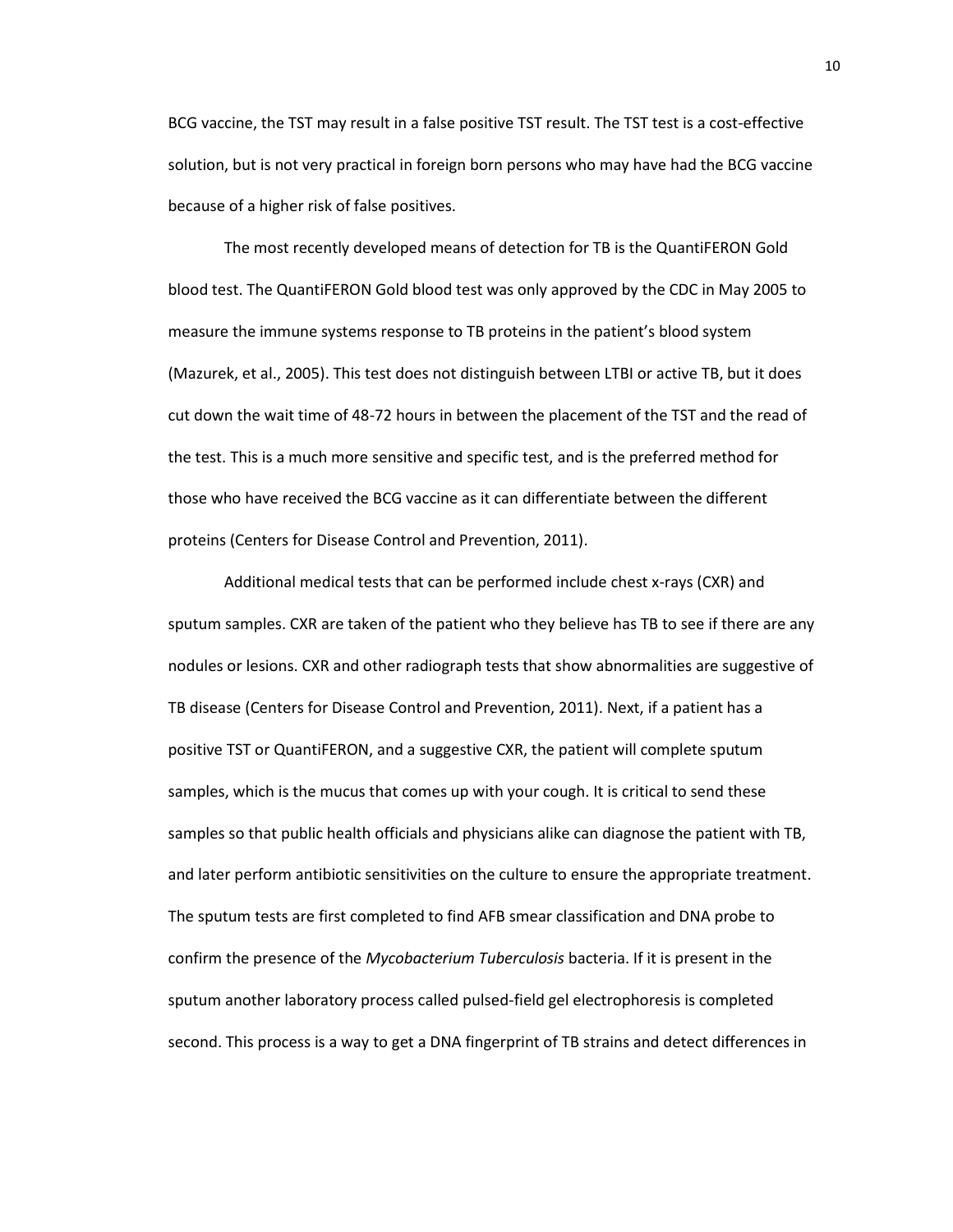other outbreaks and potentially link outbreaks (Zhang, et al., 1992). Physicians make treatment decisions based on which strain of TB is in the sputum (Mayo Clinic, 2016).

When an active case of TB at an urban high school in Omaha, Nebraska was diagnosed, the Douglas County Health Department (DCHD) initiated a contact investigation immediately. Contact investigations are defined as "…the systematic evaluation of the contacts of known TB patients to identify active disease or latent TB infection (LTBI)" (Fox, Barry, Britton, & Marks, 2012). This contact investigation was launched in November 2016 and has taken multiple levels of DCHD resources and involved intensive coordination with the school, local private hospitals, and outside media organizations to ensure the correct information was getting to the public and families of the students alike.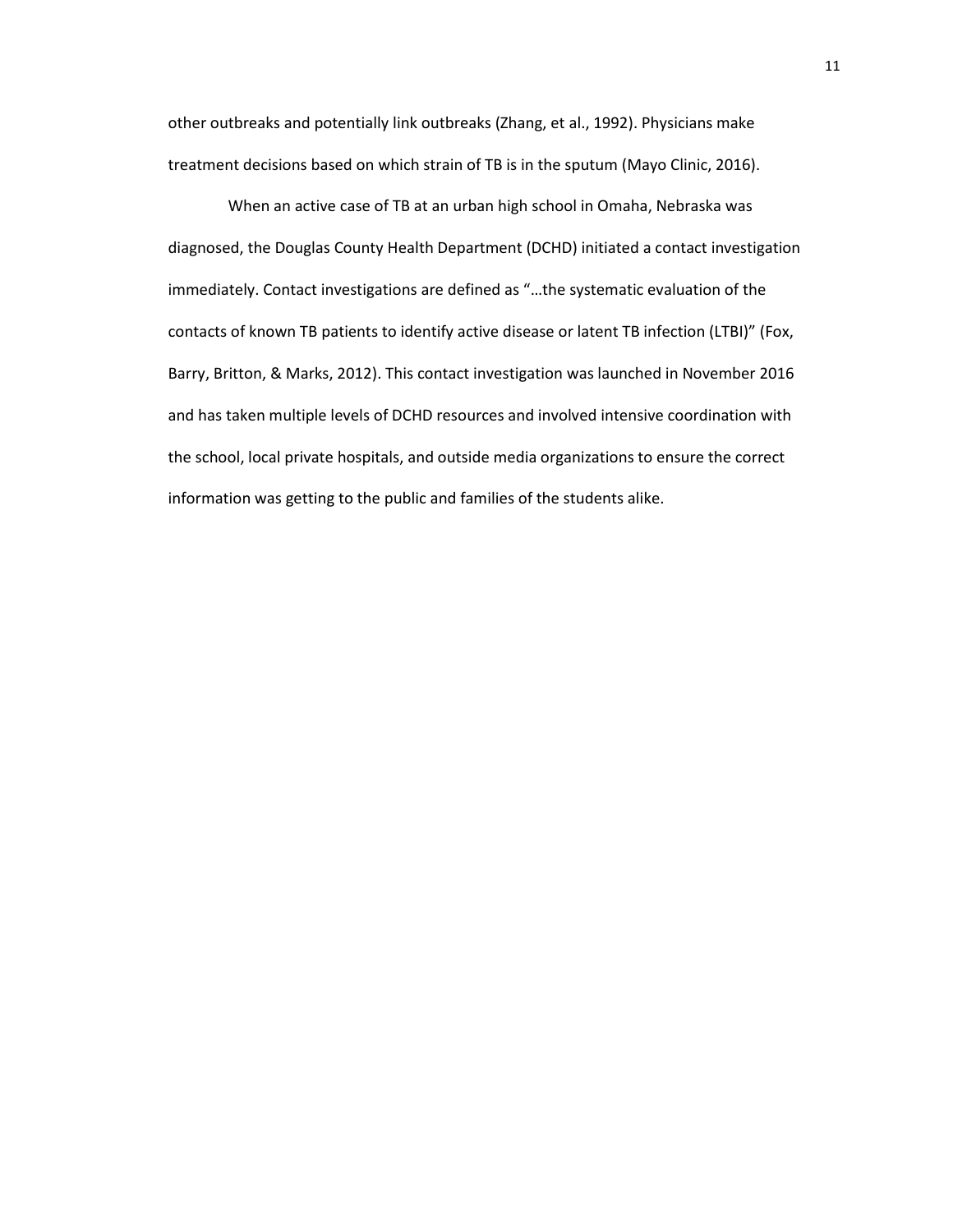#### *Vaccines*

Even though vaccines have been a part of medical practice since Edward Jenner and his innovation of using cowpox to create a smallpox vaccine (Stern & Markel, 2005), and are a vital part of public health practice, vaccination rates fell for much of the later part of the 20<sup>th</sup> century. A movement called the "anti-vaccination" movement swept much of the United States when parents grew concerned regarding a misleading medical study that drew incorrect conclusions between vaccines and autism. Even though this medical study has been proven incorrect numerous times, those who refuse vaccines for their children cite autism and vaccine ingredients as the most common cause of that refusal (Yox & Stokowski, 2015).

In certain parts of the world, such as Japan, mass vaccinations against many types of diseases are common as they are believed to prevent mass outbreaks of illnesses and class cancellation days. One such vaccine that was used was the influenza vaccine. The Japanese government started a universal vaccination program for elementary and junior high aged children (6-15 years old) that was administered by their school doctors. This compulsory program ran from the early 1970's until the early 1990's when it was discontinued by the government because the vaccination program did not seem to have a decisive effect in reducing absenteeism in schools (Kawai, et al., 2011). However, of note, this study did find that influenza outbreaks occurred in the school as well, even when the mass vaccination program was in effect. The effectiveness of the vaccination program may have been more efficient if it had matched the strains of influenza more appropriately each year.

This discontinuation of the mass vaccination program in Japan shows that although vaccines are a major breakthrough in public health practice, certain vaccines such as the BCG are not always 100% effective in the population we are trying to treat. There, it is the job of

12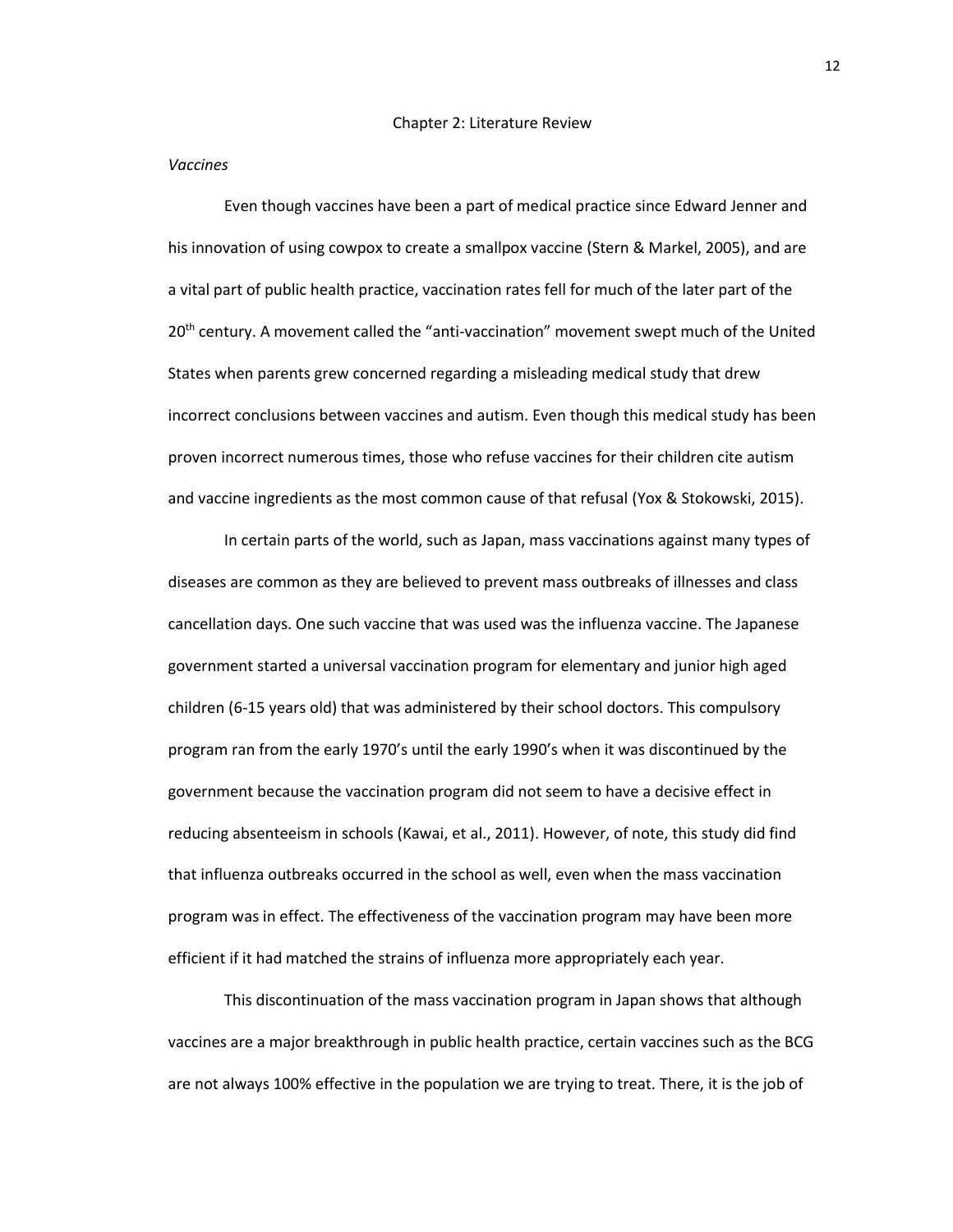the public health professionals to build good public health infrastructure in order to detect active TB cases quickly and be able to respond to them through contact investigations. Japan had a similar compulsory mass vaccination program, but for BCG vaccinations to prevent TB. Because of the BCG mass vaccination programs, before the advent of more sophisticated testing like the QuantiFERON-TB Gold blood test, any contact investigations were bringing up significant amounts of false positives in the TST tests because of the vaccines in the contact's system (Higuchi, Harada, Nobuyuki, Mori, & Sekiya, 2007). This would put a huge resource and time strain on any contact investigation that health departments would try to conduct and they could potentially miss any true positives while focusing on the false positives. The discontinuation of the compulsory mass vaccination program was a logical choice on the part of the Japanese government.

It is possible as well, that even when the vaccines are available, and you make them compulsory for a society, an outbreak may occur anyway. The efficacy of the mumps vaccine is 80%, but also relies on herd immunity to limit outbreaks. This is the situation that unfolded in Orange County, NY when an 11- year-old boy returned from a trip abroad to the United Kingdom where an outbreak of mumps was occurring (Ogbuanu, et al., 2012). The family of the boy felt there was nothing to be concerned about since he had received both doses of the two dose MMR vaccine that is recommended by physicians. During the contact investigation, it was determined during the infectious period of his disease he attended a Jewish Orthodox Summer Camp in New York State where twenty-five cases emerged from members at the camp.

By December of that same year, 392 mumps cases were reported in Orange County, with the highest proportion of cases in the age range of grades Sixth to Twelfth. With that thought in mind, the health department decided a third dose of vaccine for school aged kids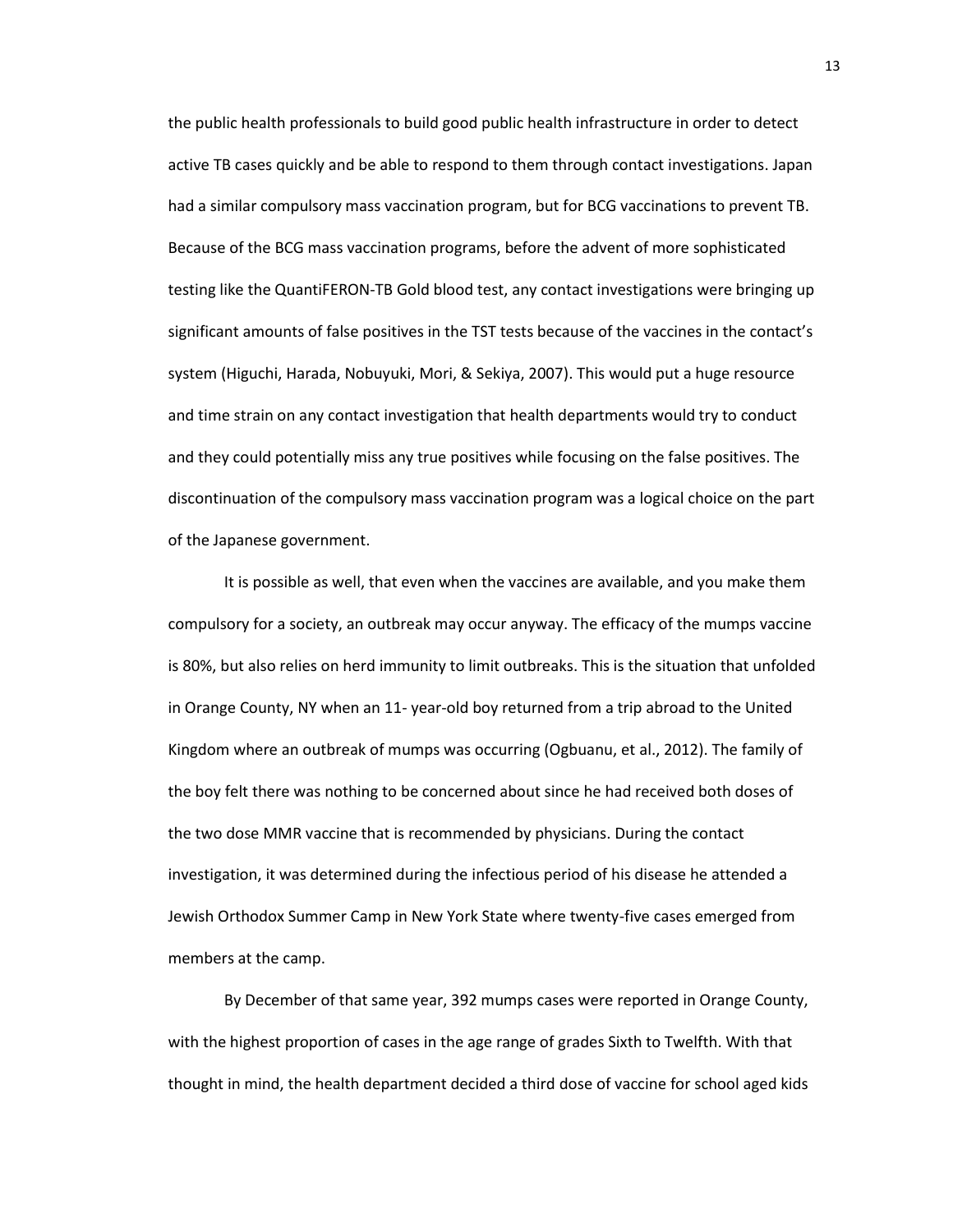would be best. The third vaccine proved effective in stopping the outbreak. The authors credited this to "the rapid decline in incidence in the target age group suggests a rapid immune response to the third dose that resulted in relatively high mumps vaccine effectiveness" (Ogbuanu, et al., 2012).

This literature review of vaccines surrounding outbreaks shows that even if the BCG vaccine were in common practice in the United States today, there is no evidence that it would be likely to stop an outbreak of TB and the high likelihood that it would interfere with a TST as was shown in the Higuchi article. There are many contributing factors as to why some vaccines work better than others, so while the use of the BCG vaccine is more effective in countries with high incidence of active TB, it is not necessary in countries such as the United States.

### *High Risk Locations of Outbreaks*

Although mass outbreaks can happen in many regions and populations throughout the world, there are certain high risk geographical locations that are more susceptible to infectious disease outbreaks than others. These infectious disease outbreaks are not just limited to TB, but can also include mumps, norovirus, and even STD's such as HIV and AIDS in certain locations and/or populations.

One such high risk geographical location susceptible to infectious disease outbreaks are correctional facilities. In a contact investigation for TB discussion stemming from an inmate at a correctional facility, the authors of the article remark on high probability of inmates of having TB. "Jail inmates have high rates of M. tuberculosis and human immunodeficiency virus (HIV) infection, and are often housed in overcrowded, poorly ventilated buildings" (Bur, et al., 2003). This lack of ventilation ensures that if there is an active case of TB, the index case can easily spread the TB bacteria in the air whenever they

14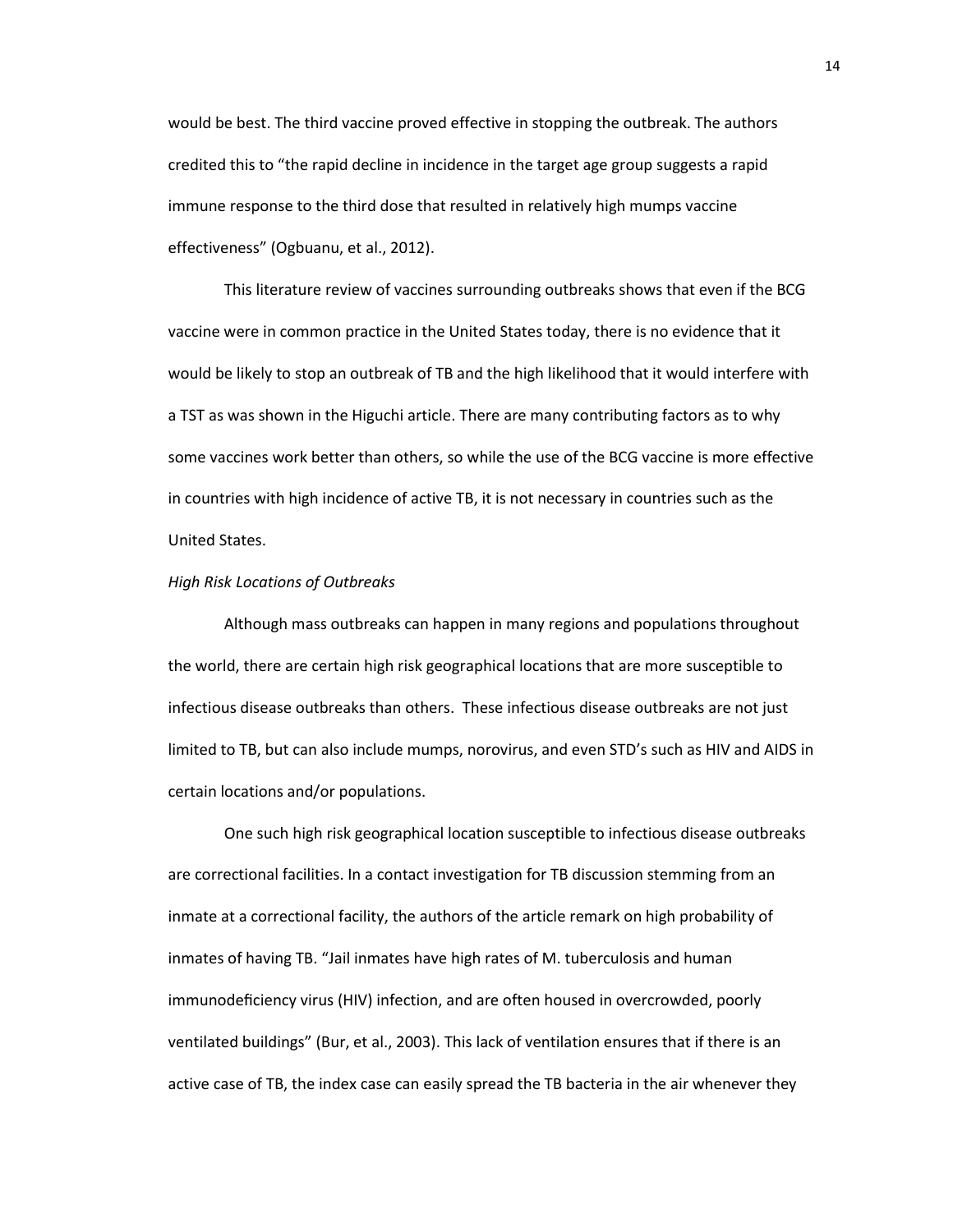cough. Also, since inmates have a high rate of HIV infection, those with latent infection would have a high rate of activating their latent infection and spreading the disease due to their immunosuppressed status (AIDS.gov, 2011).

Every inmate when coming into a prison is screened for TB. Their initial level of screening is a symptom review asking if they have had a cough, have they lost weight, night sweats or a fever (Federal Bureau of Prisons, 2010). The next steps after that are standard protocols as they would be for anyone who could potentially have TB outside of prison including a CXR, TST, and sputum cultures. However, there are no continual monitoring procedures such as 6 month or yearly TST tests to check inmates for development of TB which would be beneficial in this high-risk population. Since occurrence of TB in the incarnated population is much higher than the general population, it is important to take extra steps to catch the spread of it early, which occasional TST test could do (Baussano, et al., 2010)

Another high risk geographical location that is be susceptible to outbreaks is that of summer camps. Large gatherings of children, from many different backgrounds, it is likely at least some are bringing disease from their families and hometowns with them to this new camp environment. Such an event happened when there was a measles outbreak associated with an international sporting event held in Pennsylvania in August 2007. There were 7 total cases that stemmed from a 12-year-old participant in the camp who was not vaccinated against Measles. The camper stayed in a residential compound at the camp that had dining facilities that were shared with coaches, staff, and 200 players that were from the United States and 8 other countries (Chen, et al., 2010).

With a camp having this many participants, and with participants coming from all over the world, there were a few mistakes that the organizers made. They assumed that

15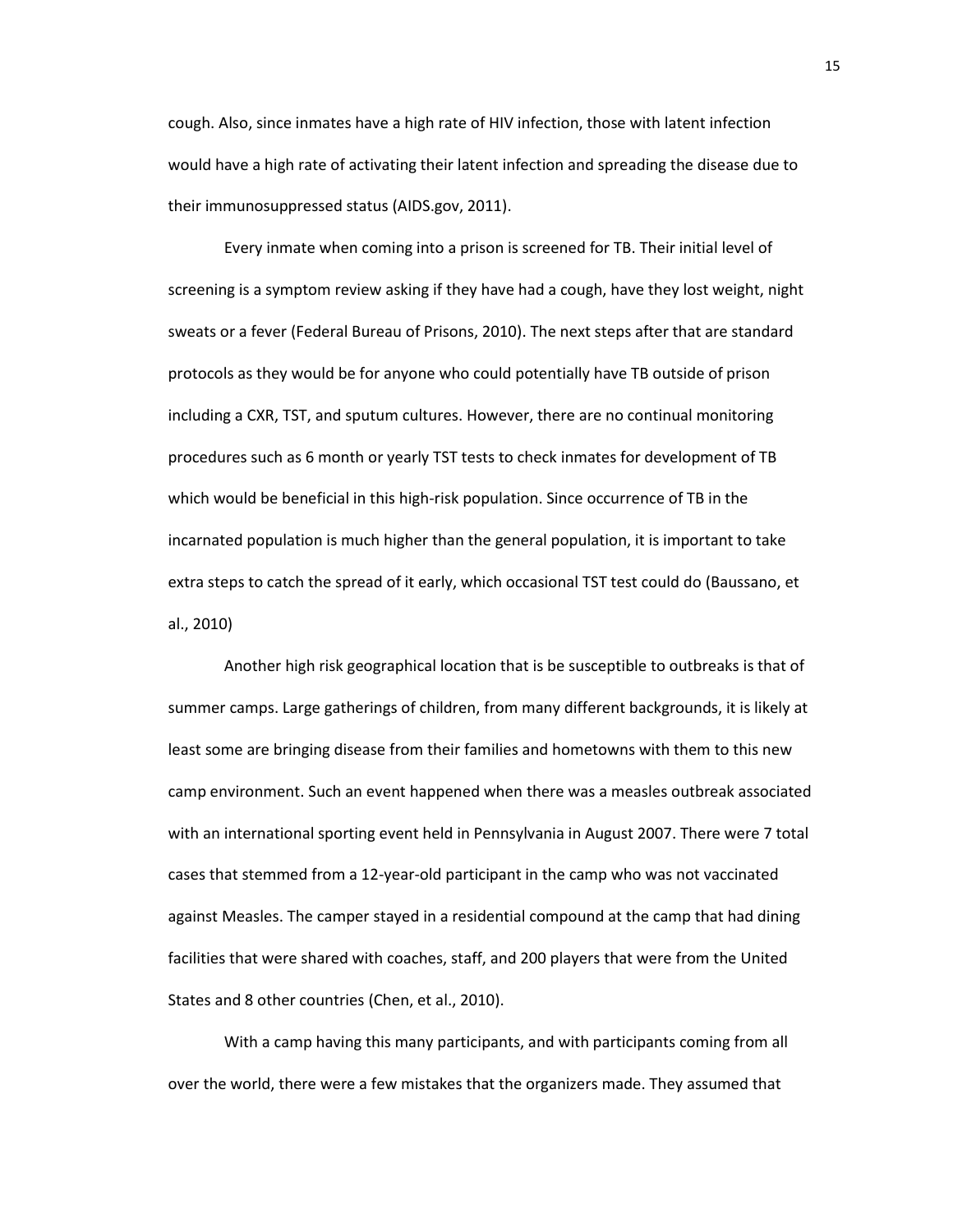every country has the same vaccination policies as the United States, and did not require that participants have vaccination records present before they could play. Of the 471 children participants at the camp, 193 (41%) lacked immunization records. This also made it very difficult for the health department during the contact investigation to determine who needed to be monitored and who didn't.

Lastly, one of the highest risk geographical locations for outbreaks in children are schools. This is true for children at any age in schools (6-18); and this is true for a few different reasons. First, children in schools can easily transmit infectious diseases via hand to hand contact and surfaces if they do not use proper hand washing techniques. "Confined environments, such as schools, provide opportunities for direct transmission of disease agents between individuals. Because viruses can survive for several hours on human hands and on computer equipment for up to 1 to 2 days, indirect transmission is also frequent" (Lee & Greig, 2010). This would be most frequent in schools with the youngest children such as elementary and pre-k schools. Additionally, children will be bringing in pathogens and bacteria from their outside environment. This could be concerning in young school aged children or recently immigrated and refugee children as they may not have acquired immunity to some viruses such as the chicken pox or measles we here in the United States take for granted (Lee & Greig, 2010).

Lastly, schools across the United States are facing new challenges in the  $21<sup>st</sup>$  century that are creating issues with infectious disease prevention as well. One of these major issues centers around overcrowding in high schools. "Schools are the most common site reported for community-based outbreaks. Contributing factors include delay in diagnosis, sustained contact, and inadequate ventilation or overcrowding" (Phillips, Carlile, & Smith, 2004). This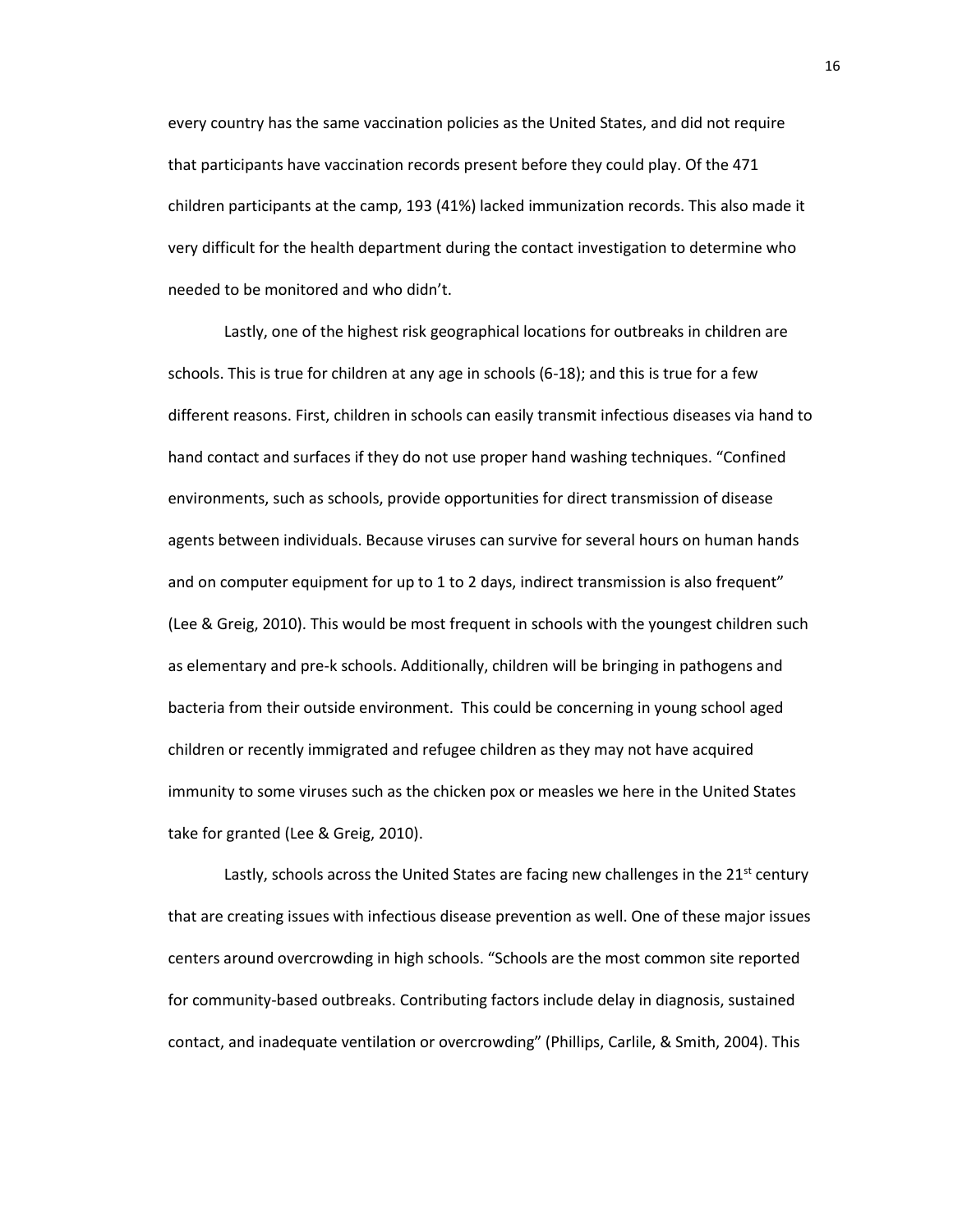overcrowding creates more opportunities for a sick child to interact with more people, more surfaces, and potentially infect more.

But how severe is the overcrowding problem in the United States? According to a 1999 survey done called "Condition of America's Public School Facilities" noted that 25% or 17,400 schools in the United States face overcrowding issues (National Center for Education Statistics, 2017). With population increases and immigration and refugee numbers increasing since 1999, the number of schools facing overcrowding most likely has increased.

## *Lack of Education*

A significant hurdle that public health practitioners face when trying to limit the spread of TB outbreaks, is trying to educate the public. Often this obstacle leads to patients not completing their course of treatment or, not seeking medical treatment quickly in the first place. The treatment regimens for TB vary per treatment and type of TB, but the shortest treatment is 3 months and the longest is 9 months of daily pills (Centers for Disease Control and Prevention, 2017). For some patient populations that are mobile, do not have a permanent address, or simply do not understand the importance of taking this medication, this could be an overwhelming length of time.

A study done at a public health clinic in the City of San Diego followed a patient population for 6 months on LTBI treatment (medication name Isoniazid) and found that only 64% of the population completed their treatment. The authors also believed had the clinic completed a 9-month regimen, there would have been an even lower rate than the 64% that completed the 6 month regimen (LoBue & Moser, 2003). So, what happened to the just over 1/3 of patients who did not complete their regimens? Unfortunately, they were lost to follow-up and did not complete the study. Therefore, they are still at risk of developing an active TB infection. If cases are left untreated, we are unable to predict who will become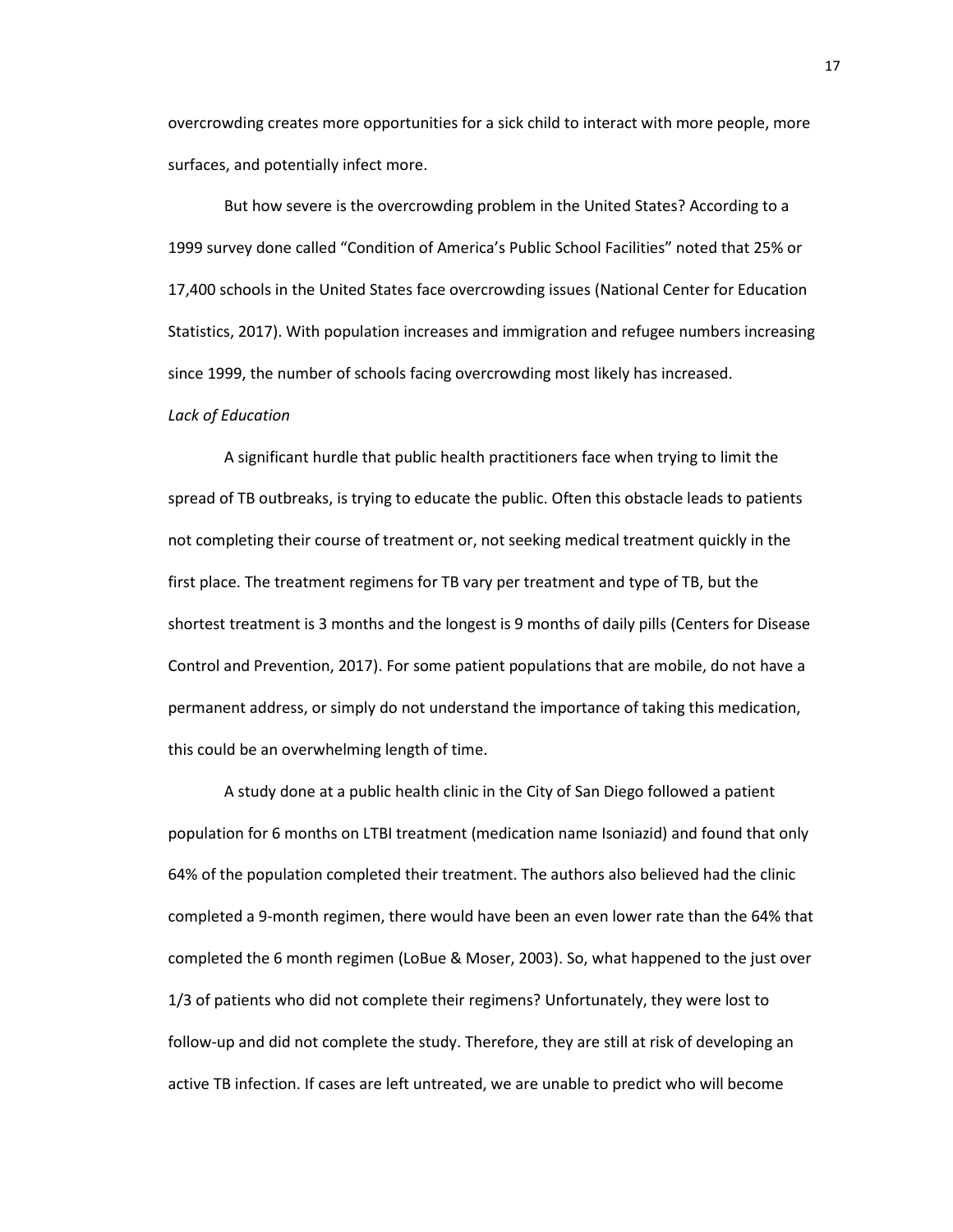immunosuppressed and their LTBI could become active TB more easily than the average person. "If one assumes that approximately 10 percent of the persons infected with tubercle bacilli will, if left untreated, become cases during their lifetime, one could expect that approximately 20 new cases of tuberculosis would develop in the persons infected by the index patient" (Sacks, et al., 1985). Therefore, it is vitally important for physicians to impress upon LTBI patients the importance of completing treatment regimens, even though they may not feel or see any physical symptoms.

In addition to increasing education in their communities, public health departments face budget constraints and lack of personnel to even get a TB program started in their towns, particularly in smaller health departments. The following example is an international one, but the principals of budget and personnel issues hold true for departments here in the United States. In June 2007, an active TB case was diagnosed in a man on the island nation of Chuuk (Brostrom, et al., 2011). Chuuk is a state in the Federated States of Micronesia which has a low-income level spread across its 600 islands and 1 million square miles. This active TB case was multidrug resistant or MDR, which was something for which this island nation did not have the adequate resources or public health infrastructure to adequately respond to. They put in a request with the World Health Organization's (WHO)Global Fund to Fight AIDS, Tuberculosis, and Malaria, but were told that due to lack of funding it would take time to get the medication. By July 2008, Chuuk had an additional 20 active MDR cases, and 124 latent cases. In August 2008 funds from the US Department of Interior helped bring second line TB drugs into the country as well as staff with expertise that would help handle this outbreak. Considering it costs an average of \$137,000 to treat each case of MDR TB in Chuuk, and the annual TB budget for the country of Micronesia is \$170,000, there is a major resource problem when an outbreak occurs. Building up the capabilities and planning before an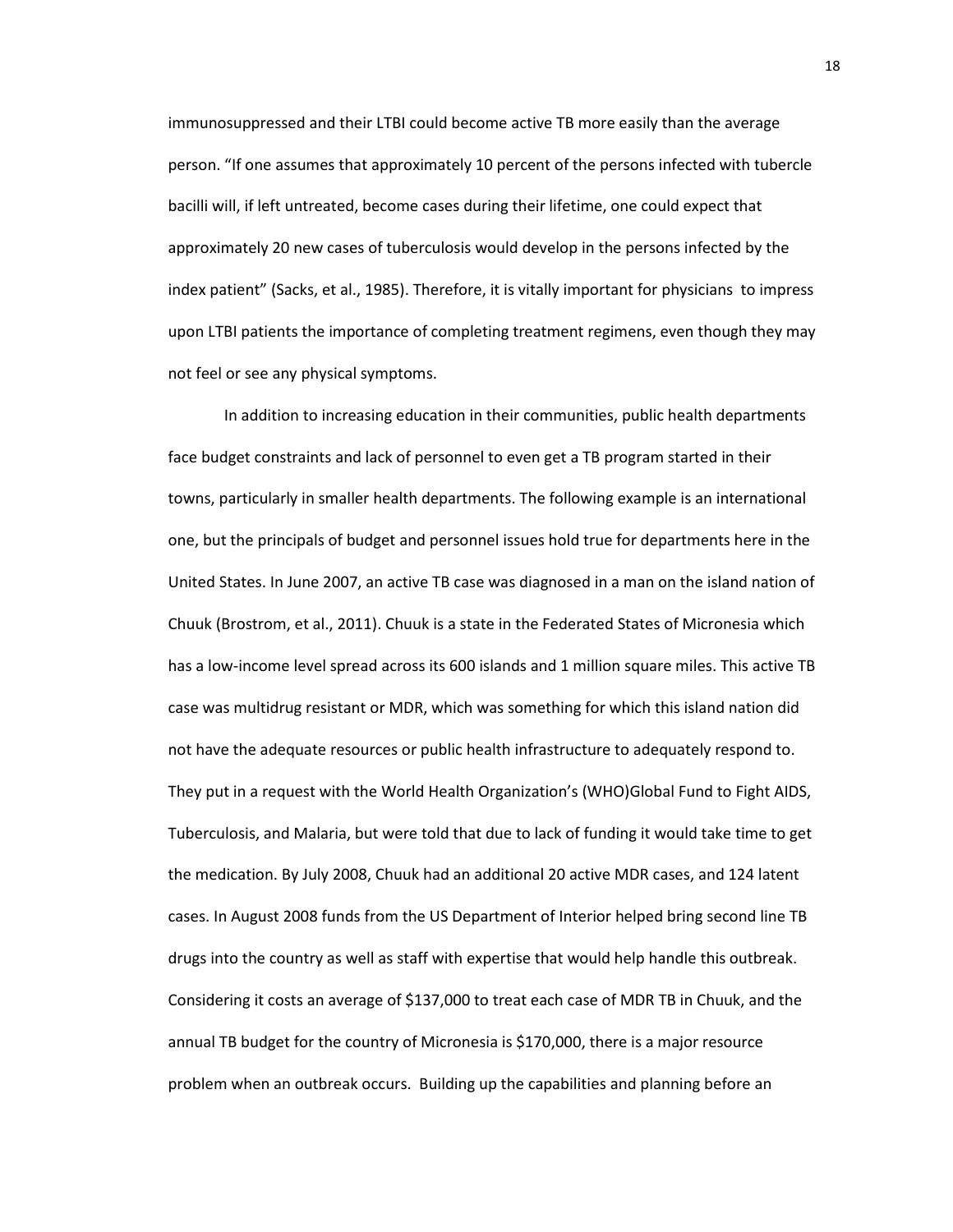outbreak happens could have limited the outbreak that occurred on Chuuk and prevented its duration.

A similar example, was the lack of financial resources during a contact investigation of a TB outbreak at a homeless shelter in Kane County, Illinois. Public health officials identified 24 active TB cases infected from an index case, and treated them at a cost of \$204,500 (Dobbins, et al., 2012). However, program resources did not allow the health department to treat the other 146 people who did have LTBI. That is extremely hazardous considering the patient population using the homeless shelter. However, considering the immense cost of certain medications, there was simply no financial way for the department to cover the cost.

In many contact investigations and outbreaks alike, public health agencies have a responsibility to work with the media to ensure that public messaging is providing adequate information. A failure to do so can leave a public health agency rushing and create more work than is necessary to calm public perception and misperceptions of the problem. Such a problem arose during a TB outbreak in an Italian elementary school in November 2008.

When the health department tested the class of the kindergarteners and 34% had a positive TST test, the Italian news media focused heavily on this story and parents demanded the health department move quickly. A young kindergarten age girl was diagnosed with TB and it was soon determined that she acquired TB from her teacher's assistant, who was a 42 year-old woman who had a positive TST result, but did not complete the LTBI medication regimen years ago (Filia, et al., 2011). The authors remarked "Urgency was required because of the school setting, pressure by parents, and media coverage. As in other school-contact investigations, this urgency may have led to excessive screening of low risk persons and difficulties in categorizing contacts by close and casual status" (Filia, et al., 2011). In total,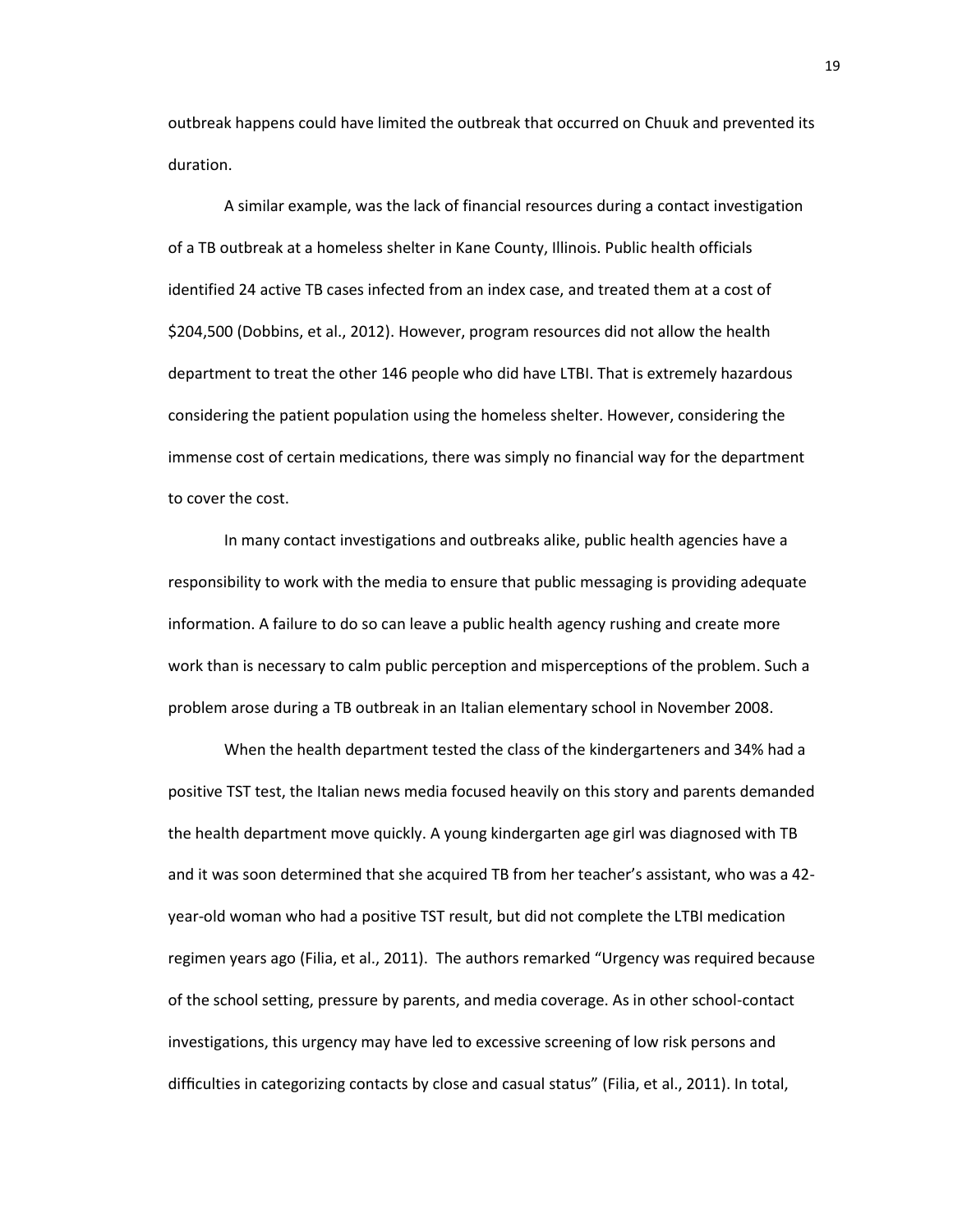there were 19 school children with active TB and 43 with LTBI, but there were 851 people tested, many of whom may not have needed to be tested if the health department had the time to educate the parents about LTBI and active TB. However, the fact that the outbreak was in an elementary school and the lack of education about TB made it a headline grabbing story for the Italian news media.

One school of thought is that schools should take a greater responsibility in teaching children about preventing illness and outbreaks, particularly starting in elementary schools. It can be something as simple as covering your mouth and nose when you sneeze, and proper handwashing techniques. To more advanced ideas in middle and high school of explaining infectious disease principles in a class like health class. "Schools have an important role to play in preventing illness among students and the community, particularly by instilling good habits in their students which will last a lifetime" (Lee & Greig, 2010).

#### *Vulnerable Populations*

There are vulnerable populations that are more susceptible to TB outbreaks. It is estimated that there were 564,708 homeless people in the United States in 2015 with a large proportion living in shelters run by charities (U.S. Department of Housing and Urban Development, 2015). "San Francisco has the highest rate of tuberculosis (TB) in the U.S. with recurrent outbreaks among the homeless and marginally housed" (Higgs, Mohtashemi, Grinsdale, & Kawamura, 2007). A cross-sectional study was done to examine the adults in San Francisco who sleep in shelters or who eat in free lunch lines (Zolopa, et al., 1994). This study showed that poor social conditions such as overcrowding in shelters, lack of hygiene, and lack of access to medical care contributed to the spread of TB in this population. Until these issues were resolved, the authors felt TB outbreaks would be a problem in this population for some time.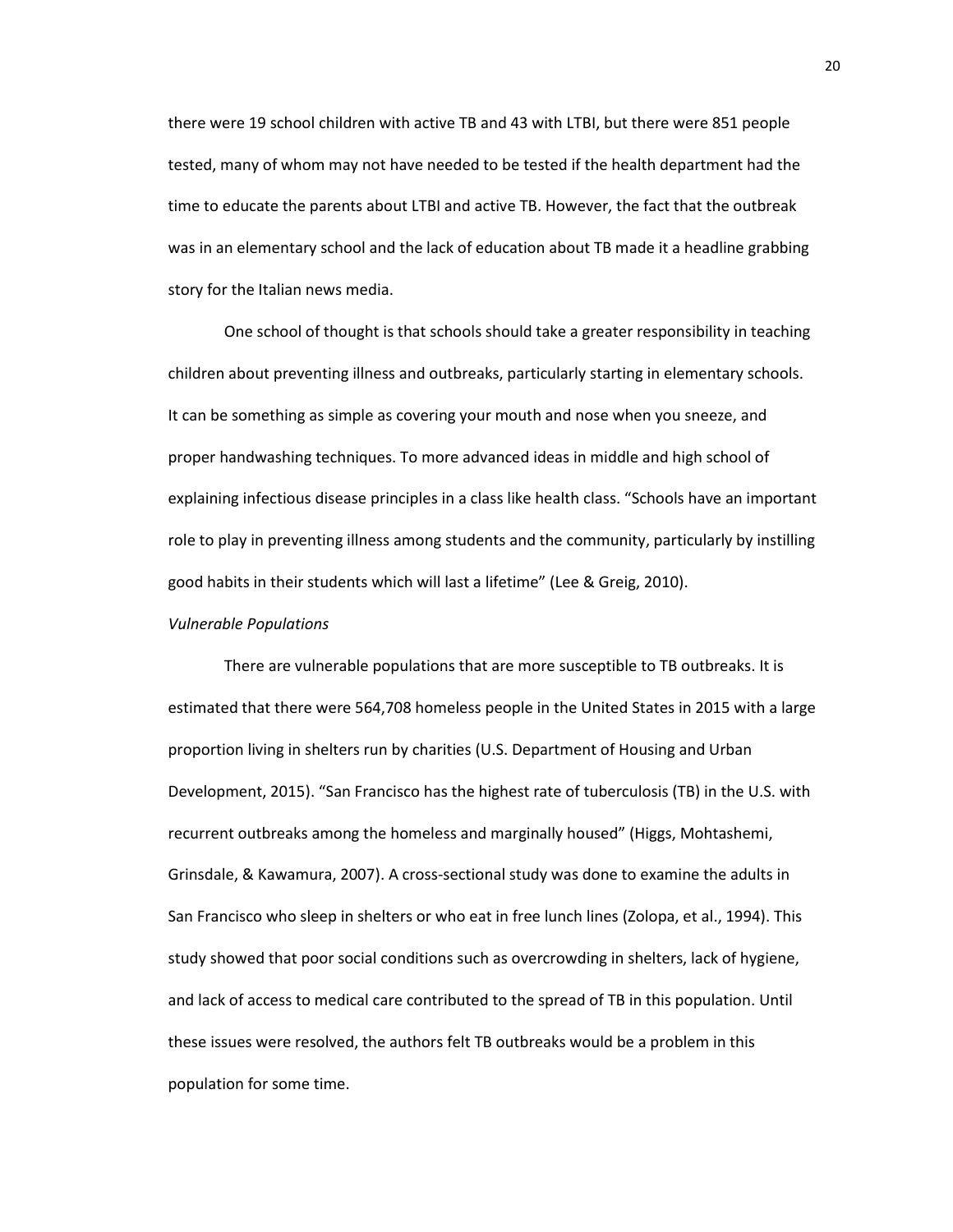Populations afflicted with substance abuse are also vulnerable to TB outbreaks. A report titled "Tuberculosis Outbreak Investigations in the United States, 2002–2008" focused heavily on substance abuse and its correlation with TB. First, people with substance abuse issues are more likely to develop TB due to their social lifestyle choices and be non-compliant with their treatments (Mitruka, Oeltmann, Ijaz, & Haddad, 2011). Second, those with substance abuse are more likely to delay seeking medical treatment, therefore increasing the time of their infectious period. Third, in a contact investigation they may not be willing to give the names of their contacts. In a separate study, the authors stated "Tuberculosis infection was extremely prevalent in the sub groups that live in shelters or crowded SRO(single room occupancy) hotels and in injection drug users" (Zolopa, et al., 1994).

However, the largest reason found for continued infectiousness in active TB cases was challenges in diagnosis by physicians. Tuberculosis cases can be missed because symptoms are similar to other more common diseases. This is especially true in countries where TB is not at the top of a differential diagnosis list. In the "Tuberculosis Outbreak Investigations in the United States, 2002–2008" report, there were 24 outbreaks with prolonged infectiousness, and of those 24 there were 7 outbreaks due to provider-related diagnostic delays (Mitruka, Oeltmann, Ijaz, & Haddad, 2011).

The first case was an outbreak of 19 active TB and 43 LTBI cases in a primary school in Italy (Filia, et al., 2011). The index case was a 42-year-old woman who had LTBI acquired from her husband and son and never completed her course of treatment. She was a teacher's assistant in a kindergarten class in the primary school. She did see her family physician for a year prior to the start of the outbreak and was treated incorrectly with mucolytic and antimicrobial drugs. The authors remarked that particularly in their country, Italy, "This finding indicates the need for increasing awareness of TB among primary care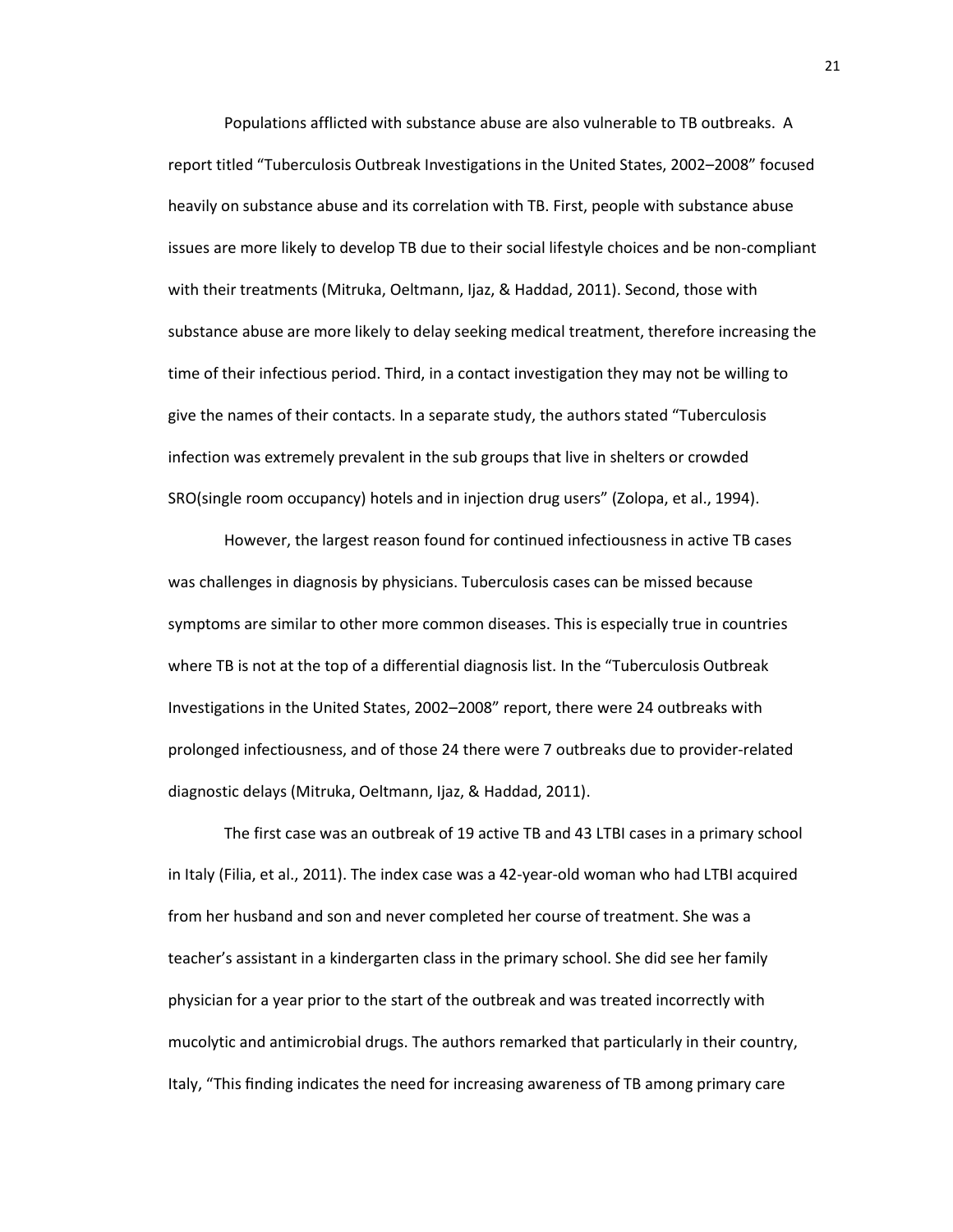physicians and for improving their ability to recognize risk factors for infection and progression to active disease" (Filia, et al., 2011) If the index case's active TB had been identified at the initial medical screening at her family medical doctor, there perhaps would have been a more limited outbreak, because her infectious period would have been cut down by 11 months.

The second case was an outbreak in a Japanese high school which was limited and only infected 4 students as were confirmed by the QuantiFERON-Gold test (Higuchi, Harada, Nobuyuki, Mori, & Sekiya, 2007). However, the index case was infectious at least 9 months prior to his diagnosis of active TB in December 2002. In April 2002, he had a CXR in which his school doctor saw a cavity in the lung. The school doctor did reexamine the boy in July, and the cavity had grown, but there was no treatment given. The index case came back for 3 days after the summer vacation (August) and then was unable to attend school, because he was too ill. The student was even hospitalized in November, but TB was not diagnosed then. The index case saw 4 different physicians and was hospitalized twice before the diagnosis of TB was made. However, this outbreak was not as large as it could have been because the index case was too ill to attend school starting in August during his infectious period.

The third case was a 15-year student from rural Missouri who went to his family physician with upper respiratory symptoms and a cough (Phillips, Carlile, & Smith, 2004). He was diagnosed with pneumonia based on a CXR that showed an infiltrate and a lesion in his lung. For the next 6 months, the index case visited 10 more clinics throughout the region as his symptoms continued to get worse including weight loss, fever, and hemoptysis. He was referred to a pediatric hematologist who did a TST test and then referred him to a pediatric pulmonologist who confirmed the diagnosis. Overall there were 58 students of the 559 tested who had positive TST tests and needed to complete treatment.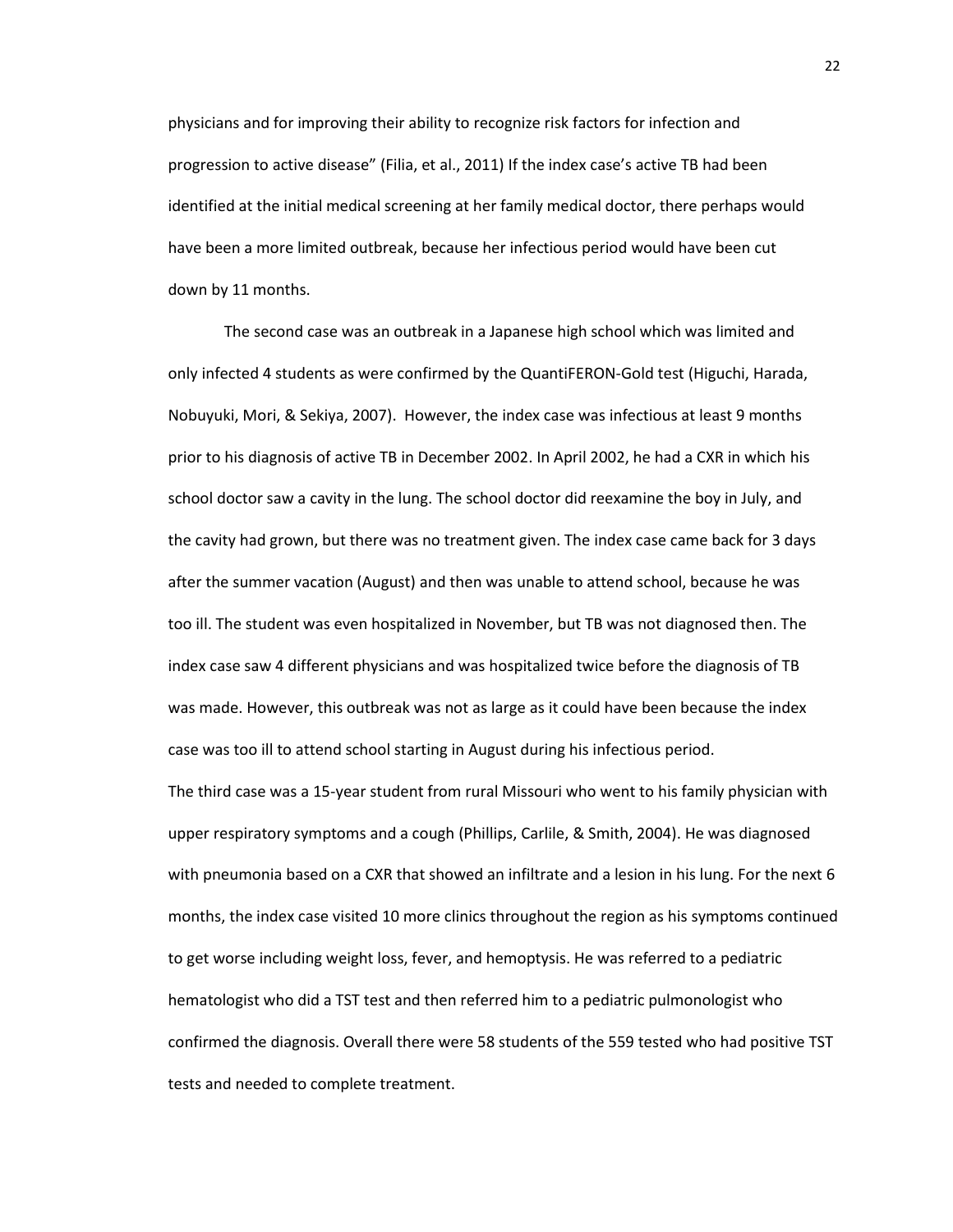#### *Detection*

On November 8th, 2016, a 15-19-year-old high school student with active pulmonary TB was reported to the Douglas County Health Department (DCHD) by a pediatric infectious disease physician in Omaha, NE. When an active pulmonary TB case is reported to the DCHD an investigation is started in the communicable disease epidemiology section. First, this section has two public health nurses dedicated to TB specifically. When a lab, nurse, or physician calls into the health department, the TB nurse's first step is to see if the result they have received is sufficient, or if they need to proceed with specimen collection (C. Monk, personal communication, February 2017).

The communicable disease epidemiology section collects sputum specimens for multiple laboratory tests that will confirm the diagnosis. The DCHD interviews the index case to investigate where they may have gotten the TB from. Although they do not typically work through the physician's office, they do keep them informed of the results, and will work with them for treatment plans. (D. Simon-Smith, personal communication, February 2017). *Index Case*

The index case in this contact investigation was a 15 to 19-year-old high school student. The index case had a history of a positive TST test in 2011, but only partially completed their treatment for LTBI. Prior to the November  $8<sup>th</sup>$  diagnosis of LTBI, the index case did have a preexisting medical condition that could have contributed to the activation of their LTBI. The index case has an autoimmune disorder was placed on a standard treatment of corticosteroids (K. Gundabolu, personal communication, February 2017). However, a side effect of the corticosteroid treatment is that is it lowers the immune system leaving the patient more susceptible to infections or reactivation of latent infections.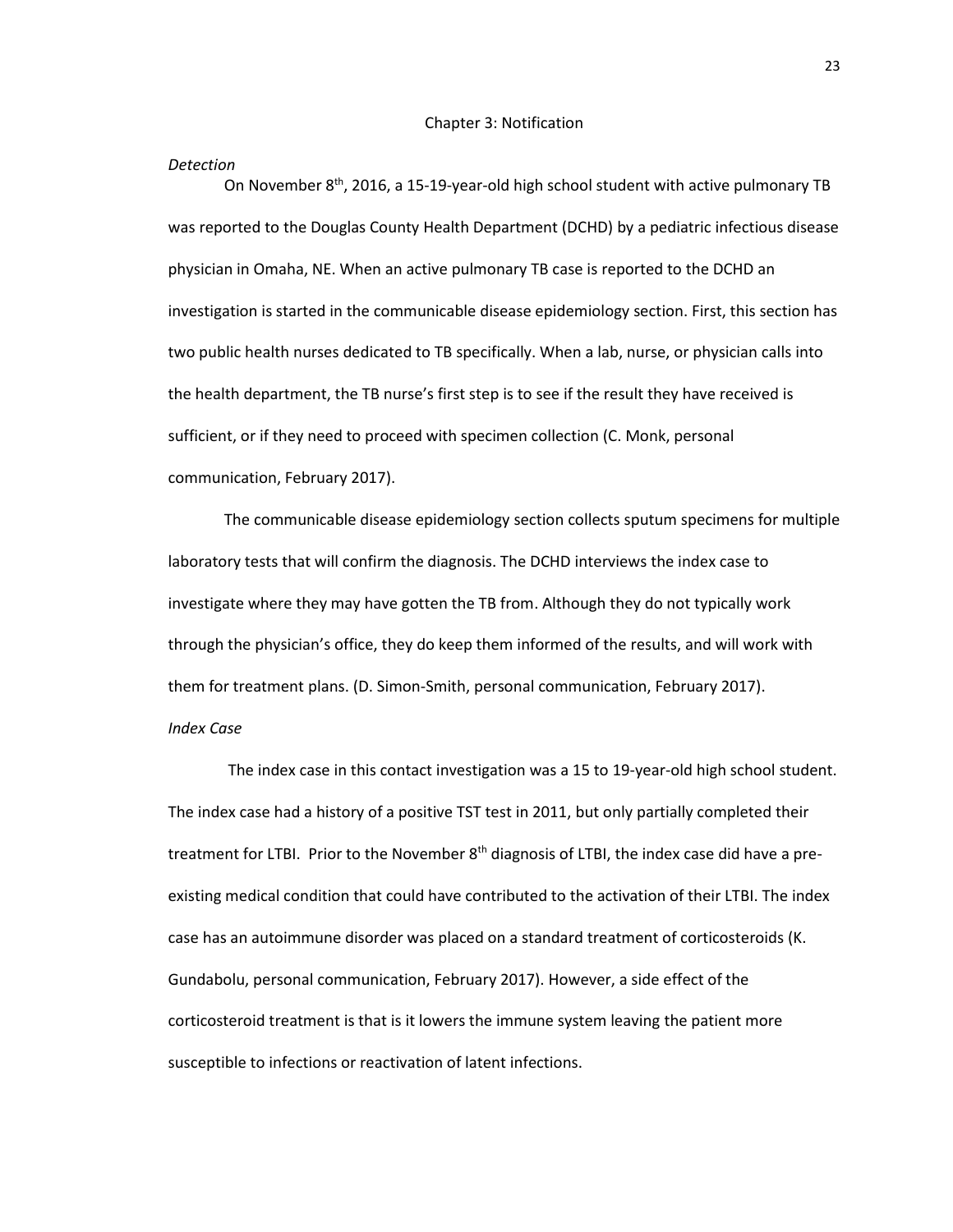The index case was admitted to the hospital from November  $4<sup>th</sup>$  to November  $9<sup>th</sup>$ ; and during this stay they tested positive for TB. The index case's AFB smears were graded at 0-1-0. When the index case was discharged from the hospital they did follow up with infectious disease outpatient to continue the management of this TB for the remainder of the 6-month treatment plan. They were also placed on directly observed therapy (DOT) protocols in which either a DCHD TB nurse or a school nurse watches the patient take their treatment Monday through Friday. This is a standard protocol for any active case, or for any latent TB case that is considered at risk for non-compliance (C. Monk, personal communication, January 2017)

#### *First Steps at DCHD*

There are several steps that the DCHD takes when notified of an active pulmonary TB case. The first step is to place the active patient in isolation. The index case was placed in isolation in a room within their home and instructed to use a surgical mask. The only people who entered the patients room were the index case's parents, who were also masked. However, DCHD staff wore N-95 masks, due to the extremely small particle size of the TB mycobacteria, when they were in the home during the index case's infectious period and while investigating contacts (D. Simon-Smith, personal communication, February 2017). The index case was educated that they would be placed in isolation until they had three negative sputum smears tested for AFB. The index case did have to remain out of school until they were deemed to be not communicable.

Another important step is the collection of samples from contacts. This is a relatively quick process, particularly if the tests come back negative. In this contact investigation, the index case was already inpatient, but the DCHD were utilized to gather samples from the familial exposed contacts (C. Monk, personal communication, February 2017). After a positive screening, a CXR is ordered, then sputum labs if the x-ray looks suspicious. The first test is the AFB smear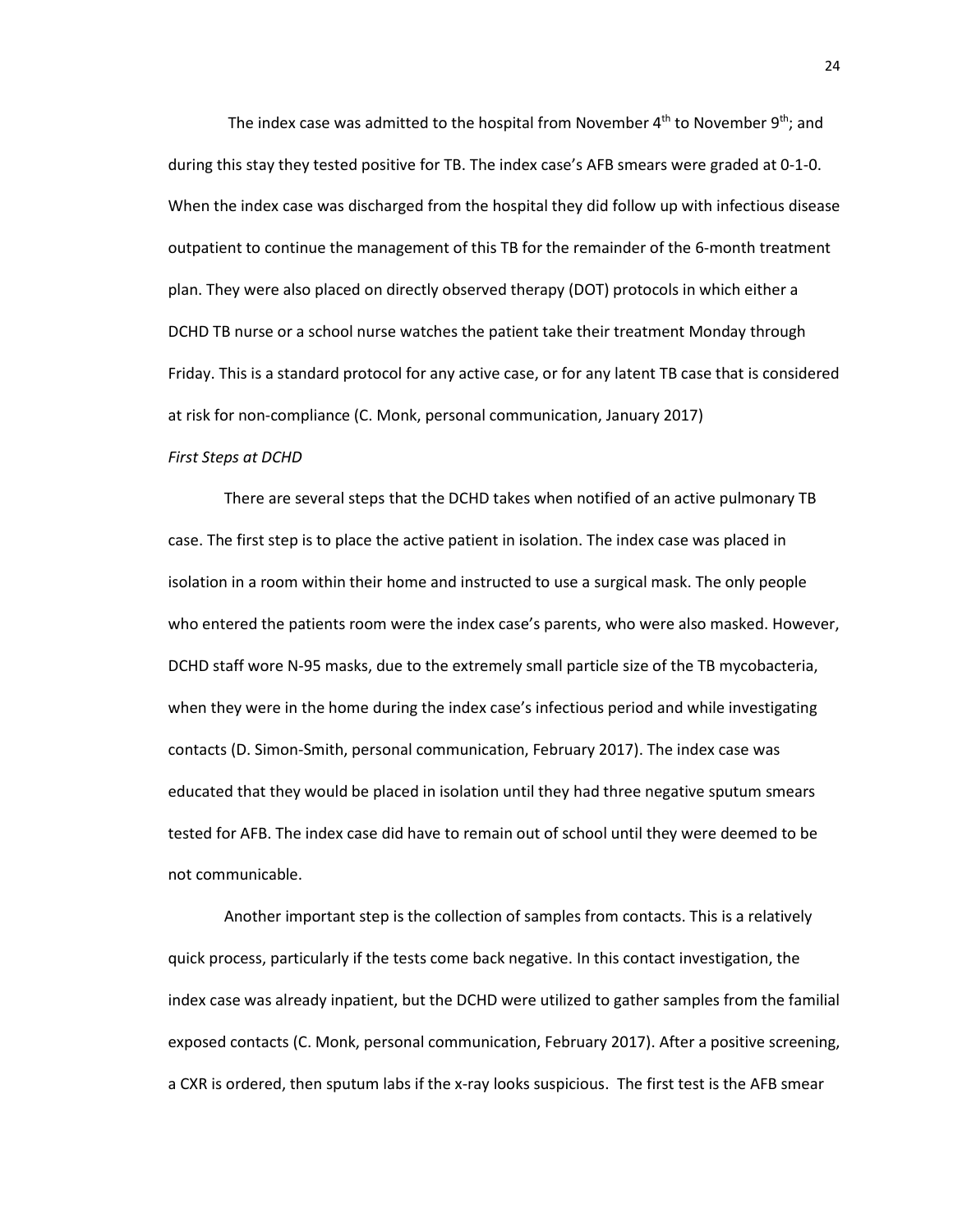and culture. The smear is a test where the sputum is placed on a slide with a stain meant to highlight any AFB cells in the sputum to make them visible to a pathologist. It can be read within a few hours and can give preliminary results to physicians and public health officials on the presence of TB bacteria. There are typically 3 slides prepared to compare the number of AFB cells in each sample. In the index case, they had rare amount on the first slide (grade 1), none on the second slide (grade 0), rare on the third slide (grade 1). Sputum cultures take 6-8 weeks to grow, but are definitive results for drug susceptibility; whereas The AFB smear is a presumptive test. The smear and culture tests are specialized tests that are only able to be completed in specific labs, most cities have at least one that can complete these tests (J. Frederick, personal communication, January 2017). The second test to complete is the DNA Probe test which only takes a few hours to complete. In this index case's was positive.

#### *Lab Results*

There were two samples taken from the index case when they were an inpatient at a hospital in Omaha. The first sample was taken on November  $6<sup>th</sup>$  and was sent to the facility's reference lab. Their results on November  $25<sup>th</sup>$  indicated that the identified Mycobacterium was Pyrazinamide (PYZ) and Isoniazid (INH) resistant. These results typically indicate an infection by mycobacterium bovis instead of the initial diagnosis of mycobacterium tuberculosis (P. Iwen, personal communication, March 2017). While Mycobacterium bovis is uncommon in the United States or Nebraska, it has been seen formerly in Nebraska in 2014-2015 with an outbreak that showed 2 active TB cases and 45 latent cases (Buss, et al., 2016). The index case's antibiotic therapy was changed on November 29<sup>th</sup> to levofloxacin, rifampin, and ethambutol.

In addition to the sample taken on November  $6<sup>th</sup>$ , there was a second sample taken on November  $7<sup>th</sup>$  that was sent to an academic medical facility in Omaha, NE. The academic medical facility sent out the sample to their reference lab for more advanced testing. This reference lab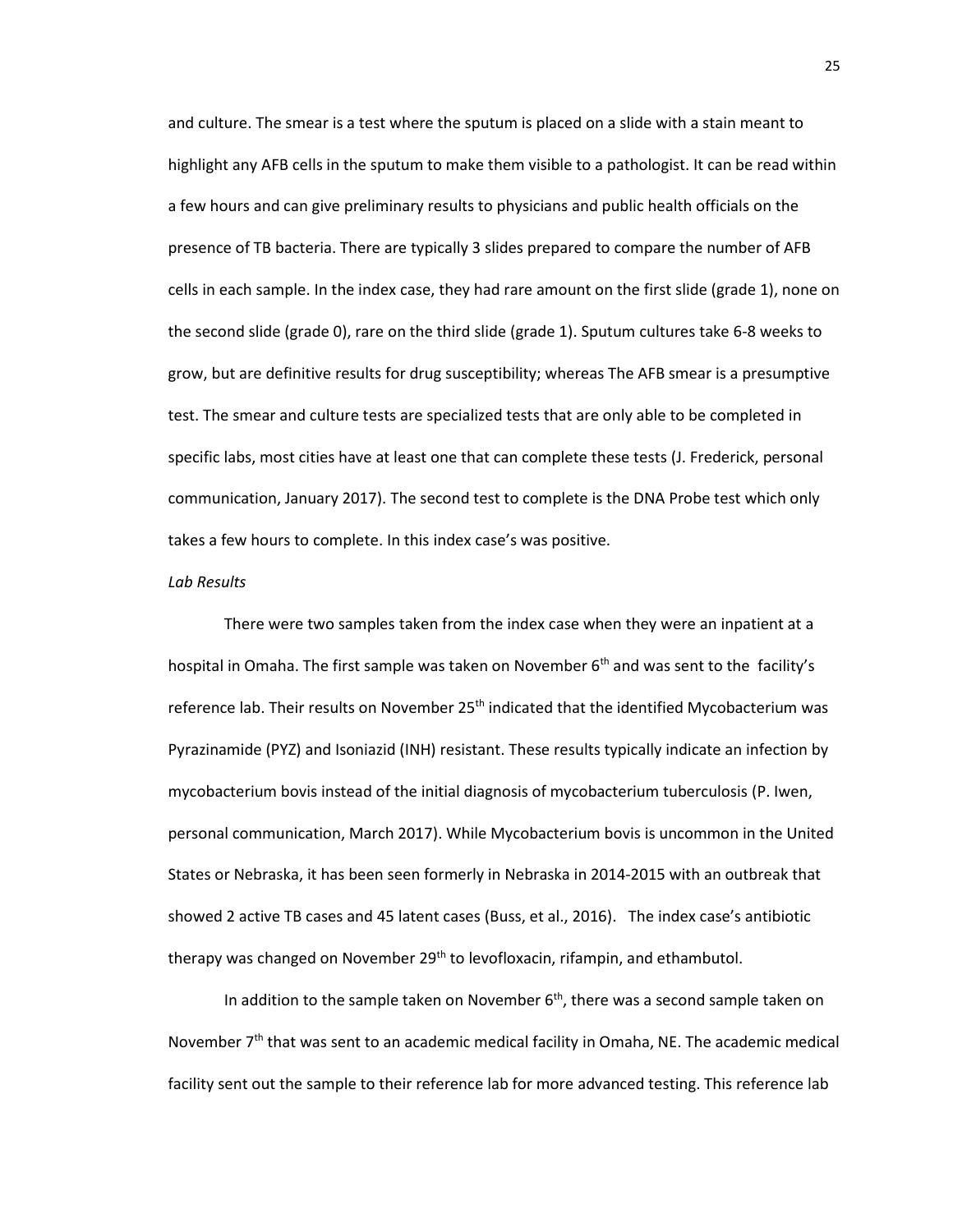was a CDC reference lab and used a technique called pyrosequencing. Pyrosequencing is "a rapid real-time method for sequencing small segments of genomic DNA that has shown success in detecting mutations associated with drug resistance" (Lin, et al., 2014). This technique is more precise and was able to detect that the index case actually had two mycobacteria strains in their sputum whereas the technology the other reference lab was using could not. The index case had mycobacterium tuberculosis and mycobacterium arupense, which is an uncommon mycobacterium that was first identified in 2006 (Tsai, et al., 2008). This result showed that the index case was susceptible to Pyrazinamide (PYZ) and Isoniazid (INH), and so their treatment plan was changed again on December 15<sup>th</sup> (P. Iwen, personal communication, March 2017). The medication was changed to Isoniazid, Rifampin, and Pyrazinamide for 2 months and then after the higher-level dosing for 2 months, the index case would take Isoniazid and Rifampin for an additional 4 months.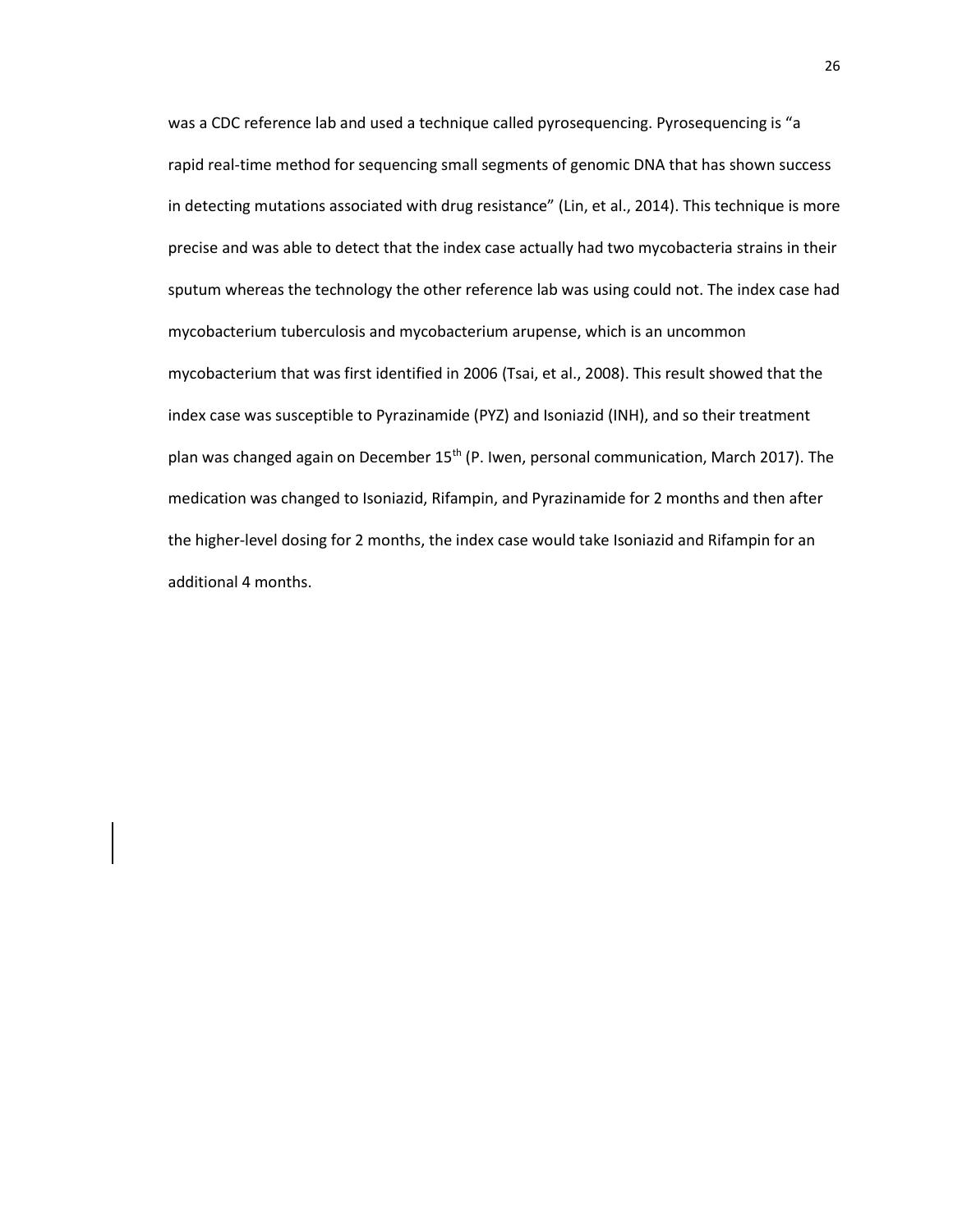#### *Control*

Once the index case had a confirmed diagnosis of *Mycobacterium tuberculosis*, the DCHD expands their contact investigation. The interviewing of contacts and expanding of treatment to contacts does not begin until an official diagnosis of TB is made. While the DCHD expands the contact investigation, they also continue to isolate the index case, if necessary until three negative sputum's are returned (J. Frederick, personal communication, February 2017). This process of smear testing sputum starts after 2 weeks of antibiotic treatment for cases. Active cases are not released from isolation until they have three negative smear tests, and if they come back positive, they must wait a week to test again. The index case was also still under directly observed therapy (DOT) per physician recommendations and will continue this for the length of their prescribed treatment plan which will continue to be managed by their pediatric infectious disease doctor (D. Simon-Smith, personal communication, February 2017). *Contact Investigation*

The next step for the epidemiology team at DCHD was to start the process of determining close contacts. To determine the close contacts in a contact investigation, the CDC recommends going back 3 months before the first TB symptoms, or the first TB positive test, whichever is longer (Centers for Disease Control and Prevention, 2005). The two TB nurses at DCHD interviewed the index case and their immediate family and determined there were 17 close contacts who needed further testing. A contact investigation starts with the immediate household, and then may expand if transmission occurs. These questions will help determine if transmission has occurred. Some questions that they were asked to determine who some of these close contacts would include: Who lives in the home? Do any children live here? Does

27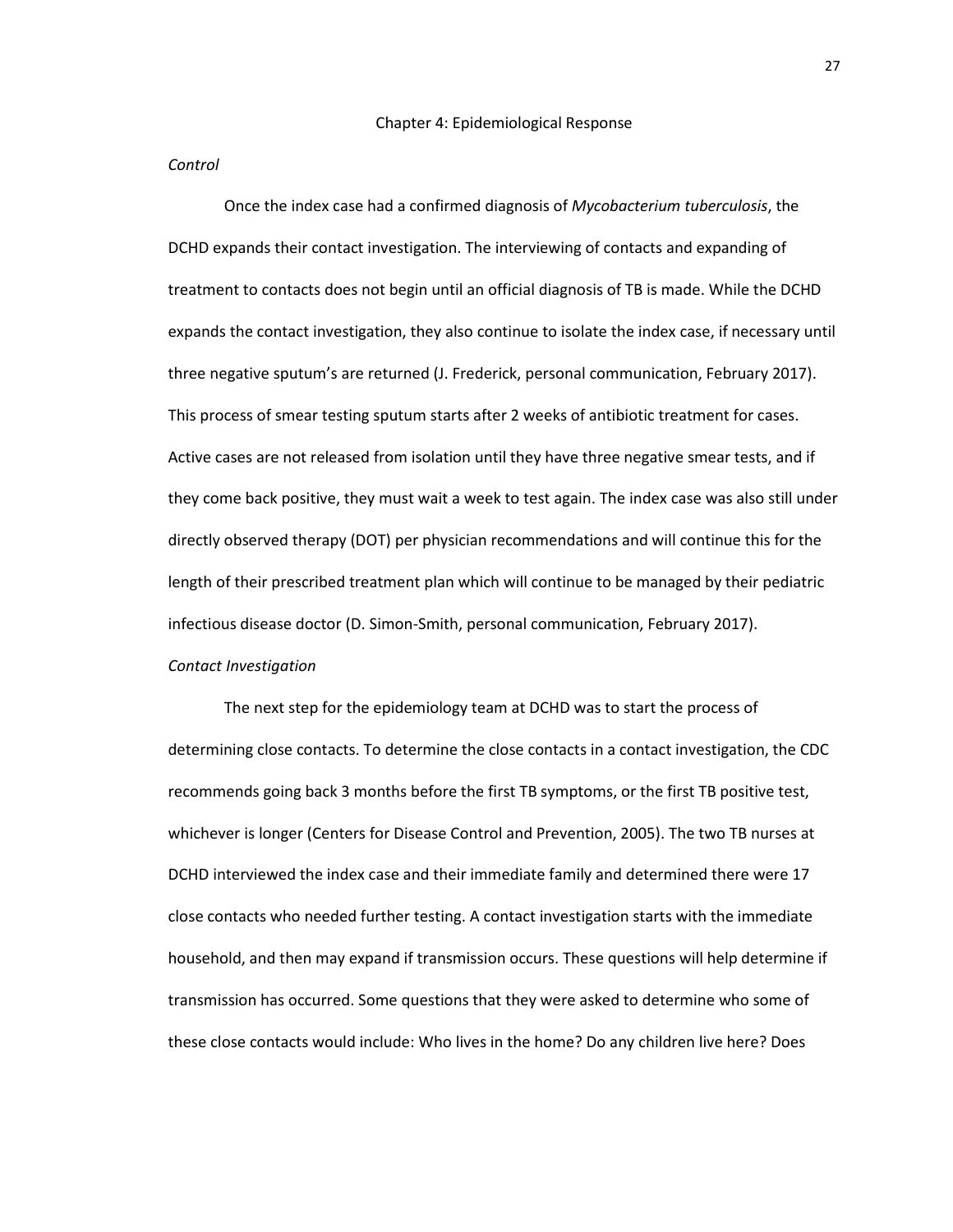anyone visit here every day/often? Do you have any close friends who aren't at your school (C. Monk, personal communication, January 2017)?

The household contacts identified in this contact investigation were seventeen household members and close friends of the index case. The first group of exposed contacts were people who were living in the house (the index case lived in a multi-generational, multi family home with 13 people). There were four extended members that were living in close proximity that visited the family almost every day (D. Simon-Smith, personal communication, February 2017). There were also some contacts identified at the hospital where the index case was an inpatient, but that hospital decided to do their own internal investigation, so DCHD no longer included them in their own contact investigation. Lastly, there were 4 close friends of the index case who attended the same high school that were identified as exposed contacts. However, it was decided they would be tested at the high school testing clinics.

After identifying the contacts was an interview with a TB nurse and interpreter (if necessary) asking questions. The index patient does speak English fluently, but due to the language barrier with the index case's parents, the TB nurses would use phone interpreters. The questions asked to close contacts are used to determine if any of the close contacts are symptomatic to rule out further active cases. The TB nurses perform a nurse's assessment and test each contact. Questions included: Do you currently have a fever? Have you had a prolonged cough? Have you lost any weight without trying (C. Monk, personal communication, January 2017)?

Thirteen of the contacts completed QuantiFERON tests and four had TST tests (the four were under the age of four). The children were given TST tests as there has been very few reports documenting the successes of the QuantiFERON test in children under the age of five (Qiagen, 2013). The children under four were immediately started on antibiotic prophylaxis as is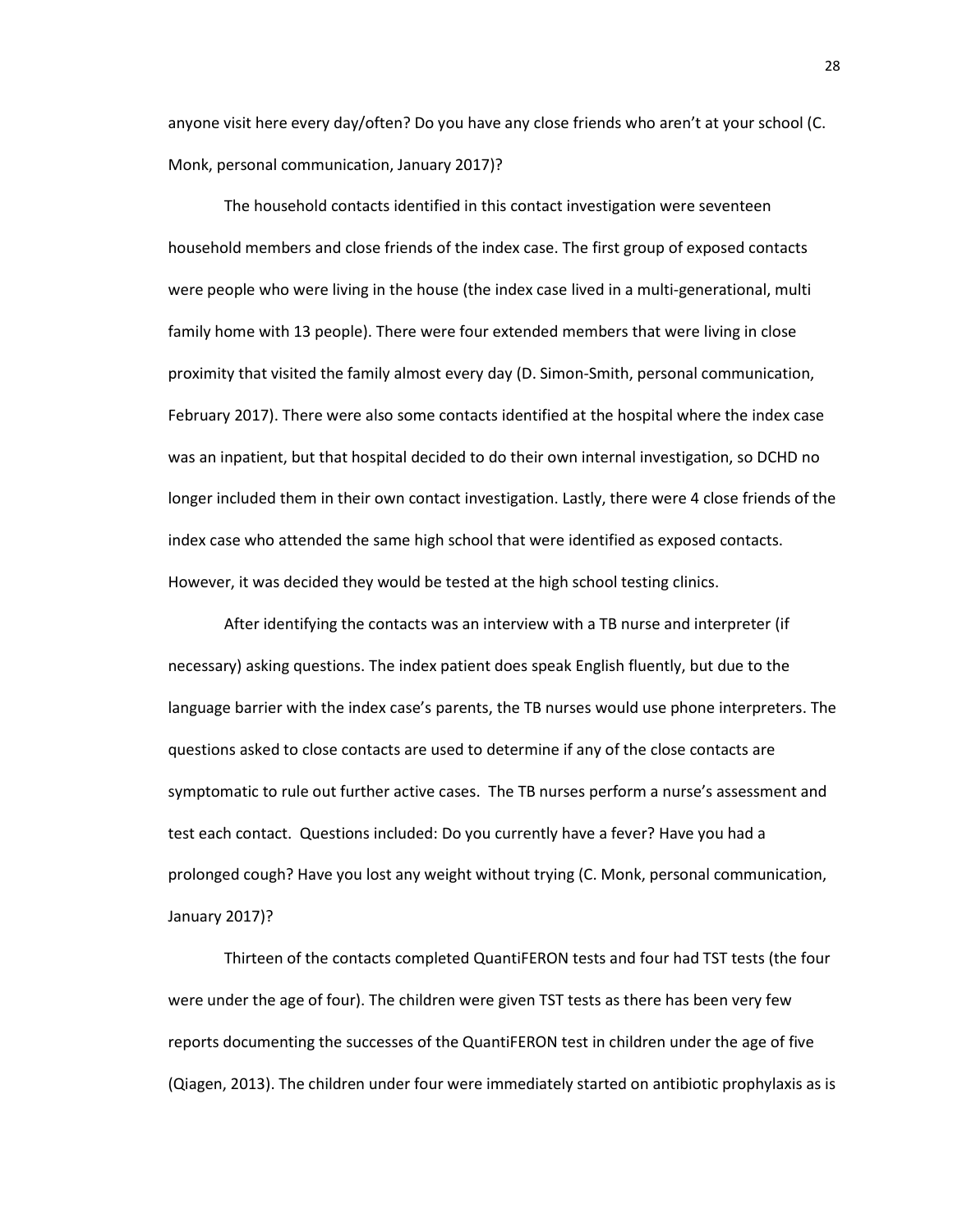a standard protocol called "window period prophylaxis". This is done as children are much more susceptible to infections such as TB. Children are placed on a prophylactic antibiotic for twelve weeks and a TST is repeated at the end of the twelve weeks. If the TST is negative, and the child is not exposed to any other potentially active cases, they can discontinue their treatment. (Heartland Tuberculosis Center, 2006). Of the four children who were started on the window period prophylaxis, two of the children who were relatives of the index case and not living in the household stopped after one week of the prophylaxis due to non-compliance by the parents. The other two children were living in the same house as the index case did complete 12 weeks of window period prophylaxis (D. Simon-Smith, personal communication, March 2017). This initial testing was done to identify the persons who already had LTBI and see if there would be conversions in 8-12 weeks when DCHD would retest to prepare those with TB for treatment. *Household Cases*

Of the seventeen identified contacts three tested positive for LTBI in the first tests. Two household contacts and one close contact who lived down the street from the index case tested positive in the first round of testing. Age ranges for the positive contacts were 10-15, 70-75, and 30-35. Each of the contacts has been referred to a physician for CXR and treatment of LTBI (D. Simon-Smith, personal communication, March 2017).

On the second round of testing of the household contacts 11 weeks later, there were two converted cases. Two of the household contacts did have positive QuantiFERON tests when retested. Their age ranges were 45-50, and 70-75. Both of these conversions lived in the same home as the index case. One of the contacts had additional exposures to the index case during the index case's infectious period as the contact did go into the index case's room when they were in isolation, although the contact was masked. Both of these contacts also were referred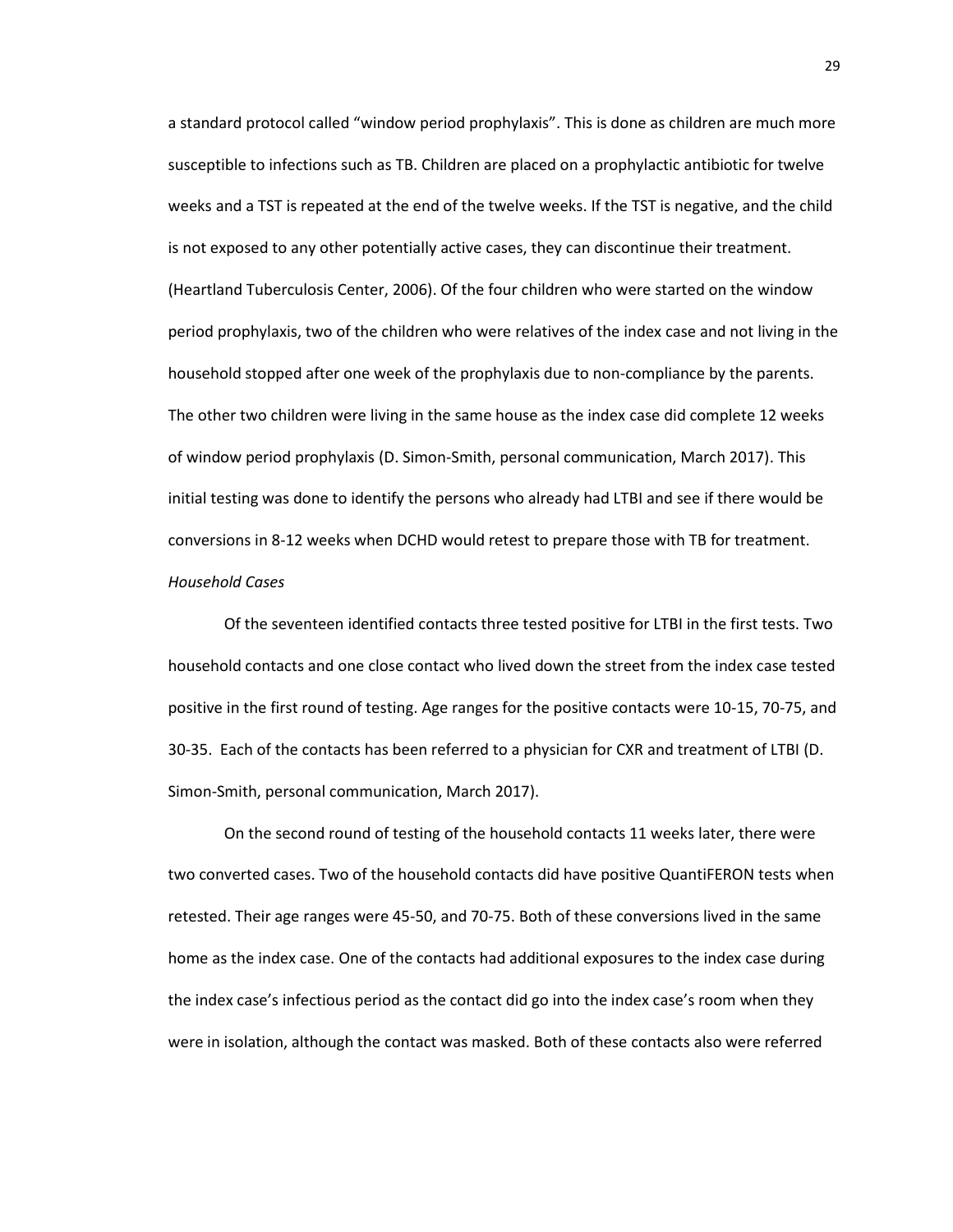to a physician for CXR and treatment of LTBI (D. Simon-Smith, personal communication, March 2017).

While the immediate close contacts to the index case were being tested and were being treated, the investigators at DCHD also widened the scope to investigate other potentially exposed contacts. In addition to the index case's inpatient admission in November 2016, the index case was discovered to have ten other instances where they were a patient in other outpatient departments that may have exposed other patients at the medical facility. The facility has its own infection control department that was able to run its own contact investigation. Overall the infection control department identified 99 potentially exposed patients. The Director of Infection Control noted that to determine the exposed contacts the department considers anyone within 50 feet within an hour of the index case being in the area as potentially exposed. To date there are two LTBI identified through the investigation at the pediatric facility. One of the two had a history of travel of an area with endemic TB, but the other had no known risk factors and was considered infected by the index case. At the time this report was written, the hospital has not completed their second round of testing to identify any further converted cases.

The first meeting to discuss other potentially exposed contacts outside of the household was on November 15<sup>th</sup> at DCHD. This included those potentially exposed at the high school where the index case was a student. The meeting included a DCHD Medical Advisor and Pediatric Infectious Disease Specialist (Physician), DCHD's Senior Epidemiologist (Physician), the Supervisor of Communicable Diseases and Epidemiology (Epidemiologist), and the Division Chief of Health Data and Planning. The experts around this table met to discuss the scope of the contact investigation. First, it was decided to consult further expertise for school based contacts, this will be discussed later in this paper. Second, a separate contact investigation, it was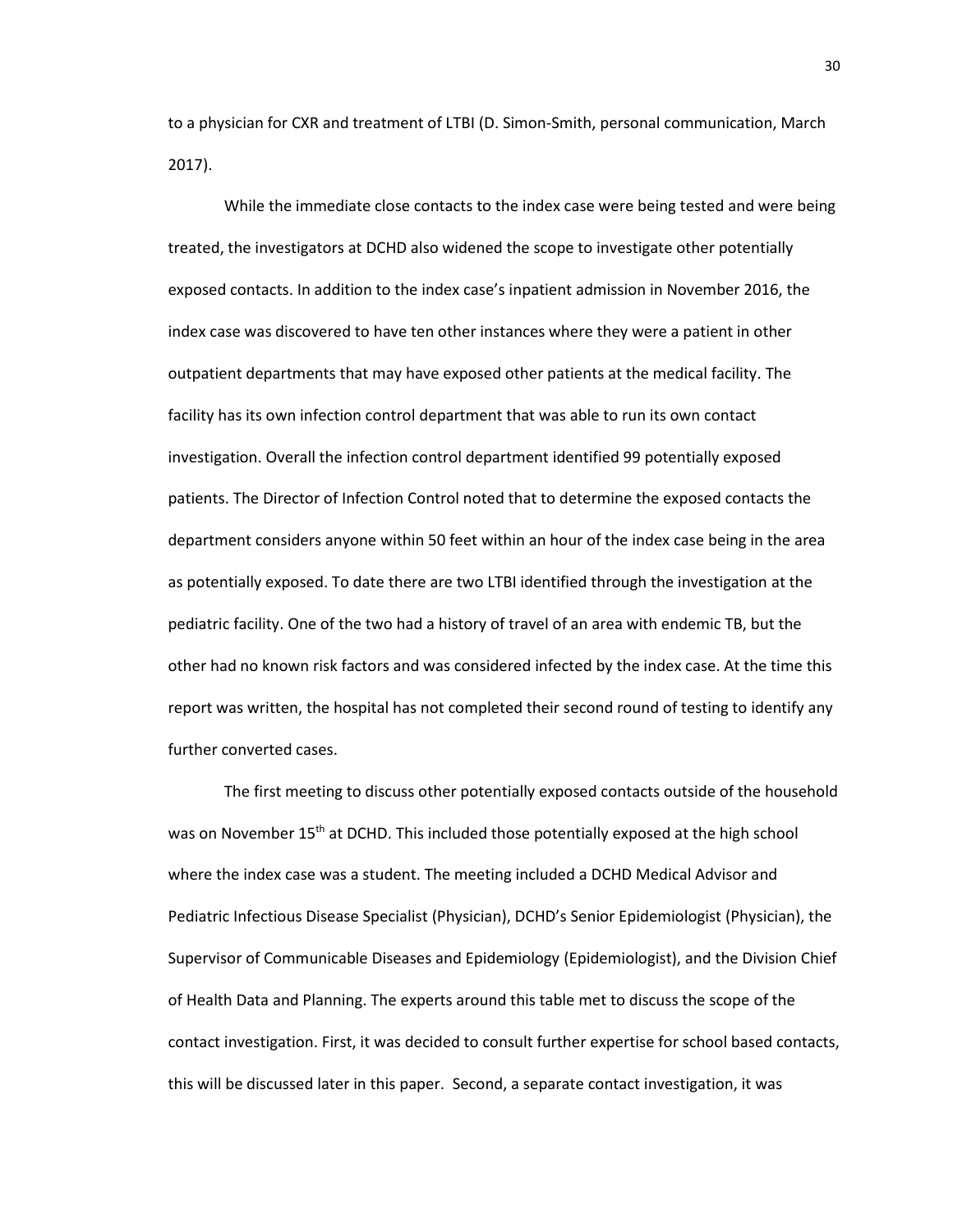determined, would be held at the hospital where the index case was diagnosed with TB for any potential exposed contacts there.

## *Interaction with the School*

On November  $17<sup>th</sup>$ , a teleconference meeting was held with a medical expert from the Heartland National TB Center. It was determined that testing should be offered to all close, or classroom contacts of the index case (J. Frederick, personal communication, Jan 2017). This was determined as these contacts were at the highest risk of prolonged exposure to the index case. Additionally, the contact investigation could be expanded in the future, if the number of number of students who tested positive on the second round of testing was high (although there was not a threshold number in mind). At this time, the Health Director initiated the incident command system (ICS) for the school testing and the remainder of this response. ICS was initiated because of the scale of the contact investigation and the limited number of TB nurses that DCHD has.

This November  $22<sup>nd</sup>$  meeting included the Supervisor of Communicable Disease and Epidemiology, Director of Health Services at the school district, the Principal of the high school affected, the Director of District Communications, DCHD's Senior Epidemiologist, English as a Second Language Coordinator, and the Assistant Superintendent. At this meeting the administration was briefed about the index case's medical condition, how long their infectious period was thought to be, and how the high school was to identify the close contacts are (classroom contacts, not just anyone walking in the hallway) (J. Frederick, personal communication, February 2017). Additionally, discussions at this meeting regarding the unique student population of the high school arose, and that special considerations would need to be made regarding translating letters when sending them to families. The high school is incredibly diverse with 74% total minority population and 81% of the students eligible for free or reduced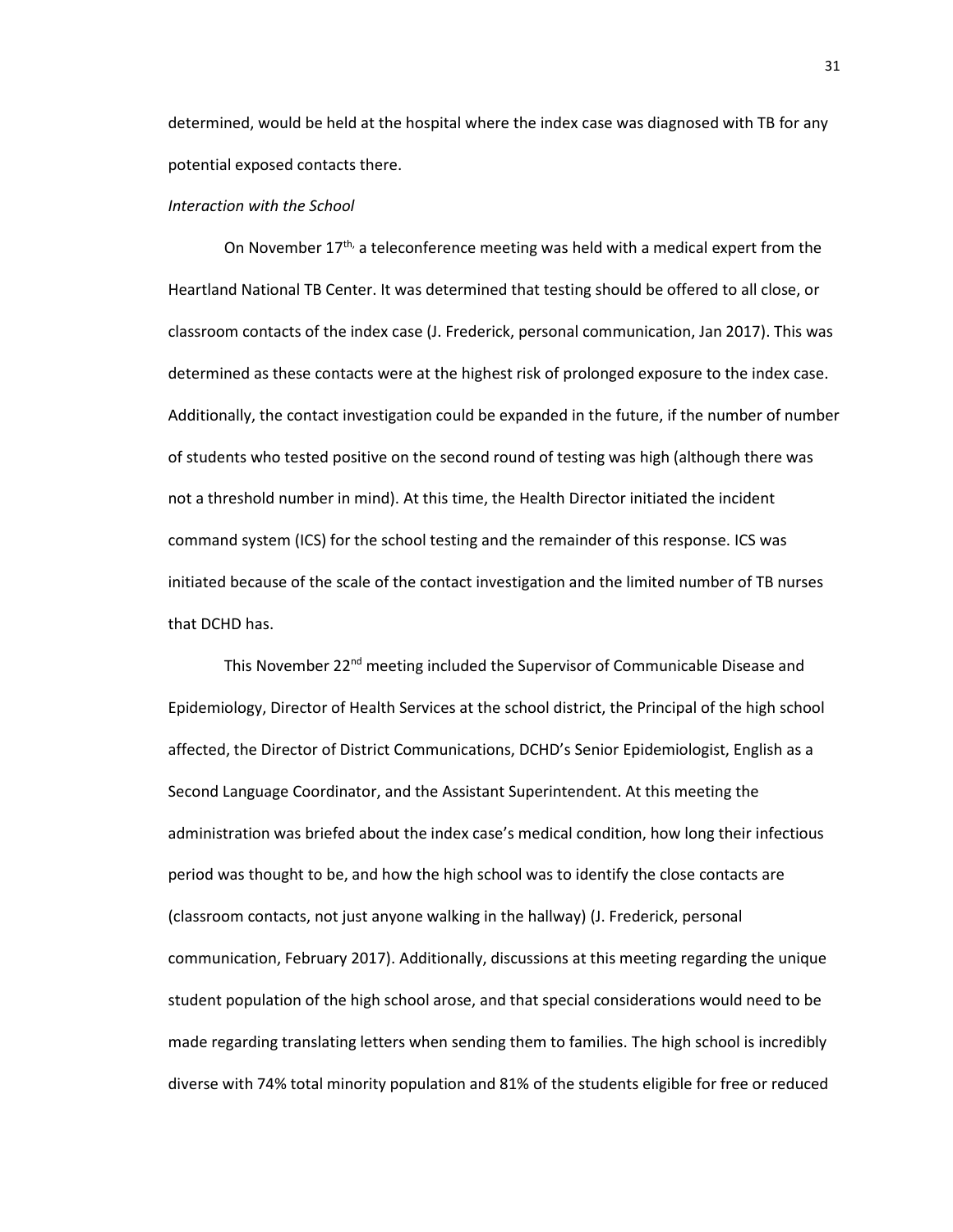price lunches due to economic disadvantages (US News, 2017). The high school also has the highest rate of refugee students at a high school in the school district at 18.6% (Omaha Public Schools, 2016).

During the meeting a plan for the timing of the blood testing clinic and communications rollout was developed. The following dates were established: November 28<sup>th</sup> the school district would send letters (translated into 5 different languages for those who would require it) to the entire student body (exposed/non-exposed students would receive two separate letters) regarding a case of active TB in the school. November 30<sup>th</sup> there would be a "Robo-Call" or an automated calling system to remind families to check their mail, and of an upcoming parent meeting on December 1<sup>st</sup>. November 30<sup>th</sup> 2:30 PM faculty education for exposed faculty; faculty education for non-exposed faculty. December  $1<sup>st</sup>$  there would be an open parent meeting at 6:30 PM for parents of exposed and non-exposed students. The testing of students and faculty would occur on December 6<sup>th</sup> and 7<sup>th</sup> (7:40 AM – 2:30 PM) and morning clinics on December 8<sup>th</sup> and  $9^{th}$  (8:00 AM – 12:00 PM) (T. Morrow, personal communication, February 2017).

With the conclusion of the meeting with the administration at the school district, this contact investigation became a much larger response. The testing of 196 identified contacts and the formation of 2 testing clinics in a high school gymnasium over the course of 3 months. The next section of this thesis will focus on the clinical response and the different challenges that were overcome to ensure that 92.3% of the original 196 identified contacts were tested at least once.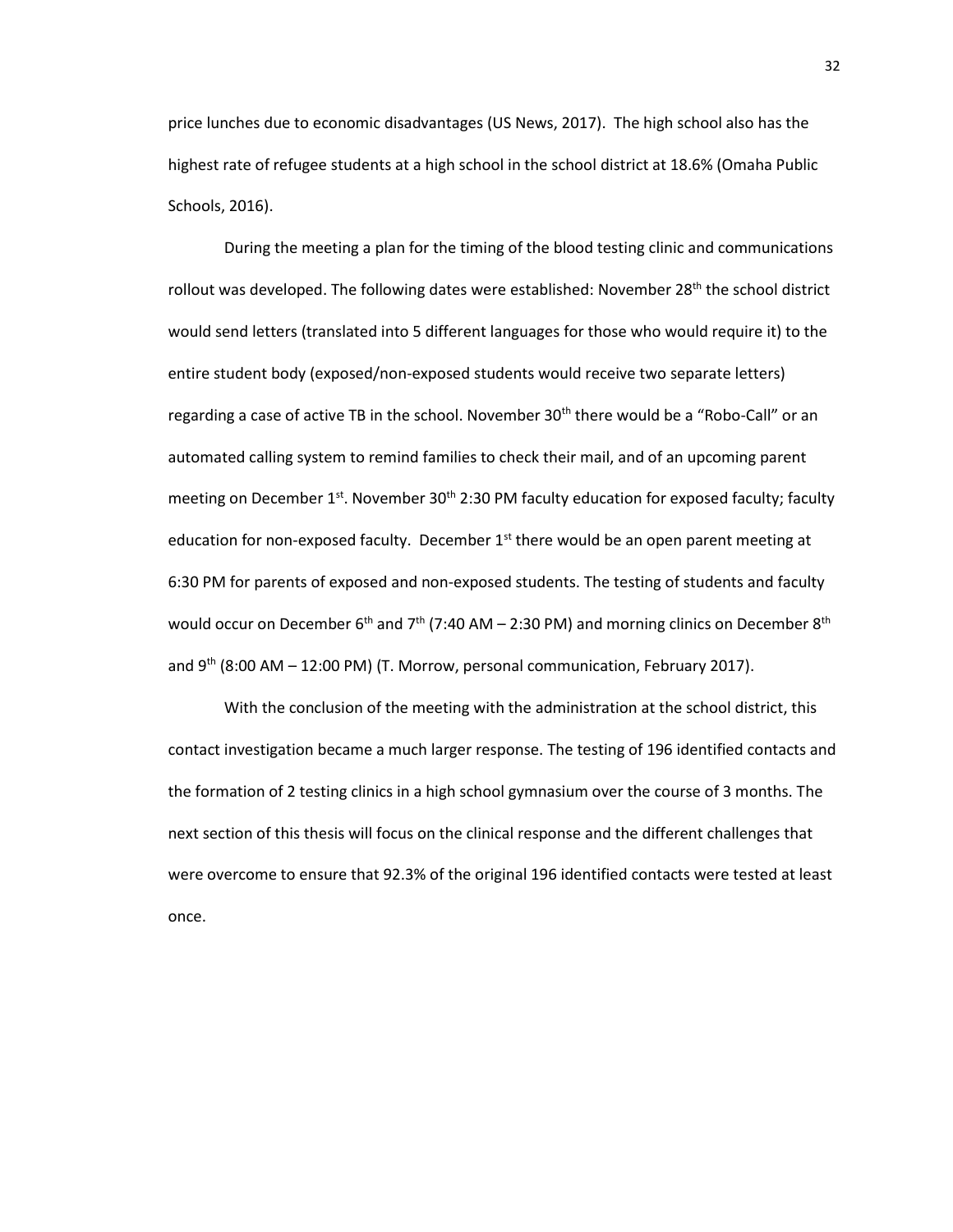#### *Communications*

Communication was an integral part of this contact investigation's clinical response. DCHD's Public Information Officer (PIO) worked with the Director of District Communications to ensure that messages from DCHD were sent through channels familiar to district families. The first communication challenge came after the first notification letter was sent to the student's homes. One parent posted the letter on social media which led to multiple phone calls to both the school and to DCHD from other families who had not yet received the letter, and from the local media. In response to this event, the DCHD Health Director and Senior Epidemiologist held a press conference within 90 minutes of the first phone call. The press conference was well received by parents and the community (P. Rooney, personal communication, March 2017).

There was also some national media attention focused around the first clinic. In particular, from an online news source, that focused on the diversity and the number of refugees of the High School involved in the contact investigation (Leahy, 2016). This media piece was the only one to garner national coverage and occurred due to the political climate at the time that was critical of refugees and immigrants. The PIO posted clinical information about active vs. latent TB, when the clinics were scheduled, and the number of students and faculty who tested positive for LTBI on social media (twitter, Facebook) to keep the public at large informed about the progress of the health department (P. Rooney, personal communication, March 2017).

One technical glitch in communications that occurred was with the Health Alert Network (HAN) information meant to notify providers about the active TB case and signs and symptoms to look for in their patient populations. The HAN is an email and fax system hosted by the Nebraska Department of Health and Human Services that are used to communicate with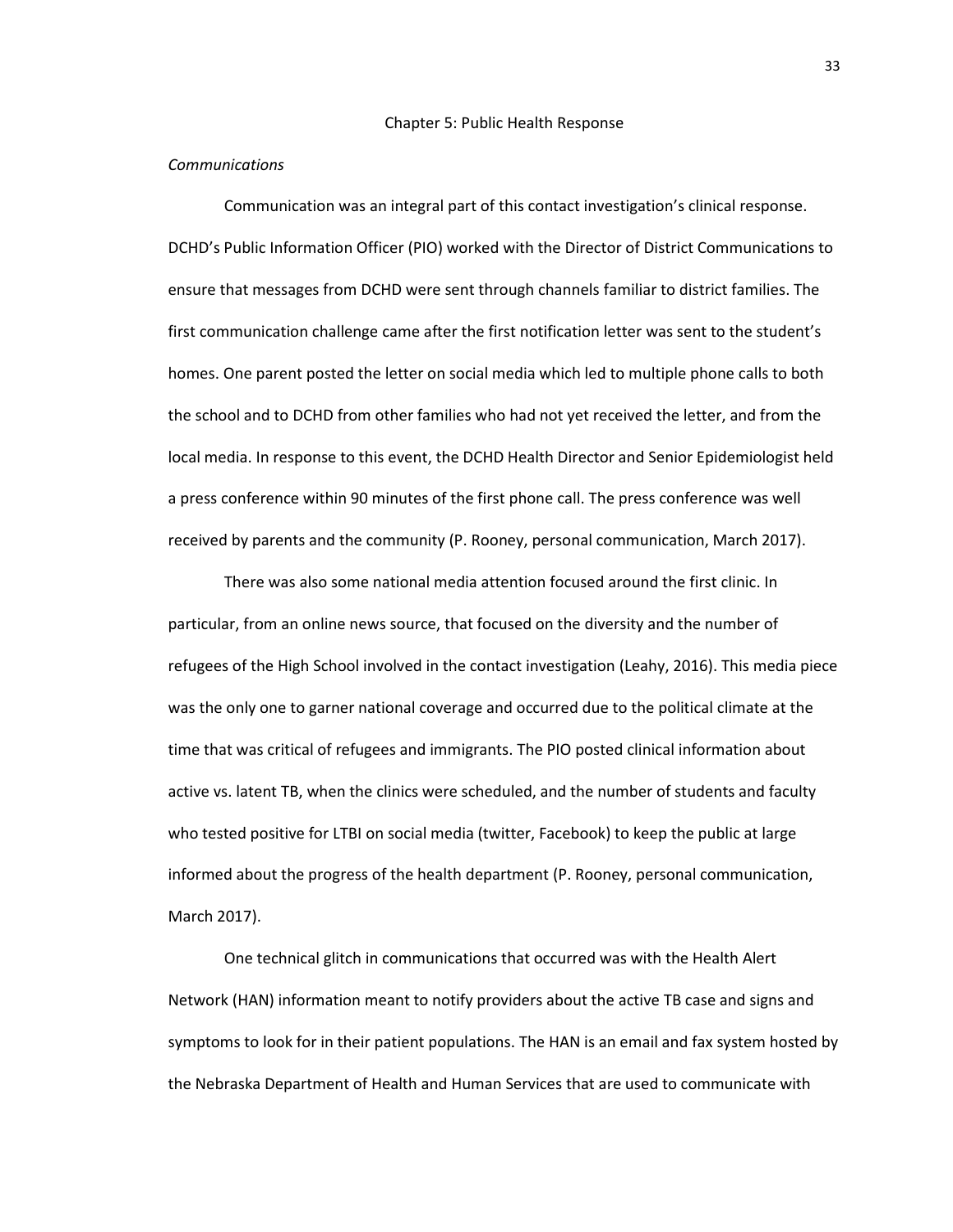public health partners. The HAN for the first clinic was sent out on November  $30<sup>th</sup>$  and was successful via email and posting via the website, but failed via fax. It was reattempted, but failed again. The HAN via email and posting on the DCHD website reaches most of the healthcare providers.

Separate educational sessions were held for the school faculty and the parents. The session for parents was poorly attended, given the number of students at the school. The DCHD medical advisor and pediatric infectious disease specialist answered questions regarding TB and its transmission. While the Supervisor, Communicable Diseases, Epidemiology answered questions regarding public health response, the clinics, and the testing of their children. There were also fact sheets available for the parents to take home and review. Internal communications strategies at DCHD included an email to all staff immediately following any news releases, in an effort to ensure that everyone was informed. This strategy eventually evolved to include an email to staff immediately prior to the news release as the news cycles were slowing down and time allowed for that change (P. Rooney, personal communication, March 2017). This change was integral to ensuring staff was informed while out in the field serving the community.

#### *First Clinic*

Early in the planning stages it was decided that a modified Point of Dispensing (POD) clinic would be the best way to get the students and faculty tested through in an efficient and effective manner. DCHD participates in CDC's program called the Cities Readiness Initiative (CRI). CRI is defined as "a federally funded program designed to enhance preparedness in the nation's largest population centers. This where nearly 60% of the population resides and is designed to effectively respond to large-scale public health emergencies needing life-saving medications and medical supplies" (Centers for Disease Control and Prevention, 2016). Medical Countermeasures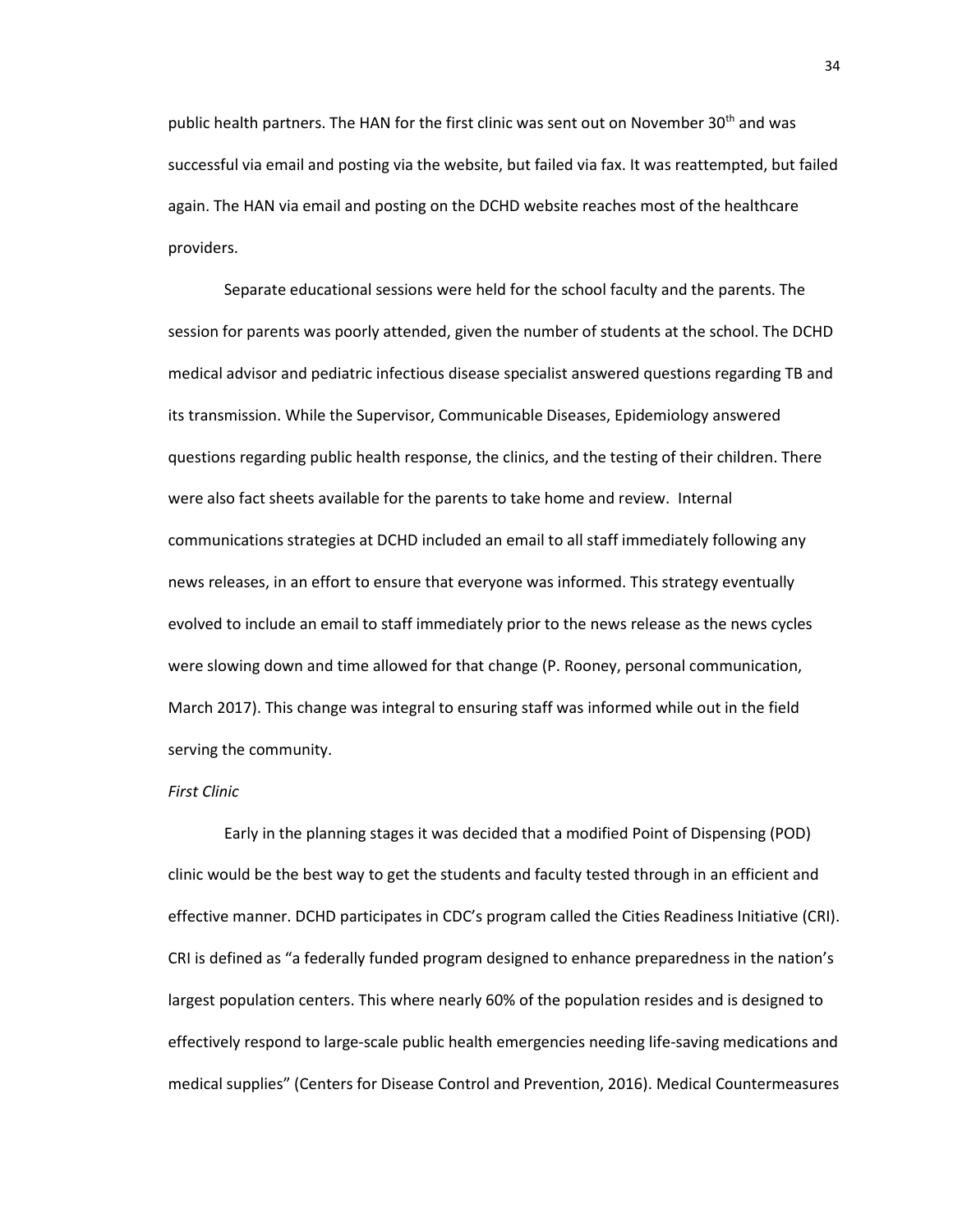(MCM) can include biologic products such as vaccines, antivirals, and personal protective equipment (PPE). These MCM are dispensed via PODs that are scalable, meaning they can be expanded for large incidents or contracted for small incidents.

They also include the Incident Command System (ICS) and this structure is personally familiar to those working in the DCHD as they have exercised POD clinic structure many times. ICS is defined as "The Incident Command System (ICS) is a management system designed to enable effective and efficient domestic incident management by integrating a combination of facilities, equipment, personnel, procedures, and communications operating within a common organizational structure" (Federal Emergency Management Agency, 2016). During this response, the DCHD operated under operational periods to denote planning periods and to follow the incident command process. These operational periods are defined as the period of time the team has to execute the actions defined in the Incident Action Plan (Federal Emergency Management Agency, 2016). For this response, the operational periods were typically a week long, but did vary based on the activities required at the time (T. Morrow, personal communication, February 2017).

The first clinic was held from December 6<sup>th</sup> – December 9<sup>th</sup>. Setup of the clinic occurred the night before the clinic. The logistics chief's, planning chief, operations chief, and public information officer oversaw the setup of the clinic (T. Morrow, personal communication, Jan 2017). When staff/volunteers reported to their shift they would receive just in time training (JITT), and then report to their stations. JITT is essential to clinical operations as plans include using staff who don't usually work in these settings, and this training gives them guidance on their duties and the operational goals of the undertaking. Some stations included registration, blood draw assistant, greeter, wrangler, etc. Students walked into the gym with their respective classes, checked in with the greeter. Then report to the registration table who would check over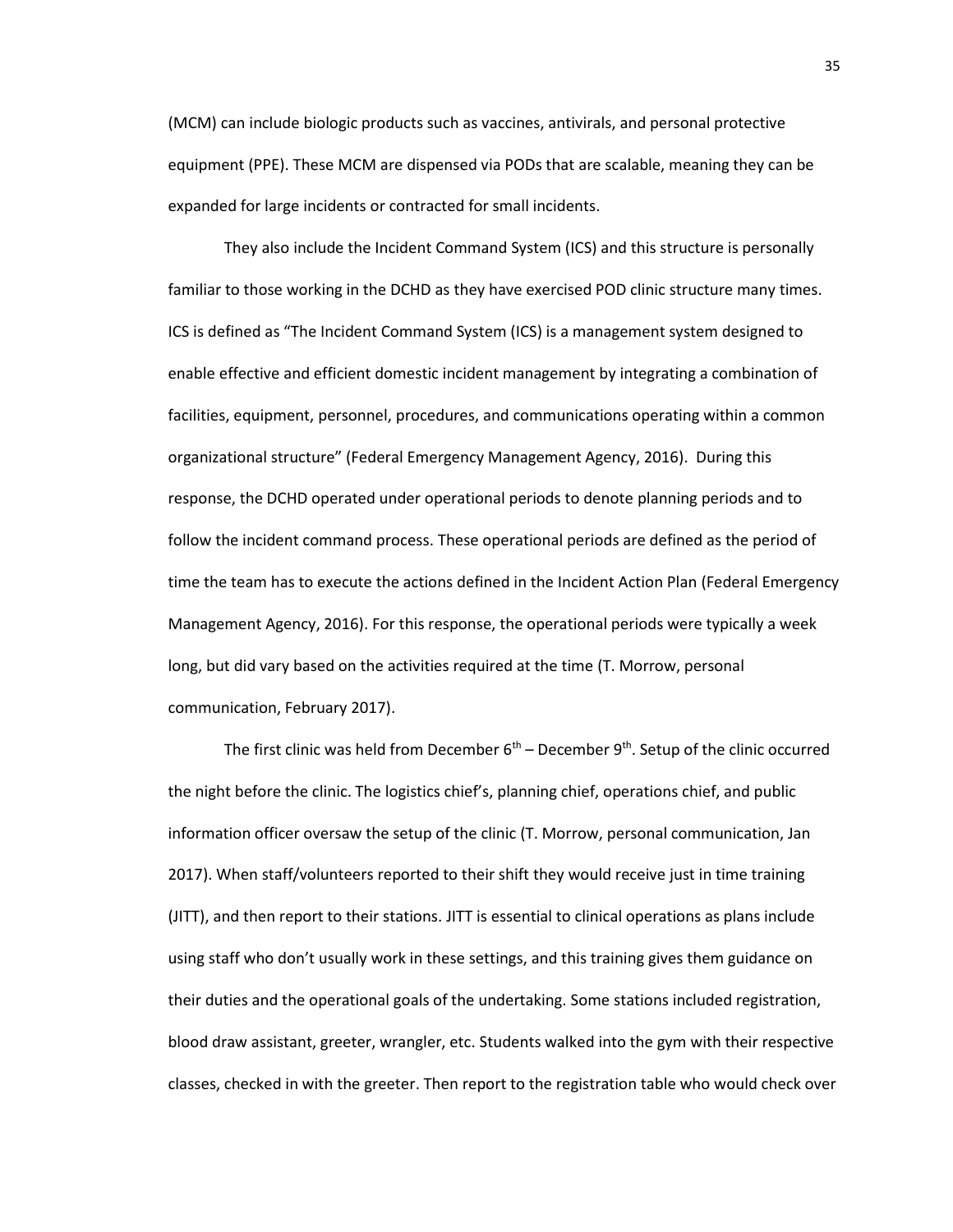their consent form, give them a set of labels, and then send them to a set of chairs to wait until someone was ready to draw their blood.

The wranglers would then make sure the students waiting in the chairs were calm and would escort them back to the draw stations when one was ready. The assistants and draw stations would draw the blood and ensure the specimens were handled correctly. Once a student had completed the blood draw, if they needed a few minutes (if they were light headed) there was an observation area they could go and wait. Otherwise, they would be directed to a group of chairs to wait with the students of the class who had already finished until everyone else was done.

For the first clinic, it was determined there would be 5 blood drawing stations for the 4 days of the clinic. These would be manned by 2 public health nurses (from DCHD), a state TB coordinator RN, an additional RN the state of NE provided, an EIS officer from the CDC, and lastly a phlebotomist for challenging venipunctures. Whole classes came to the clinic and processed through as a group of approximately 30 students. Volunteers were utilized and the Student Response Team (SRT) at the University of Nebraska Medical Center (UNMC) was contacted and the Student Response Team Faculty Coordinator committed 23 SRT members for the 4 days of the clinic for various shifts (T. Morrow, personal communication, Jan 2017).

Clinic supplies were handled by the logistics chief in coordination with the clinic section chief. Most of the supplies were already stored in the DCHD warehouse. Any additional specialty clinic supplies that were needed were ordered by the clinic section chief. The logistics chief worked with the high school to set up delivery and storage of the clinic supplies and equipment in a secure area the day before the testing.

*Evaluation of First Clinic*

36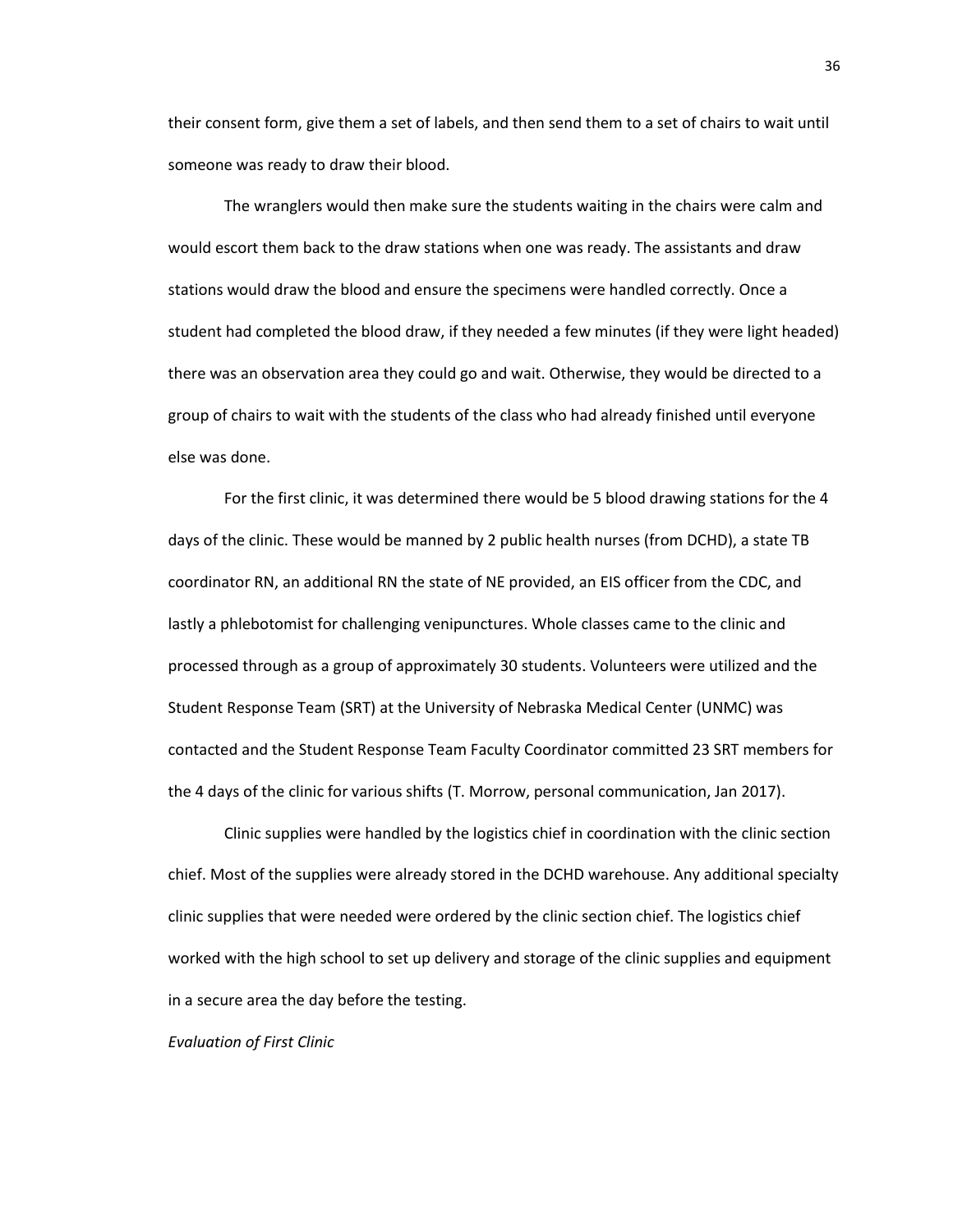A number of hot washes were conducted at the end of the first clinic to determine if the

operational procedures were successful and those that needed improvement. A hot wash is the

evaluation of the operation immediately following an operation. There was a hot wash at the

clinic site, there was a hot wash held by DCHD leadership that conducted an internal review of

clinic operations from a strategic vantage point, and evaluations filled out by clinic staff about

operations.

## **Things that Went Well**

- Clinic flow was well organized
- Staffing was adequate
- Following the modified POD plan was successful
- Smooth public information rollout
- Parent/teacher meetings were informative
- Good use of colored vests to identify clinic vests
- Good use of Student Response Team for external volunteers

(T. Morrow, personal communication, March 2017).

## **Areas of Improvement**

- Flow of students from classrooms to the clinic
- Absence of signed consent forms
- More emotional students were harder to draw and slowed down clinic operations
- Food supplies were stolen from locked storage area
- Completing demobilization each night was time consuming
- There needs to be more training on staying in the area of assignment and the use of flags instead

(T. Morrow, personal communication, March 2017).

## *Second Clinic*

Planning for the second clinic began in late January with an initial meeting with the

principal of the high school and the operations section chief to discuss any potential changes

that would be made to the clinic flow. The need for two clinics was again due to having to wait

eight-twelve weeks for an immune response to the mycobacterium in the student's body.

Changes made to the clinic operations included: shortening the clinic to two full days of clinic

testing, and only have three drawing stations instead of five. A change in the process for

bringing students from class to the clinic was proposed, since the composition of classes had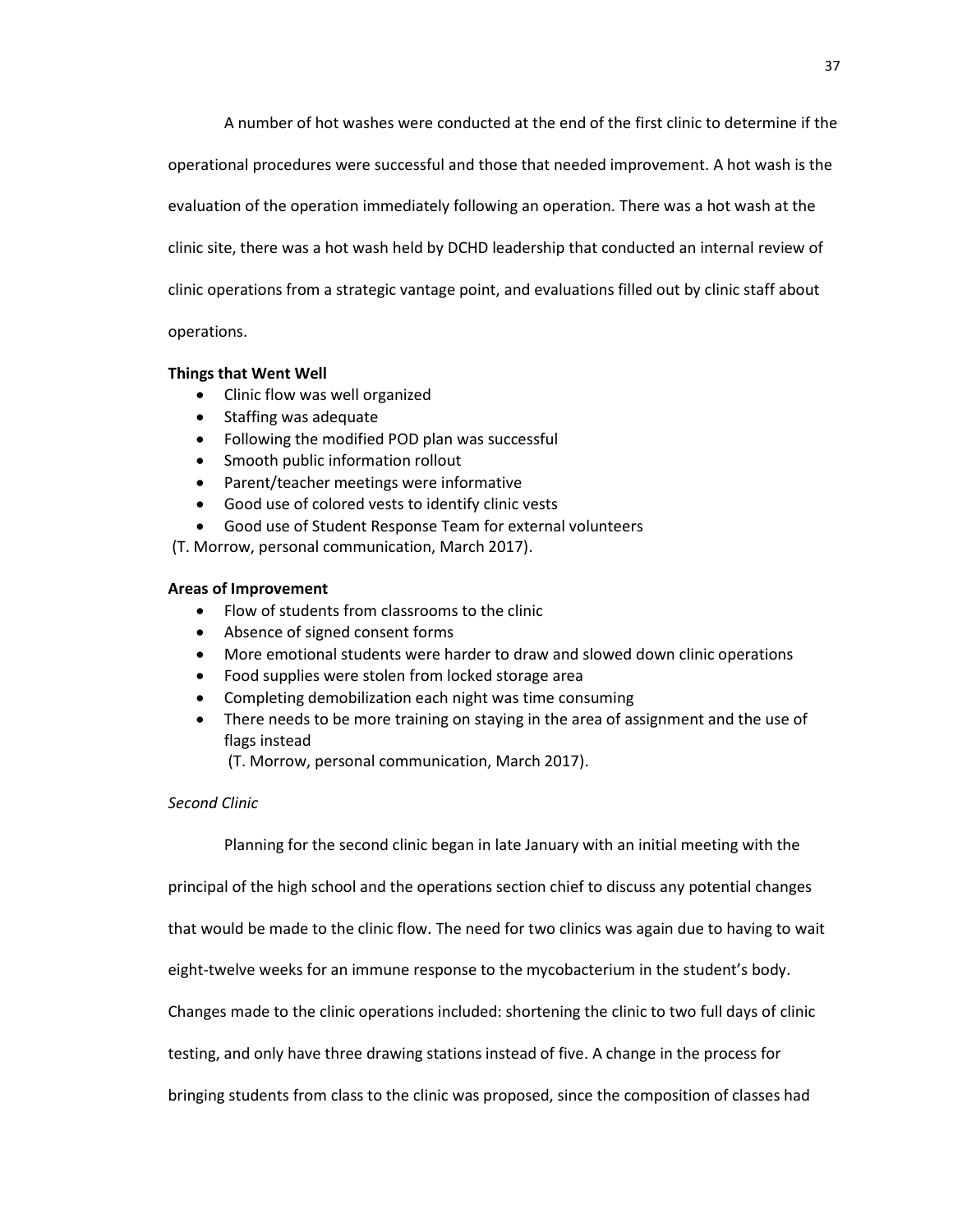changed from fall to spring semesters. School leadership issued twenty passes per ninetyminute period to student contacts. This regulated the flow of students into the clinic setting. Faculty was tested at any point in the day.

In the weeks leading up to the clinics planning meetings resumed with the following people: both logistics chiefs, the planning section chief, the operations section chief, clinic section chief, safety officer, public information officer, incident commander, and deputy incident commander/liaison officer. Other changes to the clinic operations process included a revised letter to parents emphasizing the importance of a second test. This letter was sent by email and a communication was issued using a reverse calling system (robo-call technology). School nurses were also enlisted to assist with obtaining the signed consents at upcoming parent-teacher conferences

Clinic staffing needs were filled with internal DCHD employees for eight hour shifts instead of using external volunteers. This was intended for DCHD staff to gain experience and to eliminate the need for JITT for volunteers at each shift. Storage locations for both food and medical supplies were changed to ensure safety, security and decrease the chances of theft.

Three positions were added to the ICS structure to help with the clinic flow. A registration area runner, a blood draw area runner, and a supply manager. The "runner" position was added to the clinic intake area to restock any additional food and supplies that were needed. Another "runner" position was added to the blood draw area and was used to help bring medical supplies from a newly placed supply table to the blood draw stations as needed. This person also guided students to the exit table to get a hall pass and/or direct students to an observation area if necessary. The final position to be added was a supply manager to operate a supply table with medical and non-medical supplies and periodically take inventory of supplies.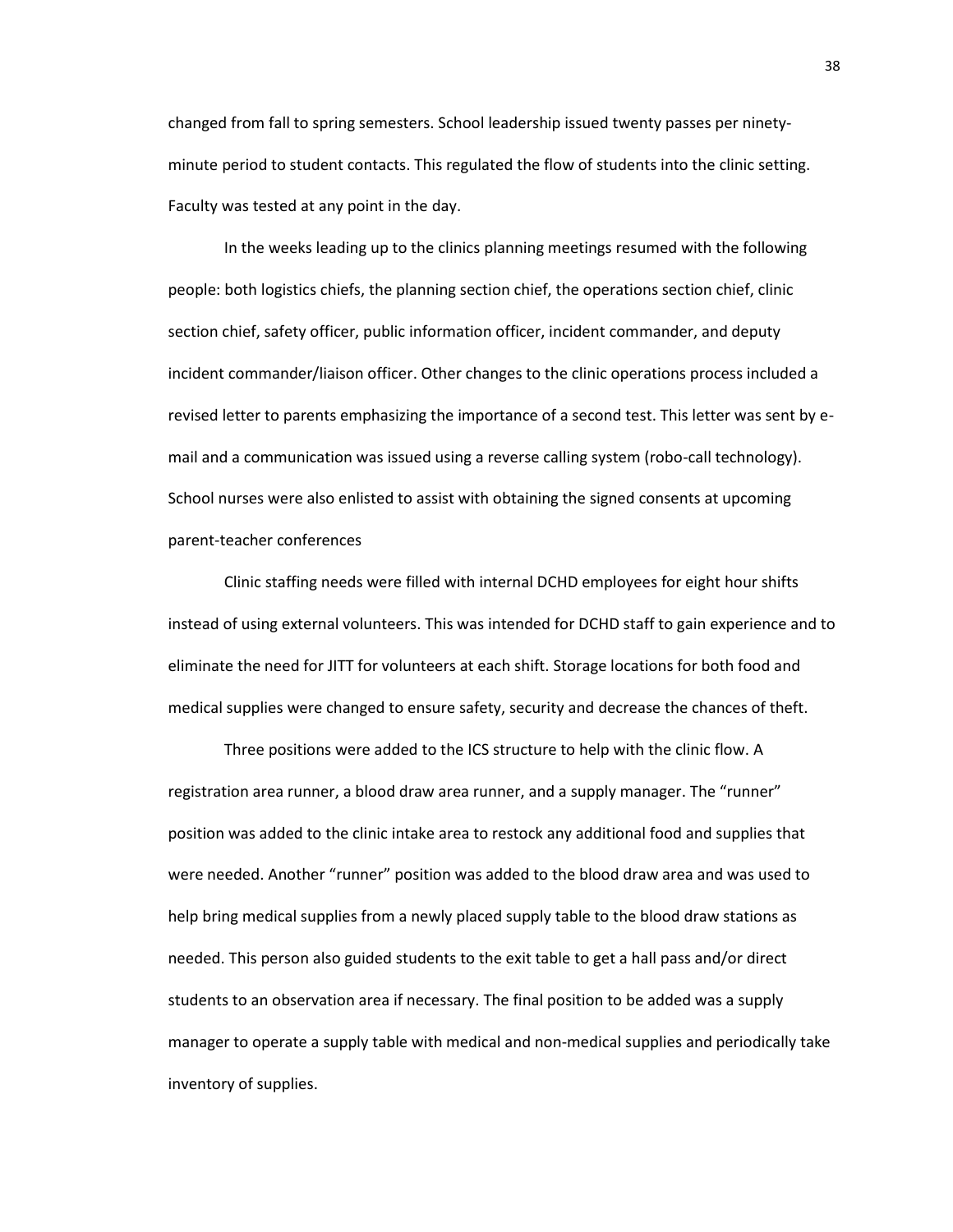The second clinic was held from February  $21^{st} - 22^{nd}$ . The flow of the clinic was similar to

the flow of the first clinic with the addition of the three positions mentioned previously and an

exit table where students were given hall passes to return to classes. The three draw stations

were manned by two DCHD TB nurses and one phlebotomist from the Nebraska Public Health

Laboratory. Eighty-eight faculty and students were tested on the first day and fifty-five were

tested on the second day. A DCHD TB nurse returned a third day to draw specimens from the

remaining sixteen faculty and students who were on a field trip the previous day.

## *Evaluation of Second Clinic*

Again, there were a number of hot washes and evaluations held after the second clinic

to appraise clinic operations. In addition, the hot washes held after this second clinic evaluated

the process of planning and operations since the notification stage.

## **Things that went well**

- Good teamwork amongst those working
- Helpful signage
- Good use of flags to summon assistance
- Having a dedicated person to manage the supply list was useful
- Having longer 8 hours shifts made clinic run smoother
- Locking up of the supplies improved
- School nurse cooperation was integral
- Having a setup team was helpful

(T. Morrow, personal communication, March 2017).

## **Areas of Improvement**

- There needs to be a way to confirm the parent's declining a blood draw
- Students not returning consent forms still a major challenge
- better separate area for those who needed to be tested vs. those who have already been tested
- high noise level in gym (perhaps get a mini-vox?)

(T. Morrow, personal communication, March 2017).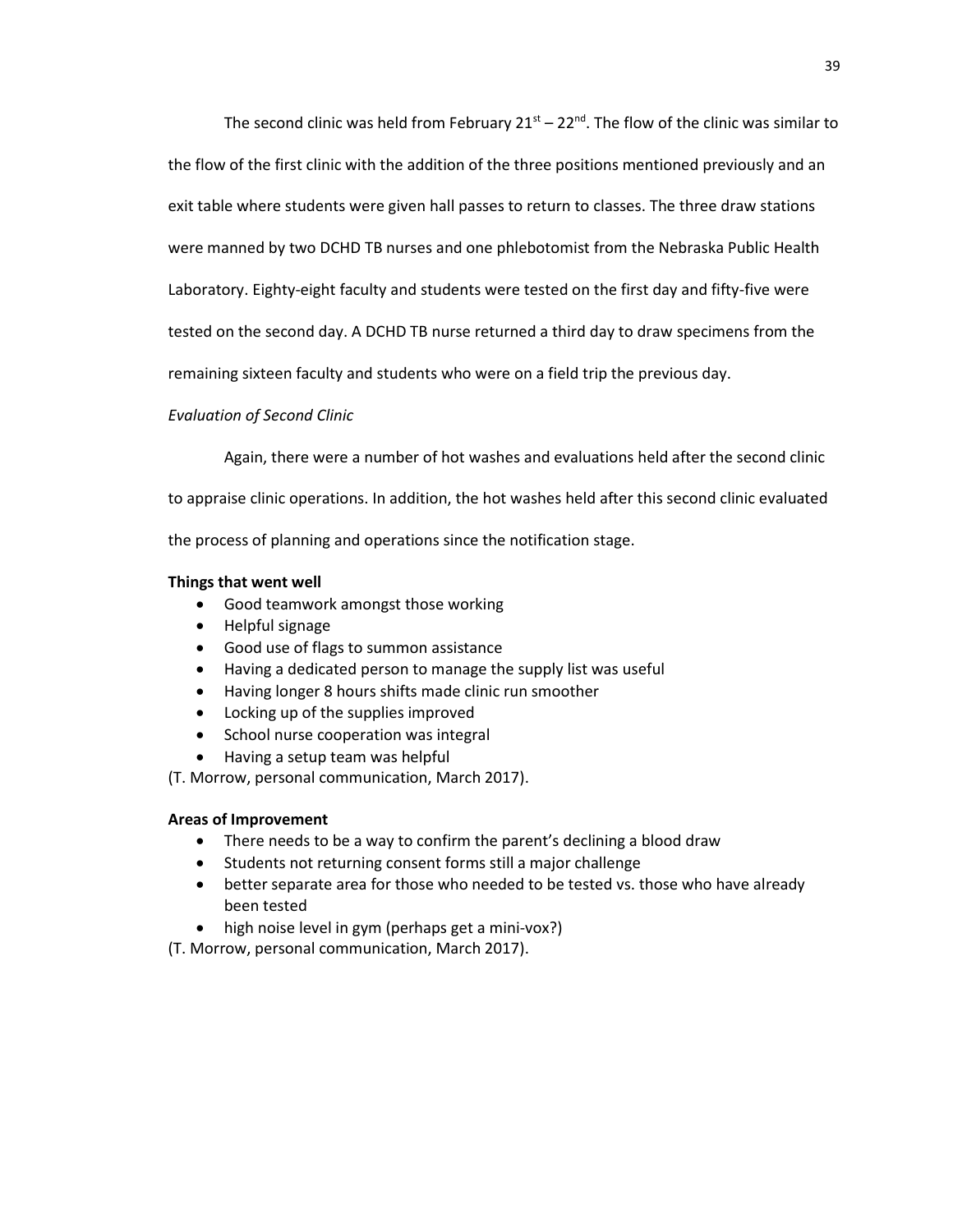#### Chapter 6: Results

High School TB Clinic, Round 1

#### *First Clinic*

| HIGH SCHOOL IB CHING, ROUND 1 |                         |                       |       |         |
|-------------------------------|-------------------------|-----------------------|-------|---------|
| $N = 196$                     |                         |                       |       |         |
|                               | Staff ( $n = 17$ total) | Student ( $n = 179$ ) | Total | Percent |
| Positive                      |                         | 6                     |       | 3.6%    |
| Negative                      | 16                      | 150                   | 166   | 84.7%   |
| Indeterminate                 | 0                       | 0                     | 0     | 0.0%    |
| MD                            | 0                       | 0                     | 0     | 0.0%    |
| <b>Total Tested</b>           | 17                      | 156                   | 173   | 88.3%   |
| Not Tested                    | 0                       | 23                    | 23    | 11.7%   |
|                               |                         |                       |       |         |

Table 1

During the first clinic, there were one hundred and ninety-six contacts identified. There were one hundred and seventy-three of those contacts identified tested, and seven that tested positive for LTBI. These seven positives included one faculty member and six students. After the clinic, the epidemiology team at DCHD did some investigation on each of these positives and found other possible risk factors for each of the positives except one. These risk factors include history of LTBI, family history of LTBI, immigrant status, etc. What this means, is that it is probable these positives did not get TB from the index case. It is not possible to know that for sure for the one latent positive who did not have other risk factors.

Those twenty-three students who were not tested at the first clinic did receive follow up phone calls and letters from the DCHD reminding them of the importance of getting tested. Six of the students did end up coming to get tested in the second round of testing, but fifteen did not ever come in to get tested despite numerous attempts to get them tested at the school and offers to let them be tested at their convince at the DCHD clinic or at their own physician.

Demographics for the students who tested positive at the first clinic included one faculty member and six students, Each of the latent cases identified at the High School were recommended to be treated with a four-month treatment of Rifampin.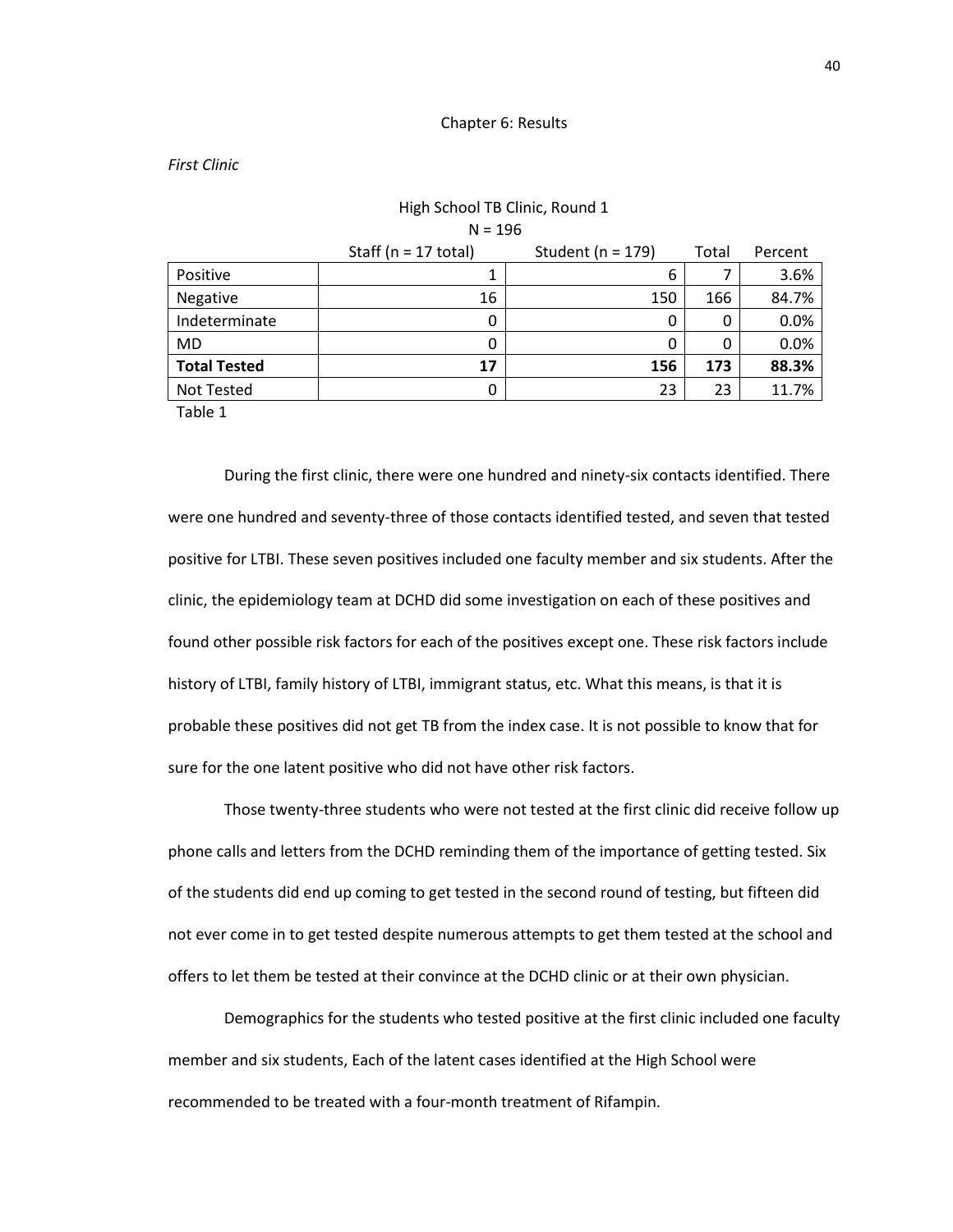#### *Second Clinic*

|                     | Staff ( $n = 16$ total) | Student ( $n = 173$ ) | Total | Percent |
|---------------------|-------------------------|-----------------------|-------|---------|
| Positive            | 0                       |                       | 1     | 0.5%    |
| Negative            | 13                      | 144                   | 157   | 83.1%   |
| Indeterminate       | 0                       |                       |       | 0.5%    |
| <b>MD</b>           |                         | 3                     | 4     | 2.1%    |
| <b>Total Tested</b> | 14                      | 149                   | 163   | 86.2%   |
| <b>Not Tested</b>   |                         | 24                    | 26    | 13.8%   |

## High School TB Clinic, Round 2  $N = 189$

Table 2

During the second clinic, there were one hundred and eighty-nine contacts identified that were to be tested (the original one hundred and ninety-six minus the seven positives removed from the first clinic who did not need to be tested a second time). Over the course of two days (plus returning for the half day in the school nurse's office), there were one hundred and sixty-three faculty and students tested with one student conversion to a positive QuantiFERON test. Since the student tested negative in December, and positive this round of testing, it is highly likely this was due to the exposure to this index case. There were no other risk factors identified for this student based on investigation by DCHD epidemiologists.

During the second clinic, there were also a few faculty and students who were not tested for various reasons. First one faculty member and three students reported they would be going to their own physicians for second round testing. Second, there was one faculty member and twenty-four students who chose to not get tested during the second round. There was also one faculty member who was no longer a faculty member at the school who also chose to not get tested. There was also one student whose results came back as indeterminate, and was notified they would have to come to DCHD for further testing, and they did not return for testing. This latent case was treated just as the others with a four-month treatment of Rifampin.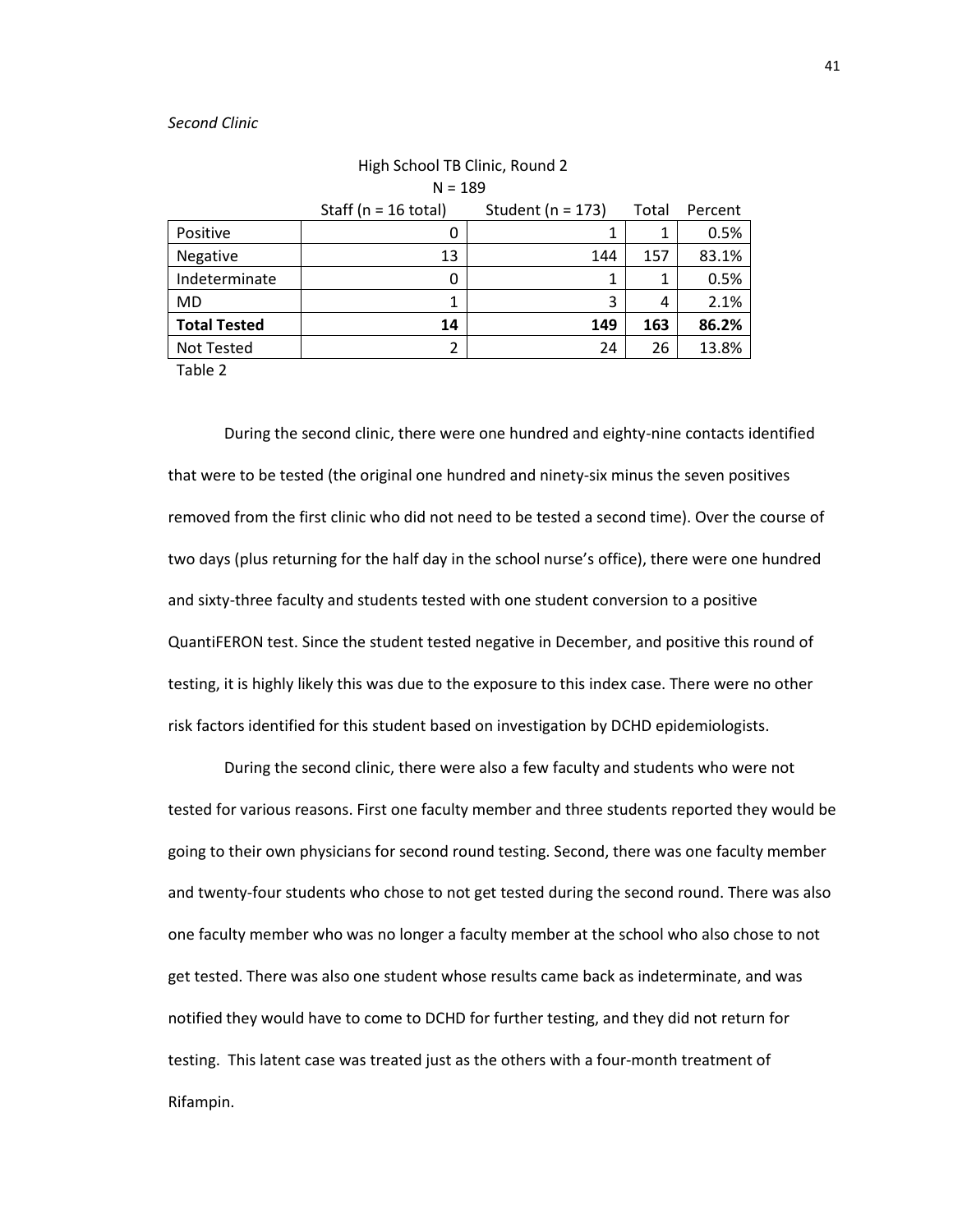|                             | $N = 196$ |         |
|-----------------------------|-----------|---------|
|                             | Total     | Percent |
| 1st Clinic Only Positive    | 7         | 3.6%    |
| 2nd Clinic Positive         |           |         |
| (Converted)                 | 1         | 0.5%    |
| 2nd Clinic Indeterminate    | 1         | 0.5%    |
| 1st Clinic Only Negative    | 16        | 8.2%    |
| 2nd Clinic Only Negative    | 6         | 3.1%    |
| 1st and 2nd Clinic Negative | 147       | 75.0%   |
| Private Physician           | 3         | 1.5%    |
| <b>Never Tested</b>         | 15        | 7.7%    |
| Total                       | 196       | 100.0%  |

# High School TB Clinic Overall Results

Table 3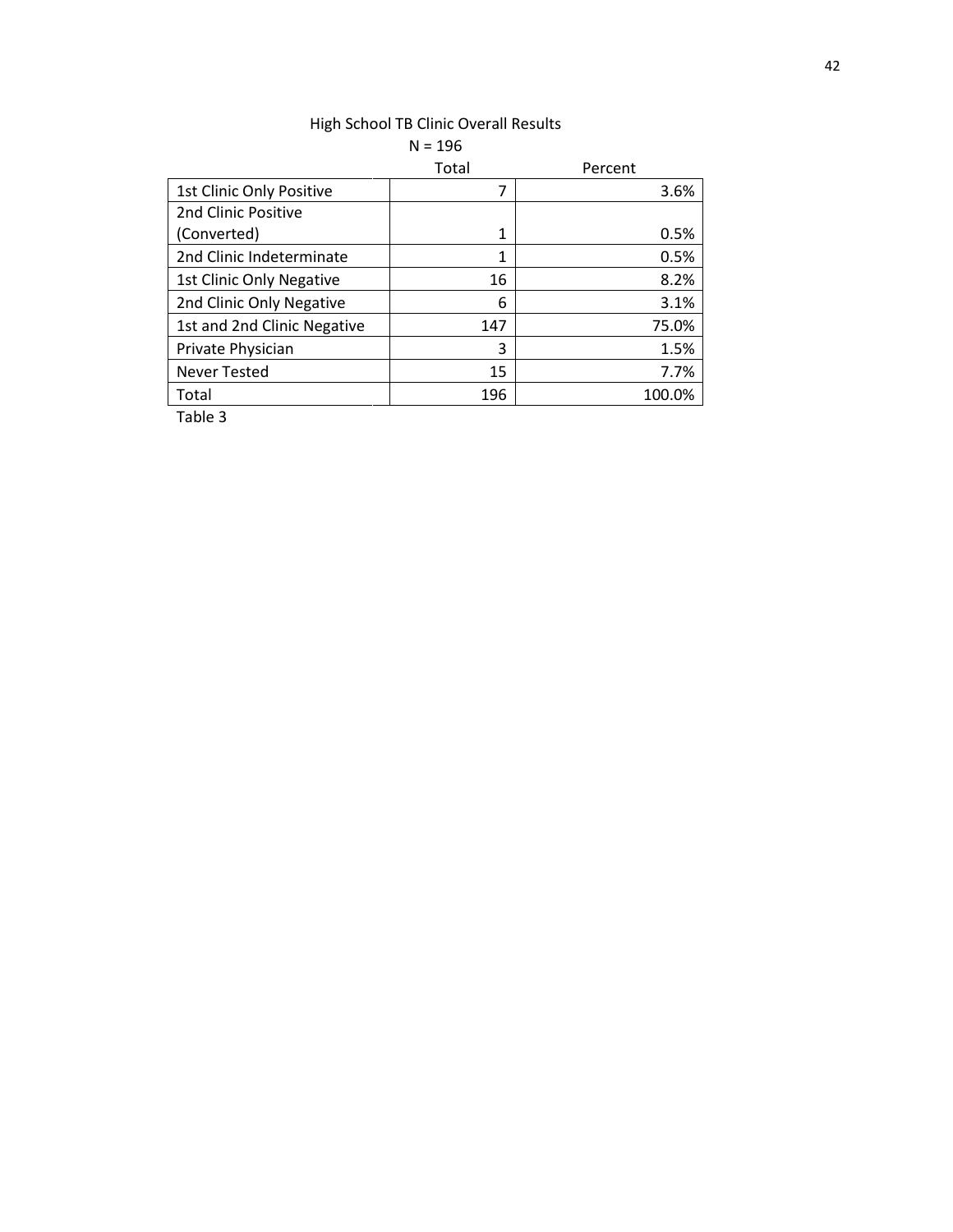#### Chapter 7: Discussion

The DCHD conducted a contact investigation and tested two hundred and thirteen contacts of the index case, and one hundred and ninety-six of them at the High School the index case attended over the course of four months (November 2016 – February 2017). This contact investigation ensured collaboration amongst many departments within the DCHD including epidemiology, emergency response, administration, public information, and clinic operations. This amount of coordination would have been difficult without the use of the modified POD and the ICS structure that was used. The ICS structure that was taken out of that POD plan and modified for this organization was key to make sure every aspect from clinic operations to finances was taken care of while the students and faculty were taken care of in an effective and efficient manner.

ICS is routinely used by emergency responders such as firefighters and police, however it can also be useful for public health emergency response. It is important to note that in this contact investigation there were some necessary changes to the typical ICS structure. Operational periods were often over twenty-four hours due to the length of this response, titles may have been changed to more accurately reflect clinical responsibilities, etc. It is vital in Public Health preparedness response to modify the ICS structure to fit the needs of your organization, while also maintaining important key details such as span of control and establishing the five key command positions: incident commander, operations section chief, planning section chief, logistics section chief, and finance section chief.

Another key accomplishment during this contact investigation was the ability and foresight of the administration to make major changes to the clinic structure between the first clinic testing and the second clinic testing. While the first clinic testing was effective it was quite a bit longer and tested fewer faculty and students each day. The operations chief saw the ability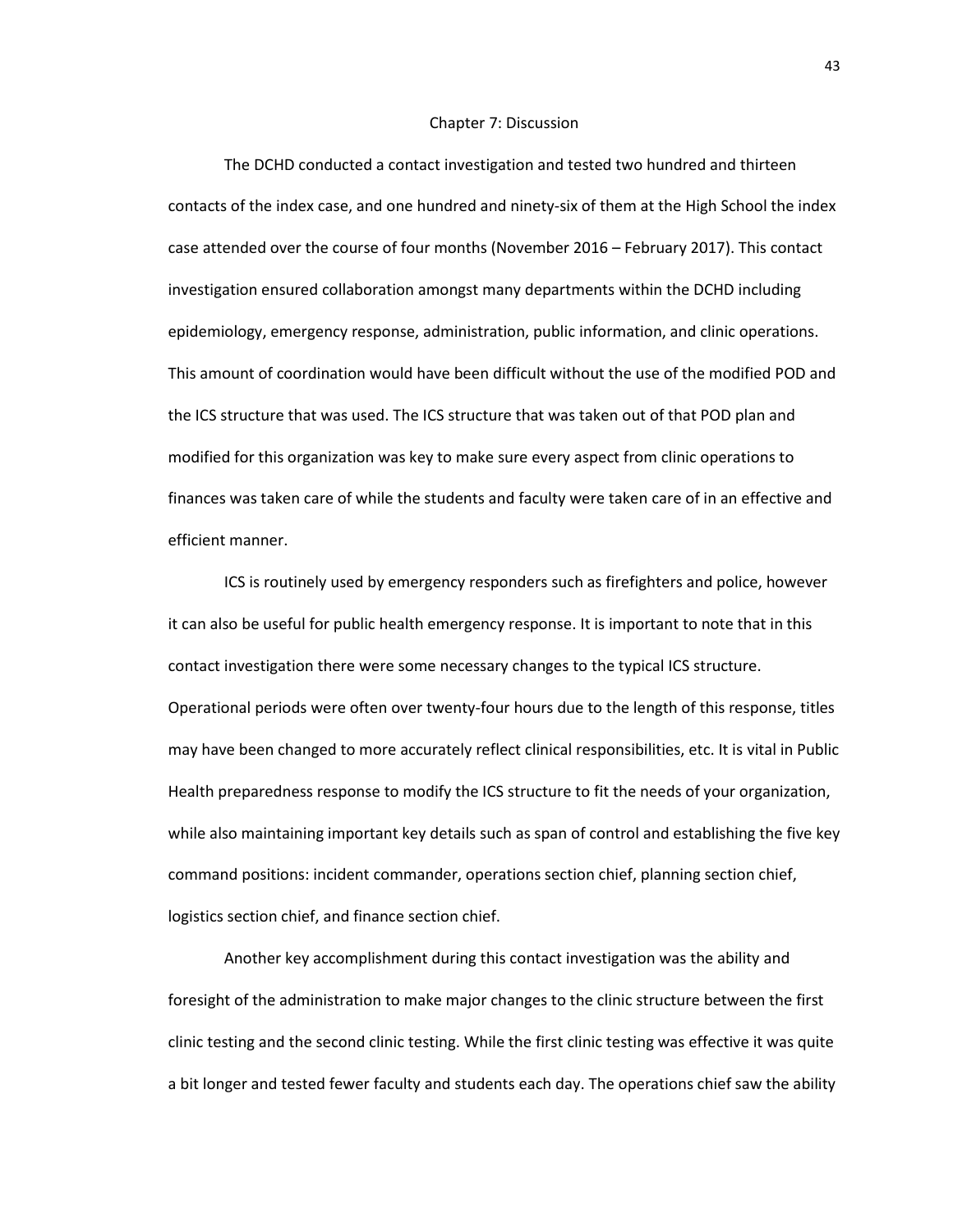of those working the clinic to see more faculty and students each hour and proposed the change to two full days with twenty students per hour as to have a more consistent flow. This cut down on lag times, meant fewer days DCHD staff had to be away from their regular duties, and fewer days this would disrupt the school's normal routine. Also, adding three new positions of two new runners and a supply manager made the days run much smoother and those at higher clinic administration positions did not feel weighed down by menial tasks. The changes made between the two clinics were integral in making the second clinic run as smoothly as it did.

There was also an especially low infection transmission rate in the school. While there were seven initial positives during the baseline round of testing the epidemiologists at DCHD were able to find other risk factors for almost all seven of those positives, and therefore they may not have been linked to the index case. During the second round of testing there was only one person who converted, or only one person who testing positive the second time when they tested negative the first time. In this case, there were no other risk factors that could have contributed to this student having converted to a latent TB test, therefore it is linked to the index case. However, out of testing one hundred and ninety-two classroom contacts at the school and having only one conversion, that is a conversion rate of 0.5%.

This rate is not surprising due to the index case's AFB smear grade being so low. Studies show that the higher the AFB smear grade, the higher the relative risk for transmission of TB to other people (Lohmann, et al., 2012). Also, the school is a large building with a large ventilation system. In addition, the index case is further apart from the students in school than the index case may be from their family members at home. Household contacts of active TB cases are particularly susceptible to contracting TB from the index cases they live with. The study remarked "The incidence of active TB among adult household contacts of sputum smearpositive PTB cases was high. This high incidence justifies the prescription of chemopropylaxis not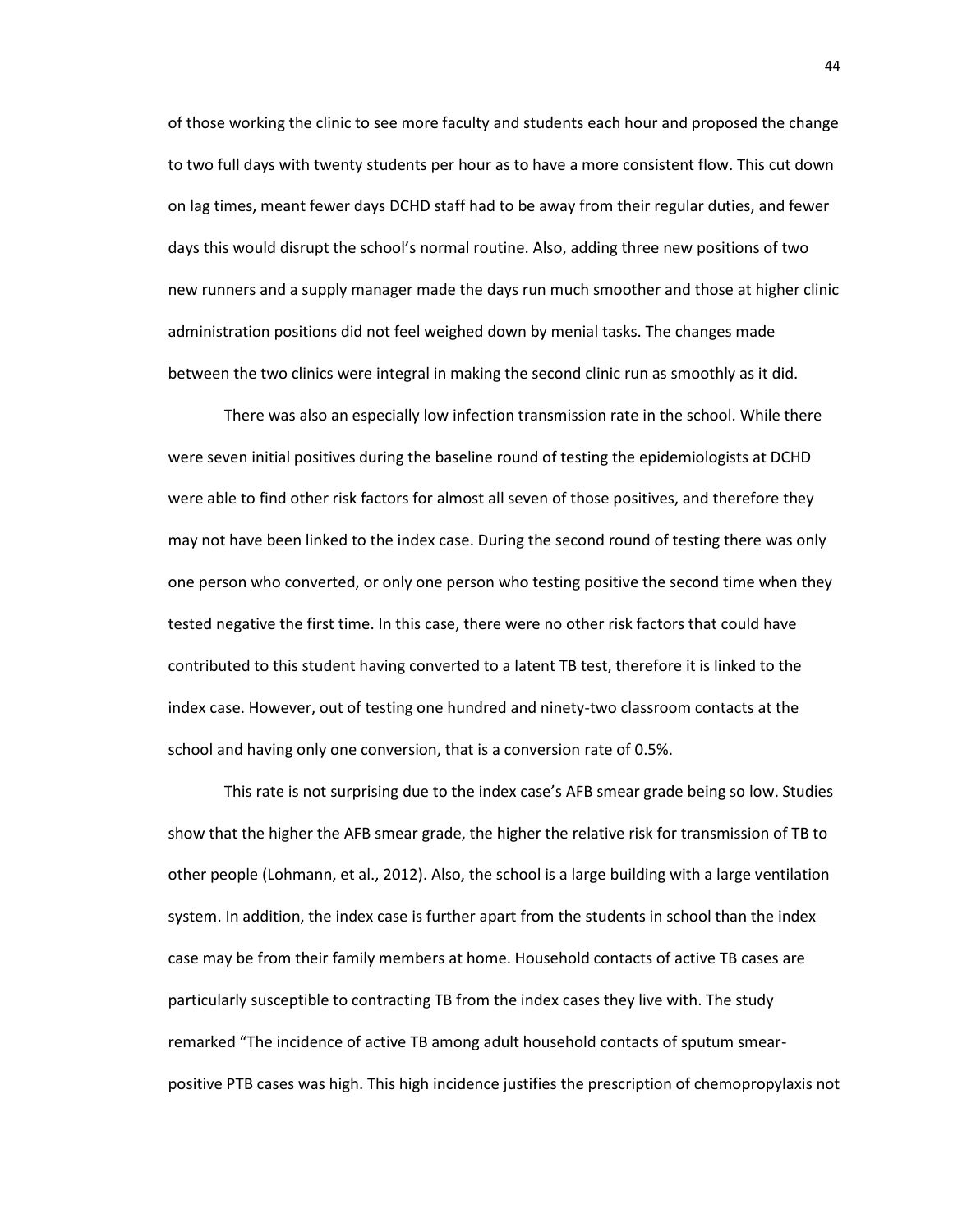only for children but also for all contacts, especially those aged between 15 and 34 years" (Kilicaslan, et al., 2009).

There were originally 17 contacts in the index case's family, three tested positive on the baseline round so were most likely not infected by the index case. On the second round of testing there were two conversions, so a conversion rate of 14.3%. This could be due to several factors including closer quarters in the home, poorer ventilation than the school, etc. Family members are also often more affectionate and closer in physical distance with one another than one would be in a school setting. These factors would contribute to the transmission of TB from an active patient.

There were some limitations during this contact investigation. First, were the consents that the students had to return before they could get their blood drawn. With the legal language on the consents, there needed to be one consent signed by a guardian of the student before each of the clinics and that proved to be difficult to obtain. This could be due to a number of circumstances including the students not giving the forms to the parents or guardians, the students not returning the forms, the parents not understanding the importance of getting tested twice, etc. It was suggested in one of the clinic hot washes that in the future perhaps the legal department could look into changing the language so that one consent form could cover both blood draws with one parent or guardian signature. This could potentially save quite a bit of work for the school nurse who had to get verbal consents for any student who did not have a signed consent form (of which there were many).

A last limitation that was encountered in this contact investigation was the population served in this high school. As was discussed earlier, it has a large refugee population that may have different medical practices in their countries of origin and are wary of traditional western medical practices.

45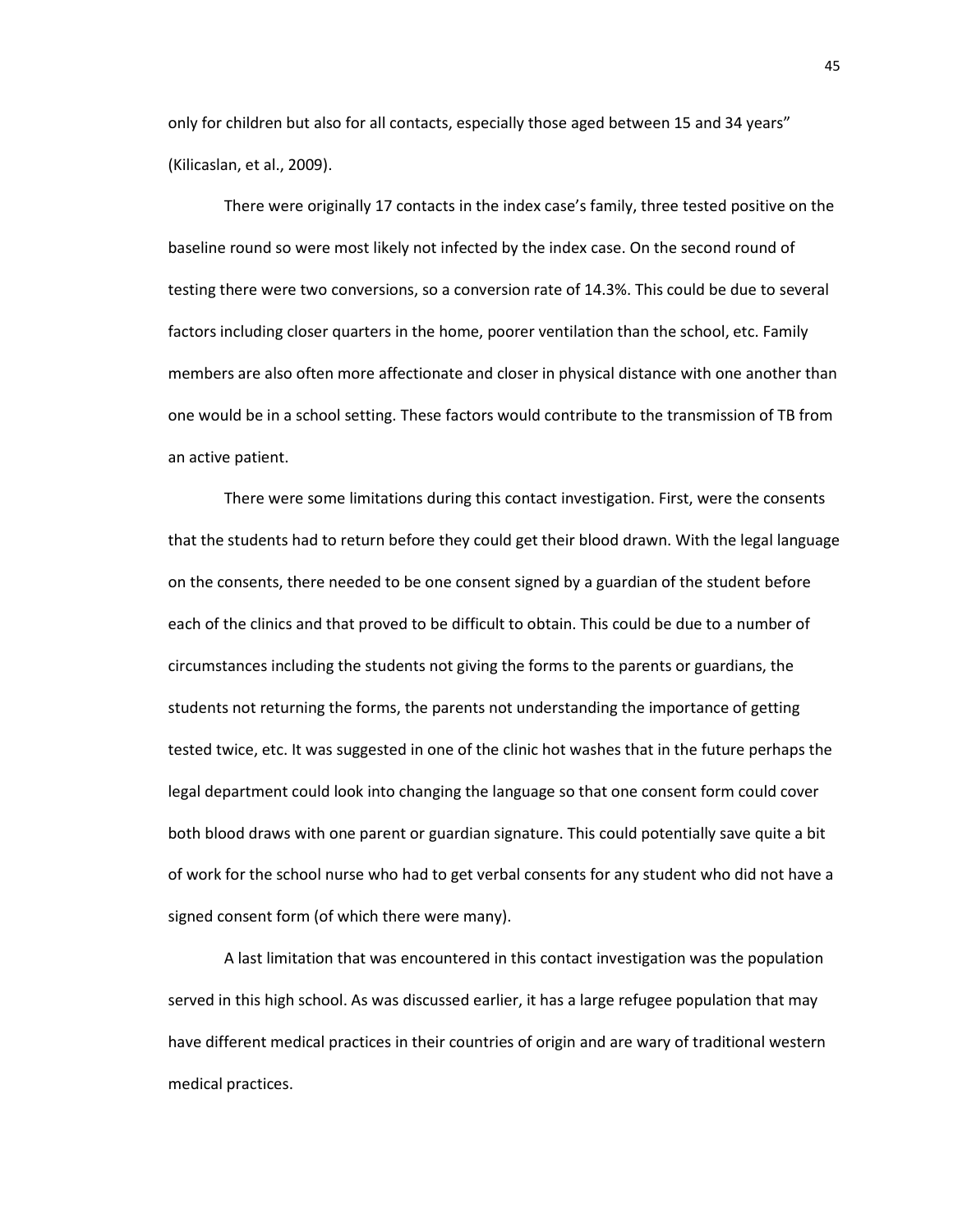## *Conclusion*

In conclusion, this was a successful contact investigation operated in an urban high school in Omaha, Nebraska. This diverse school tested the Douglas County Health Department in its emergency response planning and epidemiology capabilities and the DCHD responded effectively and efficiently. Everyone who has been identified as positive is either being treated or in the process of getting set up for treatment and this will minimize the risk of new case of active tuberculosis. The coordination and communication both within the agency and with other organizations throughout the city have shown that a successful contact investigation can be run using a modified POD structure and ICS principles.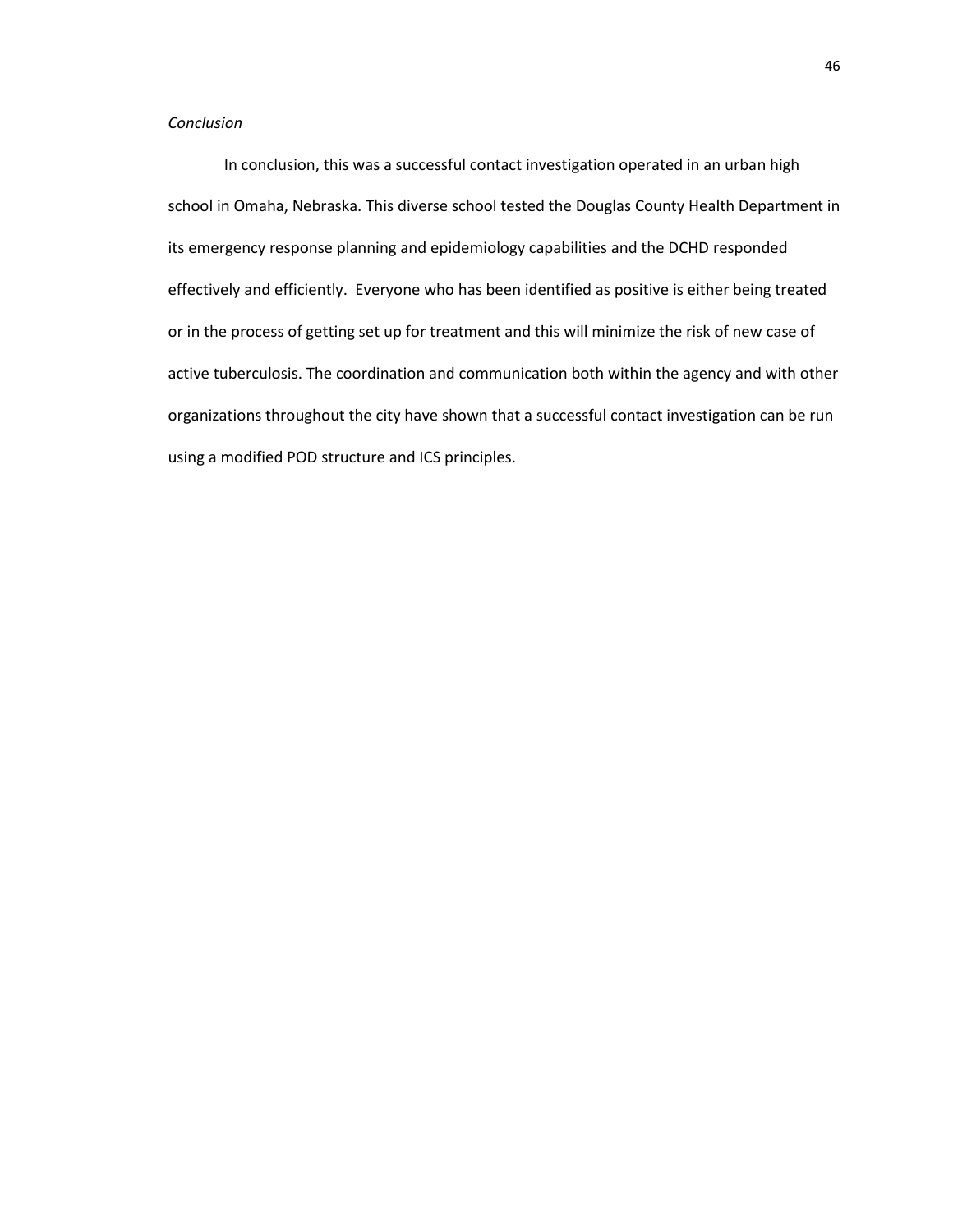#### References

- AIDS.gov. (2011, August 22). *Immune system 101*. Retrieved from How HIV affects this complex process: https://www.aids.gov/hiv-aids-basics/just-diagnosed-with-hiv-aids/hiv-in-yourbody/immune-system-101/
- Baussano, I., Williams, B., Nunn, P., Beggiato, M., Fedeli, U., & Scano, F. (2010). Tuberculosis incidence in prisons: a systematic review. *PLoS medicine*.
- Brandt, L., Cunha, J. F., Olsen, A. W., Chilima, B., Hirsch, P., Appelberg, R., & Andersen, P. (2002). Failure of the mycobacterium bovis BCG vaccine: some species of environmental mycobacteria block multiplication of BCG and induction of protective immunity to tuberculosis. *Infection and Immunity*.
- Brostrom, R., Fred, D., Heetderks, A., Desai, M., Song, R., Haddad, M., . . . Bamrah, S. (2011). Islands of hope: building local capacity to manage an outbreak of multidrug-resistant tuberculosis in the pacific. *American Journal of Public Health*.
- Bur, S., Golub, J., Armstrong, J., Myers, K., Johnson, B., Mazo, D., . . . Sterling, T. (2003). Evaluation of an extensive tuberculosis contact investigation in an urban community and jail. *International Journal of Tuberculosis and Lung Disease*.
- Buss, B., Keyser-Metobo, A., Rother, J., Holtz, L., Gall, K., Jereb, J., . . . Holcomb, M. (2016). Possible airbone person-to-person transmission of mycobacterium bovius- Nebraska 2014-2015. *Centers for Disease Control and Prevention*.
- Centers for Disease Control and Prevention. (2005). *Guidelines for the investigation of contacts of persons with infectious tuberculosis.* Department of health and human services.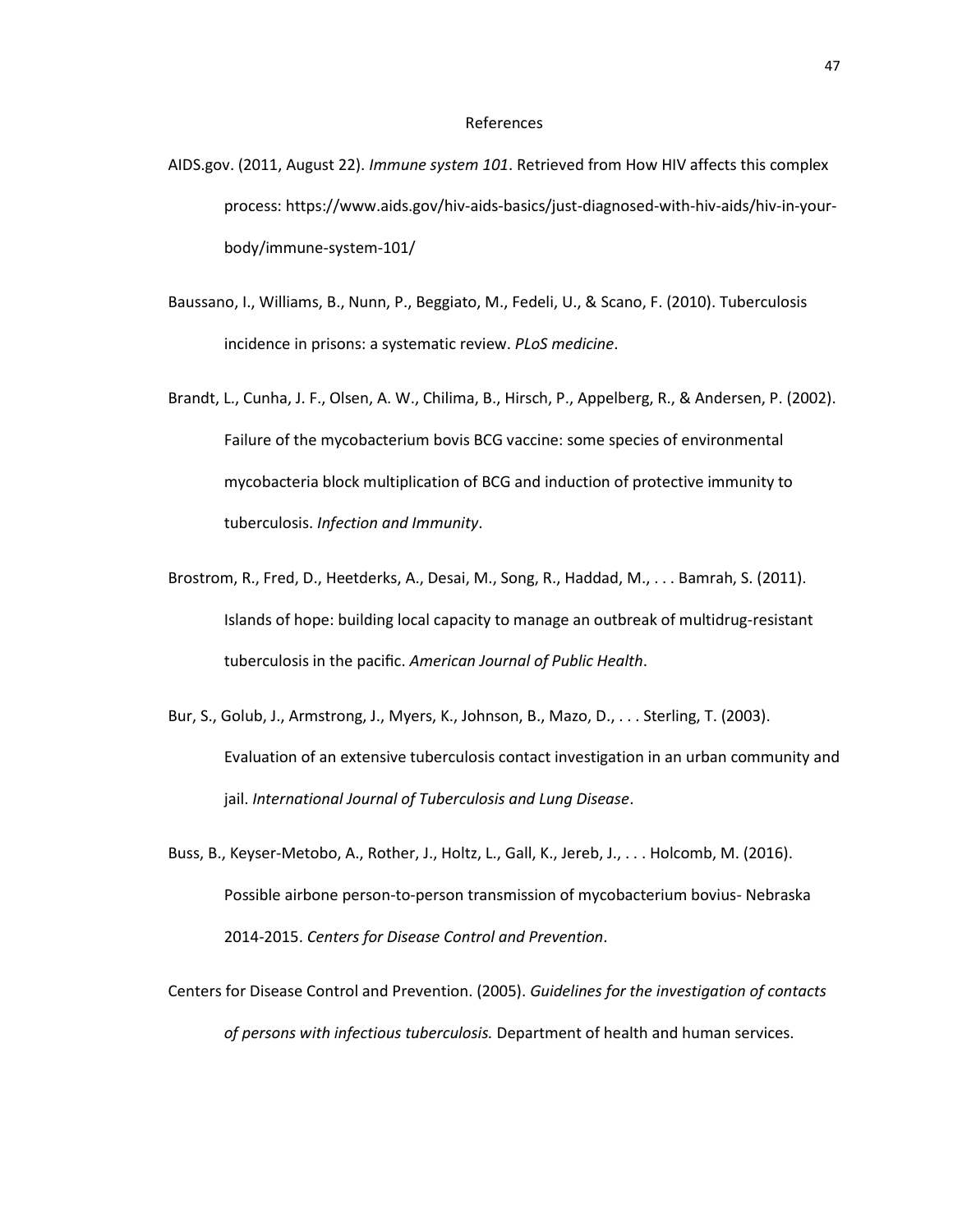- Centers for Disease Control and Prevention. (2011). *Introduction to the core curriculum on tuberculosis: what the clinician should know.* Atlanta.
- Centers for Disease Control and Prevention. (2016, June 17). *Medical countermeasure readiness*. Retrieved from Cities readiness initiative: https://www.cdc.gov/phpr/stockpile/cri/
- Centers for Disease Control and Prevention. (2016, November 29). *Trends in tuberculosis, 2015*. Retrieved from Fact sheet:

https://www.cdc.gov/tb/publications/factsheets/statistics/tbtrends.htm

Centers for Disease Control and Prevention. (2017, January). *Fact sheets*. Retrieved from The difference between latent TB infection and TB disease:

https://www.cdc.gov/tb/publications/factsheets/general/ltbiandactivetb.htm

Centers for Disease Control and Prevention. (2017, January). *Treatment regimens for latent TB infection (LTBI)*. Retrieved from Treatment:

https://www.cdc.gov/tb/topic/treatment/ltbi.htm

- Chen, T.-H., Kutty, P., Lowe, L., Hunt, E., Blostein, J., Espinoza, R., . . . Ostroff, S. (2010). Measles outbreak associated with an international youth sporting event in the united states, 2007. *The Pediatric Infectious Disease Journal*.
- Dobbins, C., Marishta, K., Kuehnert, P., Arbisi, M., Darnall, E., Conover, C., . . . Haddad, M. (2012). Tuberculosis outbreak associated with a homeless shelter — kane county, illinois, 2007–2011. *Morbidity and Mortality Weekly Report*.
- Douglas County Health Department. (2017). *Tuberculosis Cases in Douglas County, Nebraska.* Omaha: Douglas County Health Department.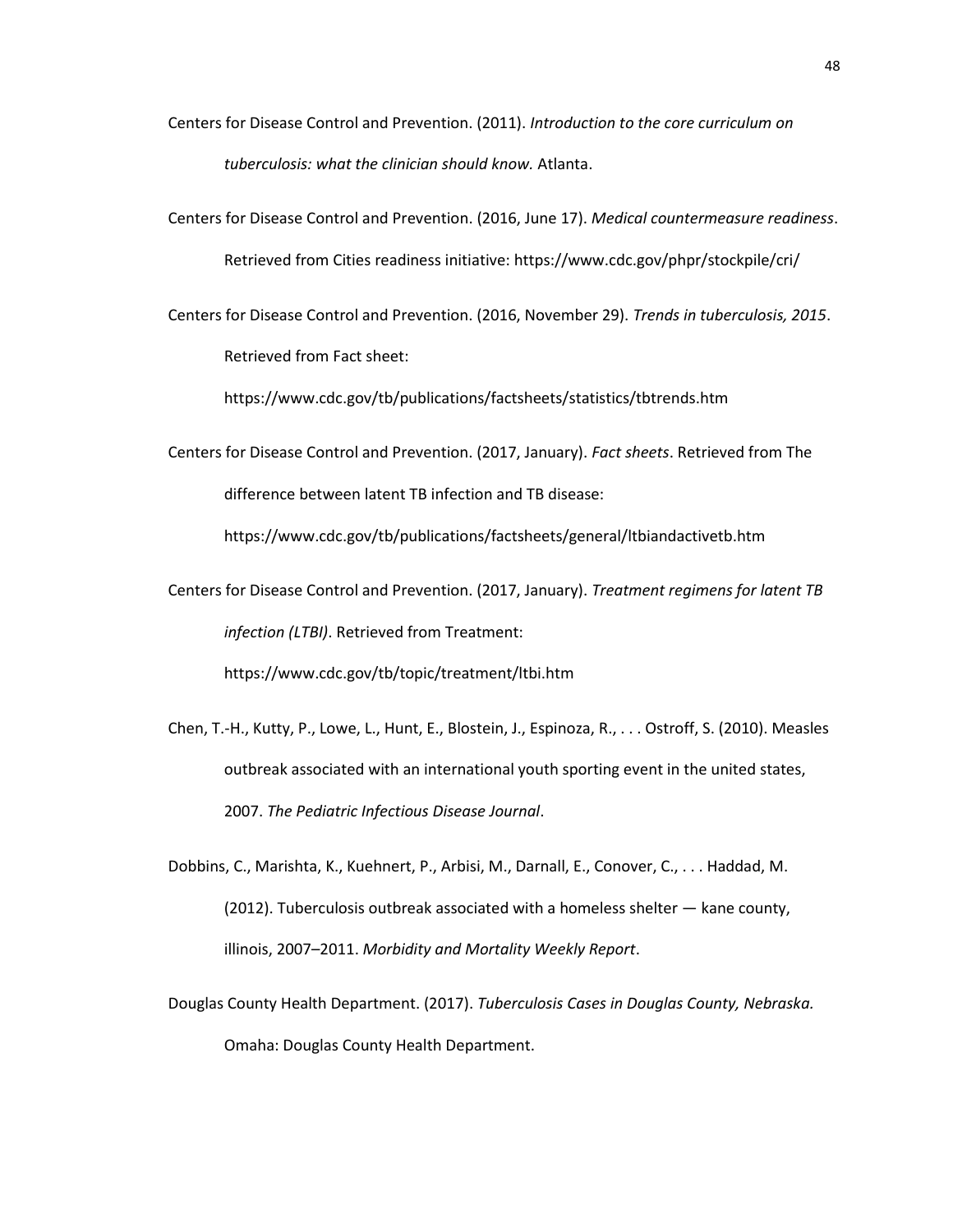- Federal Bureau of Prisons. (2010). *Management of tuberculosis.* Washington, D.C.: Bureau of Prisons.
- Federal Emergency Management Agency. (2016, November 09). *Incident command system resources*. Retrieved from https://www.fema.gov/incident-command-system-resources
- Filia, A., Ciarrocchi, G., Belfiglio, R., Caferri, M., Bella, A., Piersimoni, C., . . . Greco, D. (2011). Tuberculosis in kindergarten and primary school, italy, 2008–2009. *Emerging Infectious Diseases*.
- Fox, G. J., Barry, S. E., Britton, W. J., & Marks, G. B. (2012). Contact investigation for tuberculosis: a systematic review and meta-analysis. *The european respiratory journal*.
- Heartland Tuberculosis Center. (2006). *Evaluation and management of childhood contacts to infectious pulmonary tuberculosis.* Heartland Tuberculosis Center.
- Higgs, B., Mohtashemi, M., Grinsdale, J., & Kawamura, L. (2007). Early detection of tuberculosis outbreaks among the san francisco homeless: trade-offs between spatial resolution and temporal scale. *PLoS One*.
- Higuchi, K., Harada, Nobuyuki, Mori, T., & Sekiya, Y. (2007). Use of QuantiFERON-TB Gold to investigate tuberculosis contacts in a high school. *Respirology*.
- Horsburgh, C. R., & Rubin, E. J. (2011). Latent tuberculosis infection in the united states. *The New England Journal of Medicine*.
- Jolles, S., Sewell, W., & Misbah, S. (2005). Clinical uses of intravenous immunoglobulin. *Clinical and Experimental Immunology*.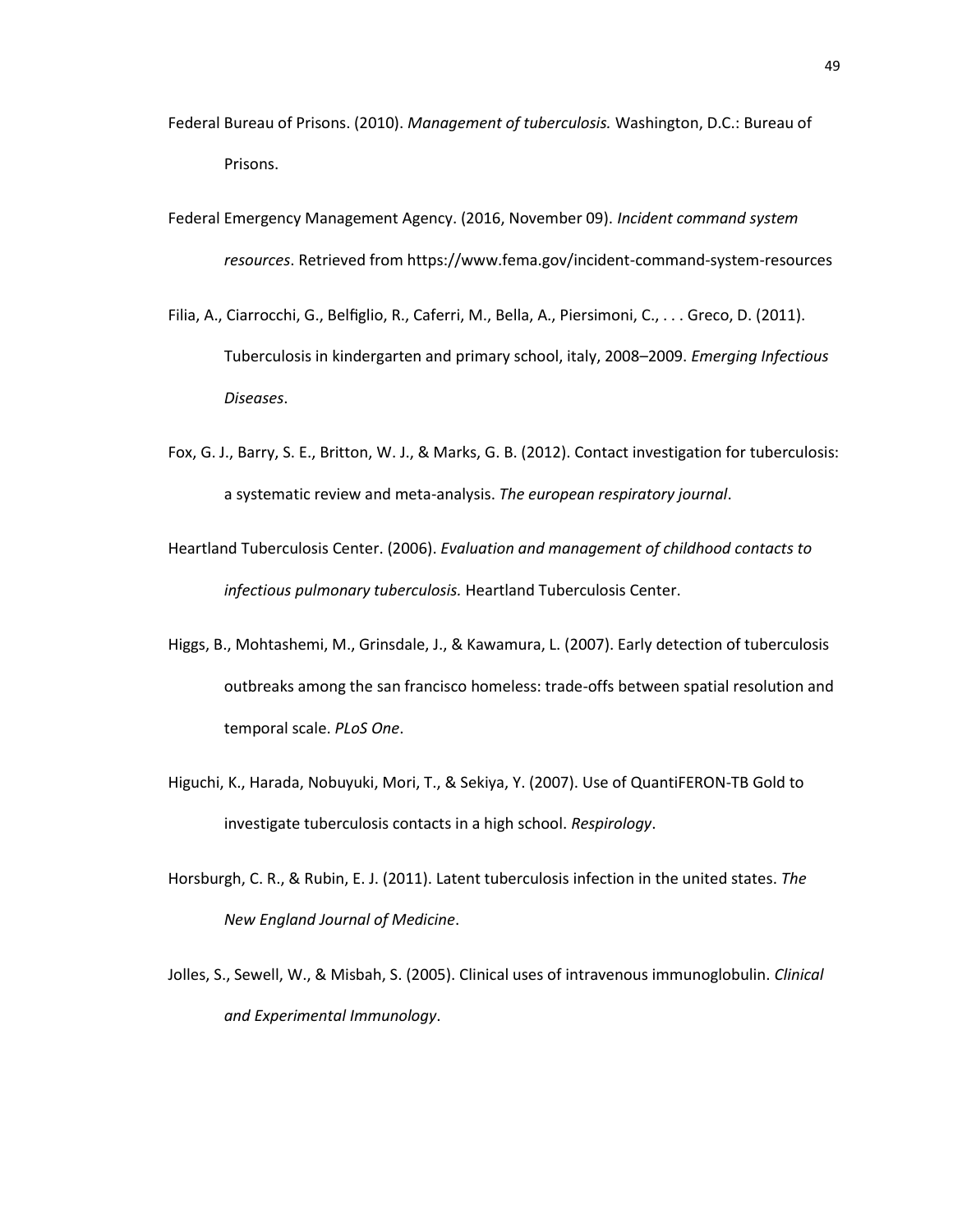- Kawai, S., Nanri, S., Ban, E., Inokuchi, M., Tokumura, M., Kimura, K., & Sugaya, N. (2011). Influenza vaccination of schoolchildren and influenza outbreaks in a school. *Clinical infectious diseases*.
- Kilicaslan, Z., Kiyan, E., Kucuk, C., Kumbetli, S., Sarimurat, N., Ozturk, F., . . . Iliksu, N. (2009). Risk of active tuberculosis in adult household contacts of smear-positive pulmonary tuberculosis cases. *International Journal of Tuberculosis and Lung Disease*.
- Leahy, M. P. (2016, December 19). Seven test positive for latent TB at nebraska high school where active case was diagnosed. *Breibart*.
- Lee, M., & Greig, J. (2010). A review of gastrointestinal outbreaks in schools: effective infection control interventions. *Journal of School Health*.
- Lin, S.-Y., Rodwell, T., Victor, T., Rider, E., Pham, L., Catanzaro, A., & Desmond, E. (2014). Pyrosequencing for rapid detection of extensively drug-resistant Mycobacterium tuberculosis in clinical isolates and clinical specimens. *Journal of Clinical Microbiology*.
- LoBue, P., & Moser, P. (2003). Use of isoniazid for latent tuberculosis infection in a public health clinic. *American Journal of Respiratory and Critical Care Medicine*.
- Lohmann, E., Koster, B., le Cessie, S., Kamst-van Agterveld, M., van Soolingen, D., & Arend, S. (2012). Grading of a positive sputum smear and the risk of Mycobacterium tuberculosis transmission. *International Journal of Tuberculosis and Lung Disease*.

Luca, S., & Mihaescu, T. (2013). History of BCG vaccine. *MAEDICA – a journal of clinical medicine*.

Mayo Clinic. (2016, February 23). *Diagnosis*. Retrieved from Tuberculosis:

http://www.mayoclinic.org/diseases-conditions/tuberculosis/diagnosistreatment/diagnosis/dxc-20188951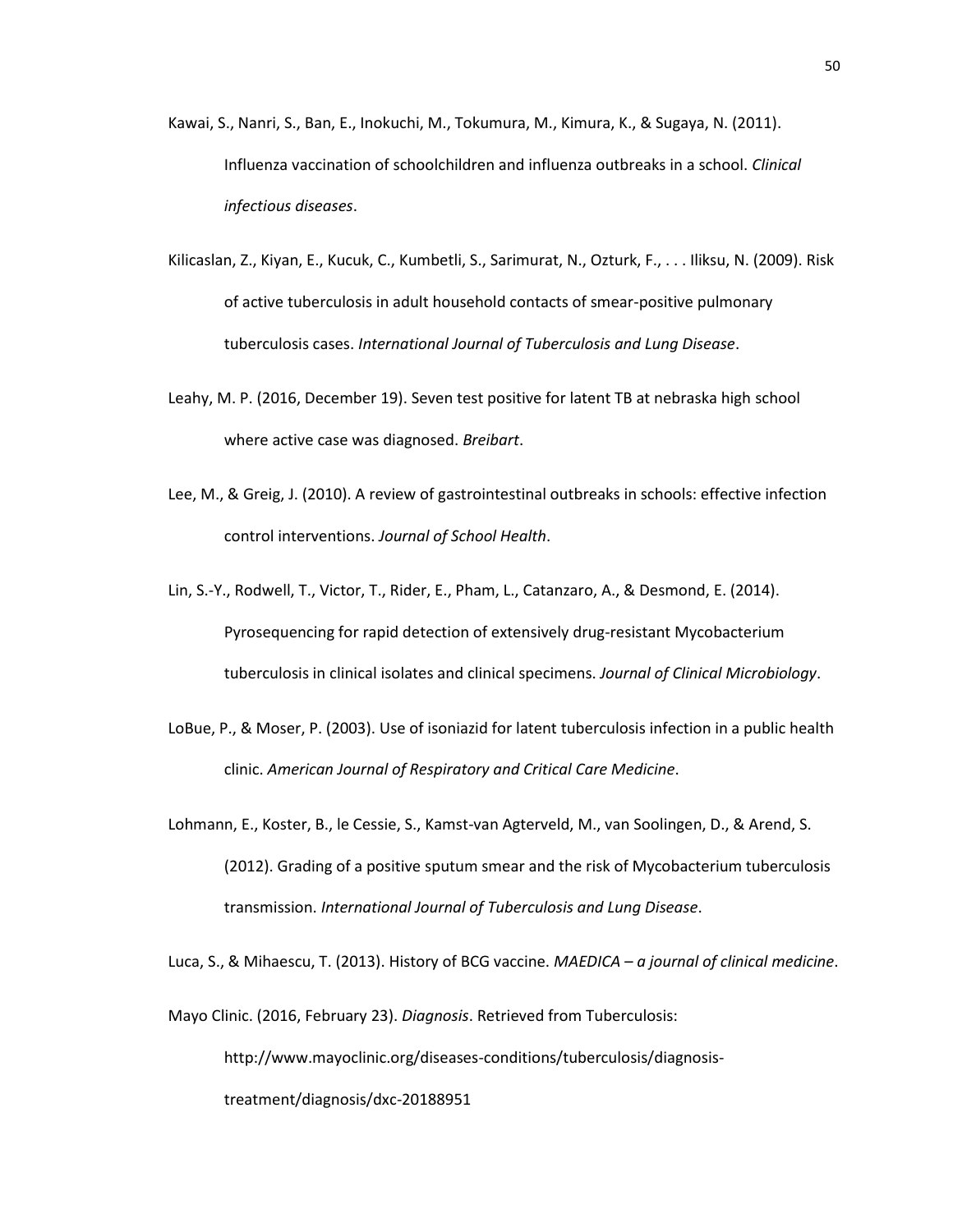- Mayo Clinic. (2016, February 23). *Symptoms*. Retrieved from Symptoms and Causes: http://www.mayoclinic.org/diseases-conditions/tuberculosis/symptoms-causes/dxc-20188557
- Mazurek, G., Jereb, J., LoBue, P., Iademarco, M. F., Metchock, B., & Vernon, A. (2005, December 16). *MMWR.* Retrieved from Guidelines for using the QuantiFERON®-TB Gold test for detecting mycobacterium tuberculosis infection, united states: https://www.cdc.gov/mmwr/preview/mmwrhtml/rr5415a4.htm
- Mitruka, K., Oeltmann, J., Ijaz, K., & Haddad, M. (2011). Tuberculosis outbreak investigations in the united states, 2002–2008. *Emerging Infectious Diseases*.
- National Center for Education Statistics. (2017, January). *Condition of america's public school facilites: 1999*. Retrieved from Overcrowding:

https://nces.ed.gov/surveys/frss/publications/2000032/index.asp?sectionid=8

- Ogbuanu, I., Kutty, P., Hudson, J., Blog, D., Adebi, G., Goodell, S., . . . Gallagher, K. (2012). Impact of a third dose of measles-mumps-rubella vaccine on a mumps outbreak. *Pediatrics*.
- Omaha Public Schools. (2016). *District english language learner/refugee report.* Retrieved from Reports: http://district.ops.org/Portals/0/RESEARCH/Docs/Statistical%20Reports/ESLReports/20 15-16%20ESL-Refugee%20Report.pdf
- Phillips, L., Carlile, J., & Smith, D. (2004). Epidemiology of a tuberculosis uutbreak in a rural missouri high school. *Pediatrics*.
- Qiagen. (2013). *Frequently asked questions.* Valencia: Qiagen.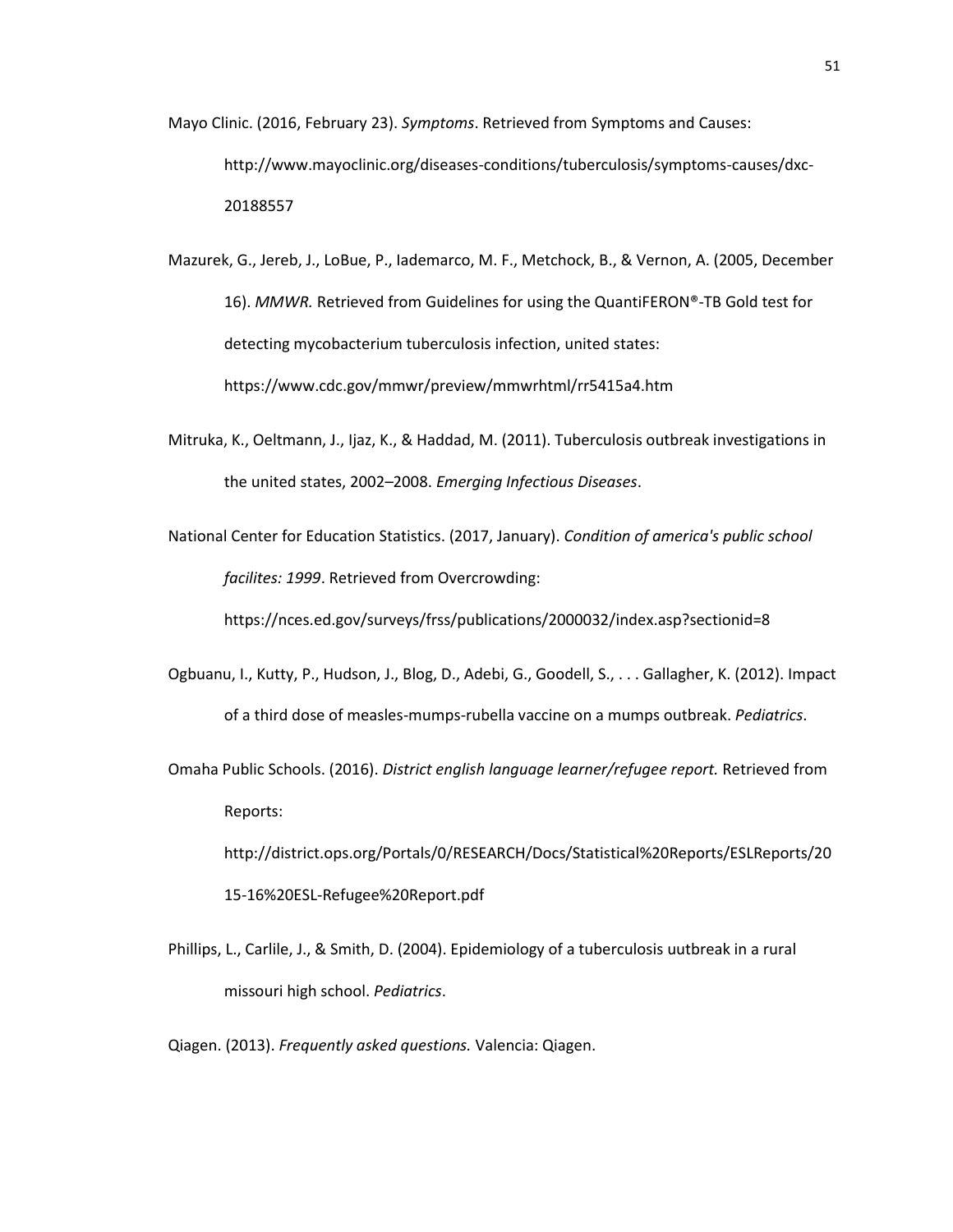- Richardson, A., Allen, J. A., Xiao, H., & Vallone, D. (2012). Effects of race/ethnicity and socioeconomic status on health information-seeking, confidence, and trust. *Journal of Health Care for the Poor and Underserved*.
- Sacks, J., Brenner, E., Breeden, D., Anders, Mack, H., & Parker, R. (1985). Epidemiology of a tuberculosis outbreak in a south carolina junior high school. *American Journal of Public Health*.
- Stern, A. M., & Markel, H. (2005). The history of vaccines and immunization: familiar patterns, new challenges. *Health affairs*. Retrieved from The history of vaccines.
- Sterne, J., Rodrigues, L., & Guedes, I. (1998). Does the efficacy of BCG decline with time since vaccination? *The International Journal of Tuberculosis and Lung Disease*.
- Tarantino, M., Danese, M., Klaassen, R., Duryea, J., Eisen , M., & Bussel, J. (2016). Hospitalizations in pediatric patients with immune thrombocytopenia in the United States. *Platlets*.
- Tsai, T.-F., Lai, C.-C., Tsai, I.-C., Chang, C.-H., Hsiao, C.-H., & Hsueh, P.-R. (2008). Tenosynovitis caused by Mycobacterium arupense in a patient with diabetes mellitus. *Clinical Infectious Disease*.
- U.S. Department of Housing and Urban Development. (2015, November). *Point-in-time estimates of homelessness*. Retrieved from The 2015 annual homeless assessment report (AHAR) to congress: https://www.hudexchange.info/resources/documents/2015- AHAR-Part-1.pdf